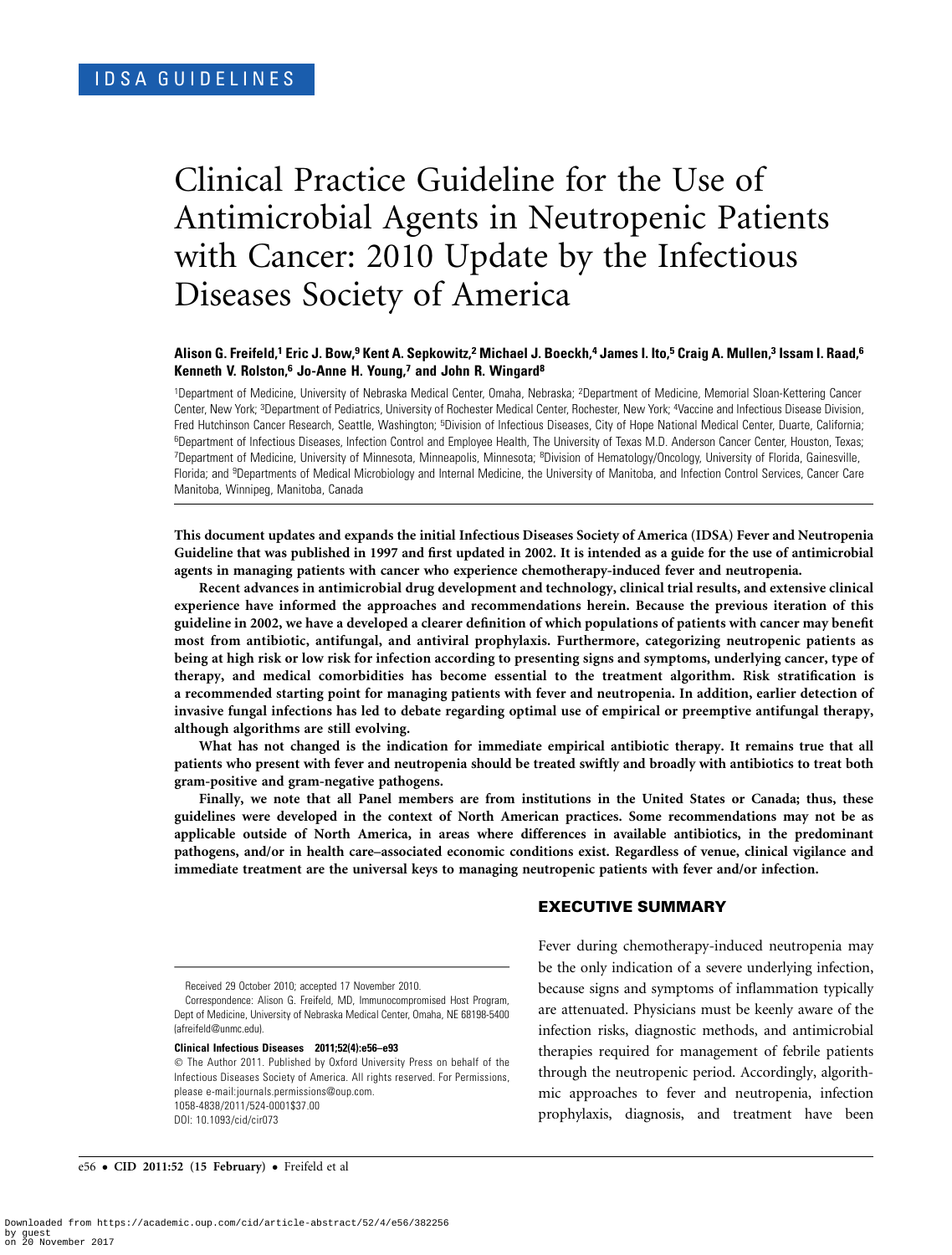established during the past 40 years, guided and modified by clinical evidence and experience over time.

The Infectious Diseases Society of America Fever and Neutropenia Guideline aims to provide a rational summation of these evolving algorithms. Summarized below are the recommendations made in the 2010 guideline update. A detailed description of the methods, background, and evidence summaries that support each of the recommendations can be found in the full text of the guideline.

## GUIDELINE RECOMMENDATIONS FOR THE EVALUATION AND TREATMENT OF PATIENTS WITH FEVER AND NEUTROPENIA

## I. What Is the Role of Risk Assessment and What Distinguishes High-risk and Low-risk Patients with Fever and Neutropenia? Recommendations

1. Assessment of risk for complications of severe infection should be undertaken at presentation of fever (A-II). Risk assessment may determine the type of empirical antibiotic therapy (oral vs intravenous [IV]), venue of treatment (inpatient vs outpatient), and duration of antibiotic therapy (A-II).

2. Most experts consider high-risk patients to be those with anticipated prolonged  $(>7$  days duration) and profound neutropenia (absolute neutrophil count [ANC] <100 cells/ mm<sup>3</sup> following cytotoxic chemotherapy) and/or significant medical co-morbid conditions, including hypotension, pneumonia, new-onset abdominal pain, or neurologic changes. Such patients should be initially admitted to the hospital for empirical therapy (A-II).

3. Low-risk patients, including those with anticipated brief (<7 days duration) neutropenic periods or no or few comorbidities, are candidates for oral empirical therapy (A-II).

4. Formal risk classification may be performed using the Multinational Association for Supportive Care in Cancer (MASCC) scoring system (B-I).

i. High-risk patients have a MASCC score  $\leq$  21 (B-I). All patients at high risk by MASCC or by clinical criteria should be initially admitted to the hospital for empirical antibiotic therapy if they are not already inpatients (B-I).

ii. Low-risk patients have a MASCC score  $\geq 21$  (B-I). Carefully selected low-risk patients may be candidates for oral and/or outpatient empirical antibiotic therapy (B-I).

# II. What Specific Tests and Cultures Should be Performed during the Initial Assessment?

## Recommendations

5. Laboratory tests should include a complete blood cell (CBC) count with differential leukocyte count and platelet count; measurement of serum levels of creatinine and blood

urea nitrogen; and measurement of electrolytes, hepatic transaminase enzymes, and total bilirubin (A-III).

6. At least 2 sets of blood cultures are recommended, with a set collected simultaneously from each lumen of an existing central venous catheter (CVC), if present, and from a peripheral vein site; 2 blood culture sets from separate venipunctures should be sent if no central catheter is present (A-III). Blood culture volumes should be limited to  $\langle 1\%$  of total blood volume (usually  $\sim$ 70 mL/kg) in patients weighing  $<$ 40 kg (C-III).

7. Culture specimens from other sites of suspected infection should be obtained as clinically indicated (A-III).

8. A chest radiograph is indicated for patients with respiratory signs or symptoms (A-III).

## III. In Febrile Patients With Neutropenia, What Empiric Antibiotic Therapy Is Appropriate and in What Venue? Recommendations

General Considerations

9. High-risk patients require hospitalization for IV empirical antibiotic therapy; monotherapy with an antipseudomonal b-lactam agent, such as cefepime, a carbapenem (meropenem or imipenem-cilastatin), or piperacillin-tazobactam, is recommended (A-I). Other antimicrobials (aminoglycosides, fluoroquinolones, and/or vancomycin) may be added to the initial regimen for management of complications (eg, hypotension and pneumonia) or if antimicrobial resistance is suspected or proven (B-III).

10. Vancomycin (or other agents active against aerobic grampositive cocci) is not recommended as a standard part of the initial antibiotic regimen for fever and neutropenia (A-I). These agents should be considered for specific clinical indications, including suspected catheter-related infection, skin or soft-tissue infection, pneumonia, or hemodynamic instability.

11. Modifications to initial empirical therapy may be considered for patients at risk for infection with the following antibiotic-resistant organisms, particularly if the patient's condition is unstable or if the patient has positive blood culture results suspicious for resistant bacteria (B-III). These include methicillin-resistant Staphylococcus aureus (MRSA), vancomycin-resistant enterococcus (VRE), extended-spectrum b-lactamase (ESBL)–producing gram-negative bacteria, and carbapenemase-producing organisms, including Klebsiella pneumoniae carbapenemase (KPC). Risk factors include previous infection or colonization with the organism and treatment in a hospital with high rates of endemicity.

i. MRSA: Consider early addition of vancomycin, linezolid, or daptomycin (B-III).

ii. VRE: Consider early addition of linezolid or daptomycin  $(B-III).$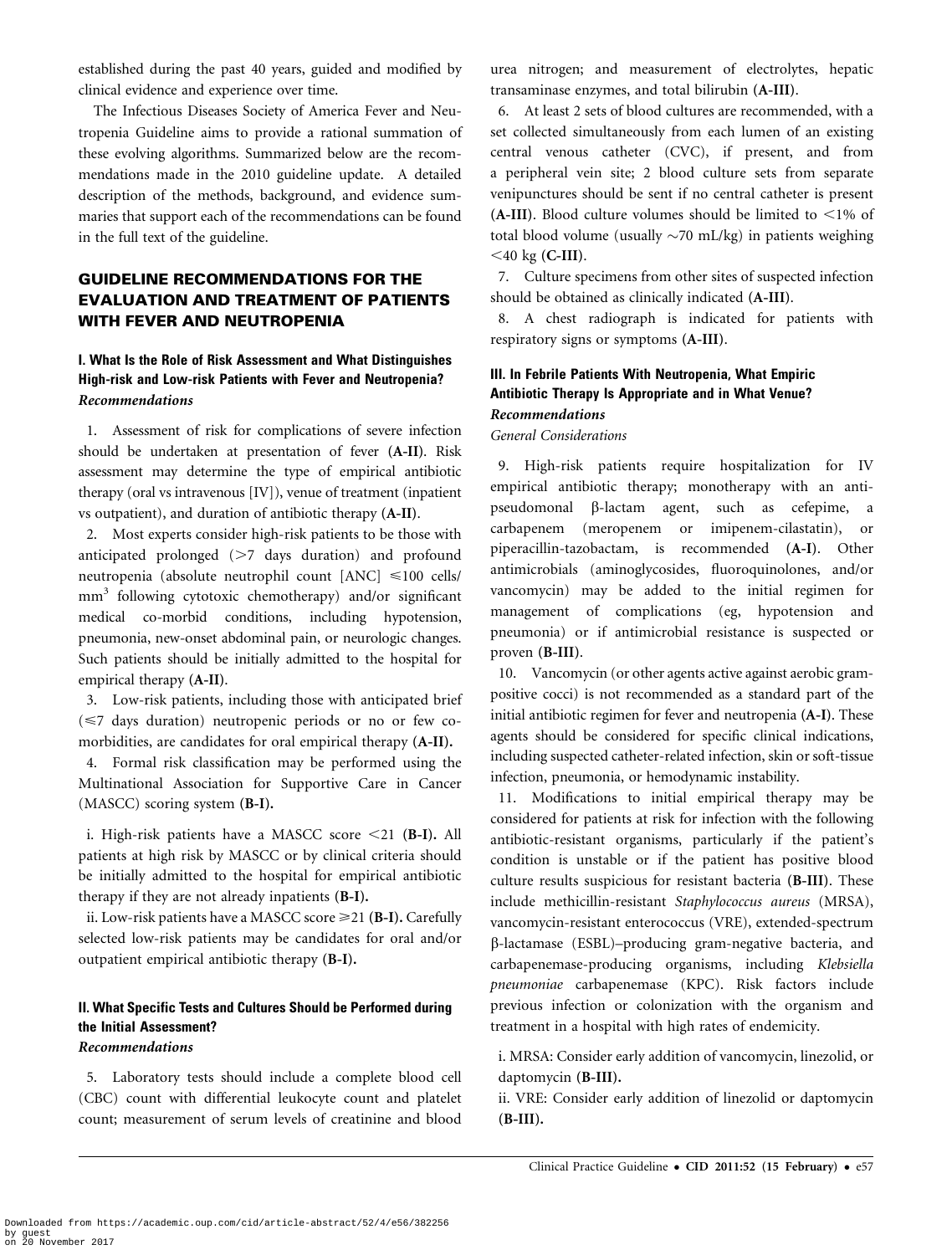iii. ESBLs: Consider early use of a carbapenem (B-III).

iv. KPCs: Consider early use of polymyxin-colistin or tigecycline (C-III).

12. Most penicillin-allergic patients tolerate cephalosporins, but those with a history of an immediate-type hypersensitivity reaction (eg, hives and bronchospasm) should be treated with a combination that avoids  $\beta$ -lactams and carbapenems, such as ciprofloxacin plus clindamycin or aztreonam plus vancomycin (A-II).

13. Afebrile neutropenic patients who have new signs or symptoms suggestive of infection should be evaluated and treated as high-risk patients (B-III).

14. Low-risk patients should receive initial oral or IV empirical antibiotic doses in a clinic or hospital setting; they may be transitioned to outpatient oral or IV treatment if they meet specific clinical criteria (A-I).

i. Ciprofloxacin plus amoxicillin-clavulanate in combination is recommended for oral empirical treatment (A-I). Other oral regimens, including levofloxacin or ciprofloxacin monotherapy or ciprofloxacin plus clindamycin, are less well studied but are commonly used (B-III).

ii. Patients receiving fluoroquinolone prophylaxis should not receive oral empirical therapy with a fluoroquinolone (A-III).

iii. Hospital re-admission or continued stay in the hospital is required for persistent fever or signs and symptoms of worsening infection (A-III).

## IV. When and How Should Antimicrobials be Modified During the Course of Fever and Neutropenia? Recommendations

15. Modifications to the initial antibiotic regimen should be guided by clinical and microbiologic data (A-II).

16. Unexplained persistent fever in a patient whose condition is otherwise stable rarely requires an empirical change to the initial antibiotic regimen. If an infection is identified, antibiotics should be adjusted accordingly (A-I).

17. Documented clinical and/or microbiological infections should be treated with antibiotics appropriate for the site and for the susceptibilities of any isolated organisms (A-I).

18. If vancomycin or other coverage for gram-positive organisms was started initially, it may be stopped after 2 days if there is no evidence for a gram-positive infection (A-II).

19. Patients who remain hemodynamically unstable after initial doses with standard agents for neutropenic fever should have their antimicrobial regimen broadened to include coverage for resistant gram-negative, gram-positive, and anaerobic bacteria and fungi (A-III).

20. Low-risk patients who have initiated IV or oral antibiotics in the hospital may have their treatment approach simplified if they are clinically stable (A-I).

i. An IV-to-oral switch in antibiotic regimen may be made if patients are clinically stable and gastrointestinal absorption is felt to be adequate (A-I).

ii. Selected hospitalized patients who meet criteria for being at low risk may be transitioned to the outpatient setting to receive either IV or oral antibiotics, as long as adequate daily follow-up is ensured (B-III). If fever persists or recurs within 48 h in outpatients, hospital re-admission is recommended, with management as for high-risk patients (A-III).

21. Empirical antifungal coverage should be considered in high-risk patients who have persistent fever after 4–7 days of a broad-spectrum antibacterial regimen and no identified fever source (A-II).

## V. How Long Should Empirical Antibiotic Therapy be Given? Recommendations

22. In patients with clinically or microbiologically documented infections, the duration of therapy is dictated by the particular organism and site; appropriate antibiotics should continue for at least the duration of neutropenia (until ANC is  $\geq$  500 cells/mm<sup>3</sup>) or longer if clinically necessary (B-III).

23. In patients with unexplained fever, it is recommended that the initial regimen be continued until there are clear signs of marrow recovery; the traditional endpoint is an increasing ANC that exceeds 500 cells/mm<sup>3</sup> (B-II).

24. Alternatively, if an appropriate treatment course has been completed and all signs and symptoms of a documented infection have resolved, patients who remain neutropenic may resume oral fluoroquinolone prophylaxis until marrow recovery (C-III).

# VI. When Should Antibiotic Prophylaxis be Given, and With What Agents?

#### Recommendations

25. Fluoroquinolone prophylaxis should be considered for high-risk patients with expected durations of prolonged and profound neutropenia (ANC  $\leq$  100 cells/mm<sup>3</sup> for >7 days) (**B**-I). Levofloxacin and ciprofloxacin have been evaluated most comprehensively and are considered to be roughly equivalent, although levofloxacin is preferred in situations with increased risk for oral mucositis-related invasive viridans group streptococcal infection. A systematic strategy for monitoring the development of fluoroquinolone resistance among gramnegative bacilli is recommended (A-II).

26. Addition of a gram-positive active agent to fluoroquinolone prophylaxis is generally not recommended  $(A-I).$ 

27. Antibacterial prophylaxis is not routinely recommended for low-risk patients who are anticipated to remain neutropenic for  $<$ 7 days (A-III).

e58 · CID 2011:52 (15 February) · Freifeld et al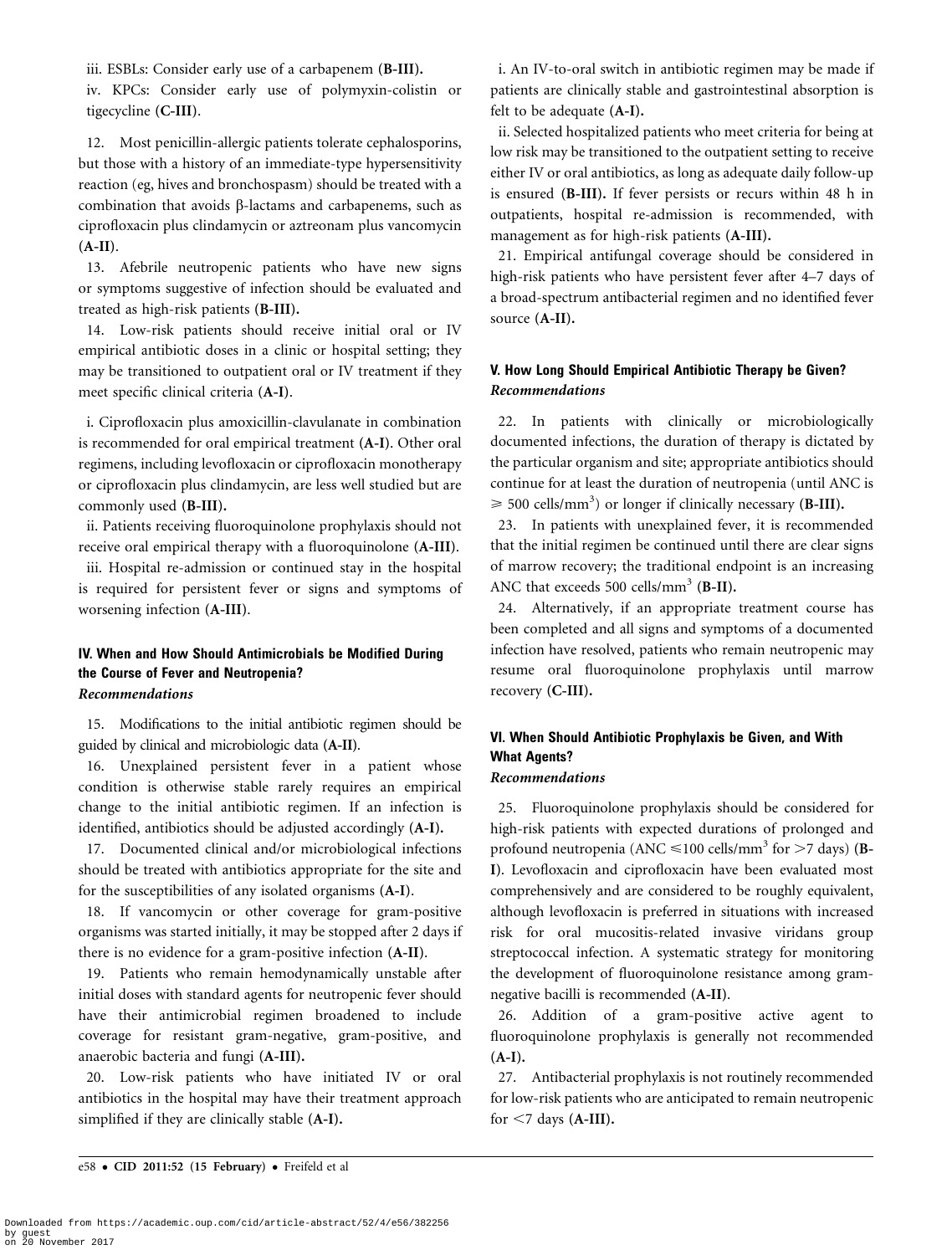## VII. What Is the Role of Empirical or Pre-emptive Antifungal Therapy and Which Antifungal Should be Used?

## Recommendations

## High risk

28. Empirical antifungal therapy and investigation for invasive fungal infections should be considered for patients with persistent or recurrent fever after 4–7 days of antibiotics and whose overall duration of neutropenia is expected to be  $>7$ days (A-I). Data are insufficient to recommend a specific empirical antifungal agent for a patient already receiving antimold prophylaxis, but switching to a different class of antimold antifungal that is given intravenously should be considered (B-III).

29. Preemptive antifungal management is acceptable as an alternative to empirical antifungal therapy in a subset of highrisk neutropenic patients. Those who remain febrile after 4–7 days of broad-spectrum antibiotics but are clinically stable, have no clinical or chest and sinus computed tomography (CT) signs of fungal infection, have negative serologic assay results for evidence of invasive fungal infection, and have no recovery of fungi (such as Candida or Aspergillus species) from any body site may have antifungal agents withheld (B-II). Antifungal therapy should be instituted if any of these indicators of possible invasive fungal infection are identified.

## Low Risk

30. In low-risk patients, the risk of invasive fungal infection is low, and therefore routine use of empirical antifungal therapy is not recommended (A-III).

## VIII. When Should Antifungal Prophylaxis be Given and With What Agents?

## Recommendations

High risk

31. Prophylaxis against Candida infection is recommended in patient groups in whom the risk of invasive candidal infection is substantial, such as allogeneic hematopoietic stem cell transplant (HSCT) recipients or those undergoing intensive remission-induction or salvage-induction chemotherapy for acute leukemia (A-I). Fluconazole, itraconazole, voriconazole, posaconazole, micafungin, and caspofungin are all acceptable alternatives.

32. Prophylaxis against invasive Aspergillus infections with posaconazole should be considered for selected patients  $\geq 13$ years of age who are undergoing intensive chemotherapy for acute myeloid leukemia (AML) or myelodysplastic syndrome (MDS) in whom the risk of invasive aspergillosis without prophylaxis is substantial (B-I).

33. Prophylaxis against Aspergillus infection in preengraftment allogeneic or autologous transplant recipients has not been shown to be efficacious. However, a mold-active agent is recommended in patients with prior invasive aspergillosis (A-III), anticipated prolonged neutropenic periods of at least 2 weeks (C-III), or a prolonged period of neutropenia immediately prior to HSCT (C-III).

## Low Risk

34. Antifungal prophylaxis is not recommended for patients in whom the anticipated duration of neutropenia is  $\leq$  days (A-III).

## IX. What Is the Role of Antiviral Prophylaxis and What Virus Infections Require Antiviral Treatment? Recommendations

35. Herpes simplex virus (HSV)–seropositive patients undergoing allogeneic HSCT or leukemia induction therapy should receive acyclovir antiviral prophylaxis (A-I).

36. Antiviral treatment for HSV or varicella-zoster virus (VZV) infection is only indicated if there is clinical or laboratory evidence of active viral disease (C-III).

37. Respiratory virus testing (including testing for influenza, parainfluenza, adenovirus, respiratory syncytial virus [RSV], and human metapneumovirus) and chest radiography are indicated for patients with upper respiratory symptoms (eg, coryza) and/or cough (B-III).

38. Yearly influenza vaccination with inactivated vaccine is recommended for all patients being treated for cancer (A-II). Optimal timing of vaccination is not established, but serologic responses may be best between chemotherapy cycles  $($  >7 days after the last treatment) or  $>2$  weeks before chemotherapy starts (B-III).

39. Influenza virus infection should be treated with neuraminidase inhibitors if the infecting strain is susceptible (A-II). In the setting of an influenza exposure or outbreak, neutropenic patients presenting with influenza-like illness should receive treatment empirically (C-III).

40. Routine treatment of RSV infection in neutropenic patients with upper respiratory disease should not be given (B-III).

## X. What Is the Role of Hematopoietic Growth Factors (G-CSF or GM-CSF) in Managing Fever and Neutropenia? Recommendations

41. Prophylactic use of myeloid colony-stimulating factors (CSFs; also referred to as hematopoietic growth factors) should be considered for patients in whom the anticipated risk of fever and neutropenia is  $\geq 20\%$  (A-II).

42. CSFs are not generally recommended for treatment of established fever and neutropenia (B-II).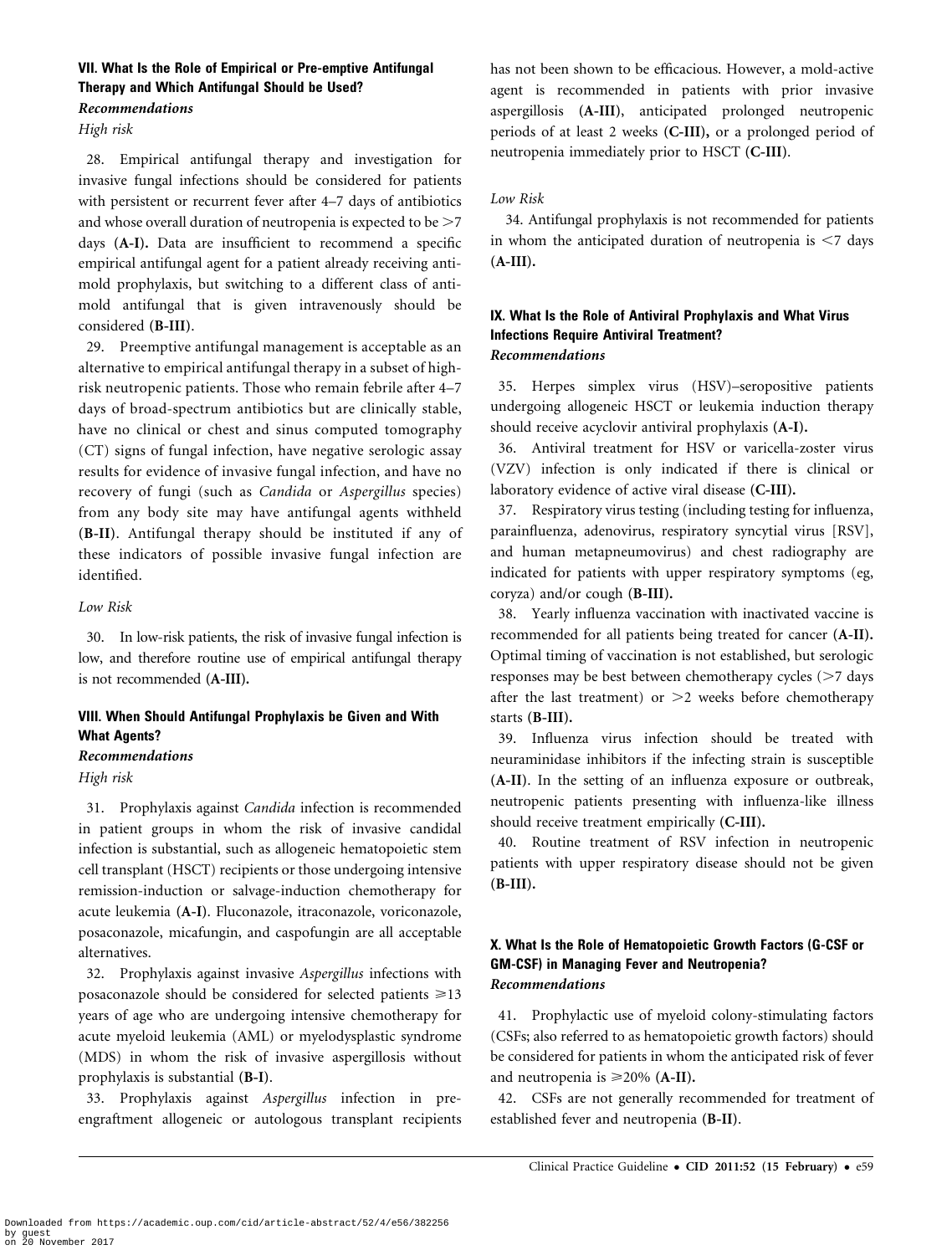#### XI. How are Catheter-Related Infections Diagnosed and Managed in Neutropenic Patients? Recommendation

43. Differential time to positivity  $(DTP) > 120$  min of qualitative blood cultures performed on specimens simultaneously drawn from the CVC and a vein suggests a central line–associated blood stream infection (CLABSI) (A-II).

44. For CLABSI caused by S. aureus, P. aeruginosa, fungi, or mycobacteria, catheter removal is recommended in addition to systemic antimicrobial therapy for at least 14 days (A-II). Catheter removal is also recommended for tunnel infection or port pocket site infection, septic thrombosis, endocarditis, sepsis with hemodynamic instability, or bloodstream infection that persists despite  $\geq$  72 h of therapy with appropriate antibiotics (A-II).

45. For documented CLABSI caused by coagulase-negative staphylococci, the catheter may be retained using systemic therapy with or without antibiotic lock therapy (B-III).

46. Prolonged treatment (4–6 weeks) is recommended for complicated CLABSI, defined as the presence of deep tissue infection, endocarditis, septic thrombosis (A-II) or persistent bacteremia or fungemia occurring  $>72$  h after catheter removal in a patient who has received appropriate antimicrobials (A-II for S. aureus, C-III for other pathogens).

47. Hand hygiene, maximal sterile barrier precautions, and cutaneous antisepsis with chlorhexidine during CVC insertion are recommended for all CVC insertions (A-I).

## XII. What Environmental Precautions Should be Taken When Managing Febrile Neutropenic Patients? Recommendations

48. Hand hygiene is the most effective means of preventing transmission of infection in the hospital (A-II).

49. Standard barrier precautions should be followed for all patients, and infection-specific isolation should be used for patients with certain signs or symptoms (A-III).

50. HSCT recipients should be placed in private (ie, singlepatient) rooms (B-III). Allogeneic HSCT recipients should be placed in rooms with  $>12$  air exchanges/h and high-efficiency particulate air (HEPA) filtration (A-III).

51. Plants and dried or fresh flowers should not be allowed in the rooms of hospitalized neutropenic patients (B-III).

52. Hospital work exclusion policies should be designed to encourage health care workers (HCWs) to report their illnesses or exposures (A-II).

## INTRODUCTION

This guideline provides a general approach to the management of patients with cancer who have neutropenia and present with fever, and it gives special attention to antimicrobial management. It updates the IDSA document that was last revised in 2002 [1].

## Fever: Etiology and Epidemiology

Fever occurs frequently during chemotherapy-induced neutropenia:  $10\% - 50\%$  of patients with solid tumors and  $>80\%$  of those with hematologic malignancies will develop fever during  $\geq 1$  chemotherapy cycle associated with neutropenia [2]. Most patients will have no infectious etiology documented. Clinically documented infections occur in 20%–30% of febrile episodes; common sites of tissue-based infection include the intestinal tract, lung, and skin. Bacteremia occurs in 10%–25% of all patients, with most episodes occurring in the setting of prolonged or profound neutropenia (ANC, <100 neutrophils/mm<sup>3</sup>) [3-5].

Substantial fluctuation in the epidemiologic spectrum of bloodstream isolates obtained from febrile neutropenic patients has occurred over the past 40 years. Early in the development of cytotoxic chemotherapy, during the 1960s and 1970s, gramnegative pathogens predominated. Then, during the 1980s and 1990s, gram-positive organisms became more common (Table 1) [6–7] because of increased use of indwelling plastic venous catheters, which can allow for colonization by and entry of gram-positive skin flora [1, 6]. Currently, coagulase-negative staphylococci are the most common blood isolates in most centers; Enterobacteriaciae (eg, Enterobacter species, Escherichia coli and Klebsiella species) and nonfermenting gram-negative rods (eg, Pseudomonas aeruginosa and Stenotrophomonas species) are isolated less often.

Drug-resistant gram-negative bacteria species are causing an increasing number of infections in febrile neutropenic patients [5, 8–9]. In some centers, this has led to an epidemiologic trend toward a predominance of gram-negative pathogens in the neutropenic population [5, 8–10].

ESBL genes, acquired primarily among Klebsiella species and E.  $\text{coli strains}$ , confer a broad range of  $\beta$ -lactam antibiotic resistance [11–12]. These ESBL pathogens are often only susceptible to

Table 1. Common Bacterial Pathogens in Neutropenic Patients

| Common gram-positive pathogens                                 |
|----------------------------------------------------------------|
| Coagulase-negative staphylococci                               |
| Staphylococcus aureus, including methicillin-resistant strains |
| Enterococcus species, including vancomycin-resistant strains   |
| Viridans group streptococci                                    |
| Streptococcus pneumoniae                                       |
| Streptococcus pyogenes                                         |
| Common gram-negative pathogens                                 |
| Escherichia coli                                               |
| Klebsiella species                                             |
| Enterobacter species                                           |
| Pseudomonas aeruginosa                                         |
| Citrobacter species                                            |
| Acinetobacter species                                          |
| Stenotrophomonas maltophilia                                   |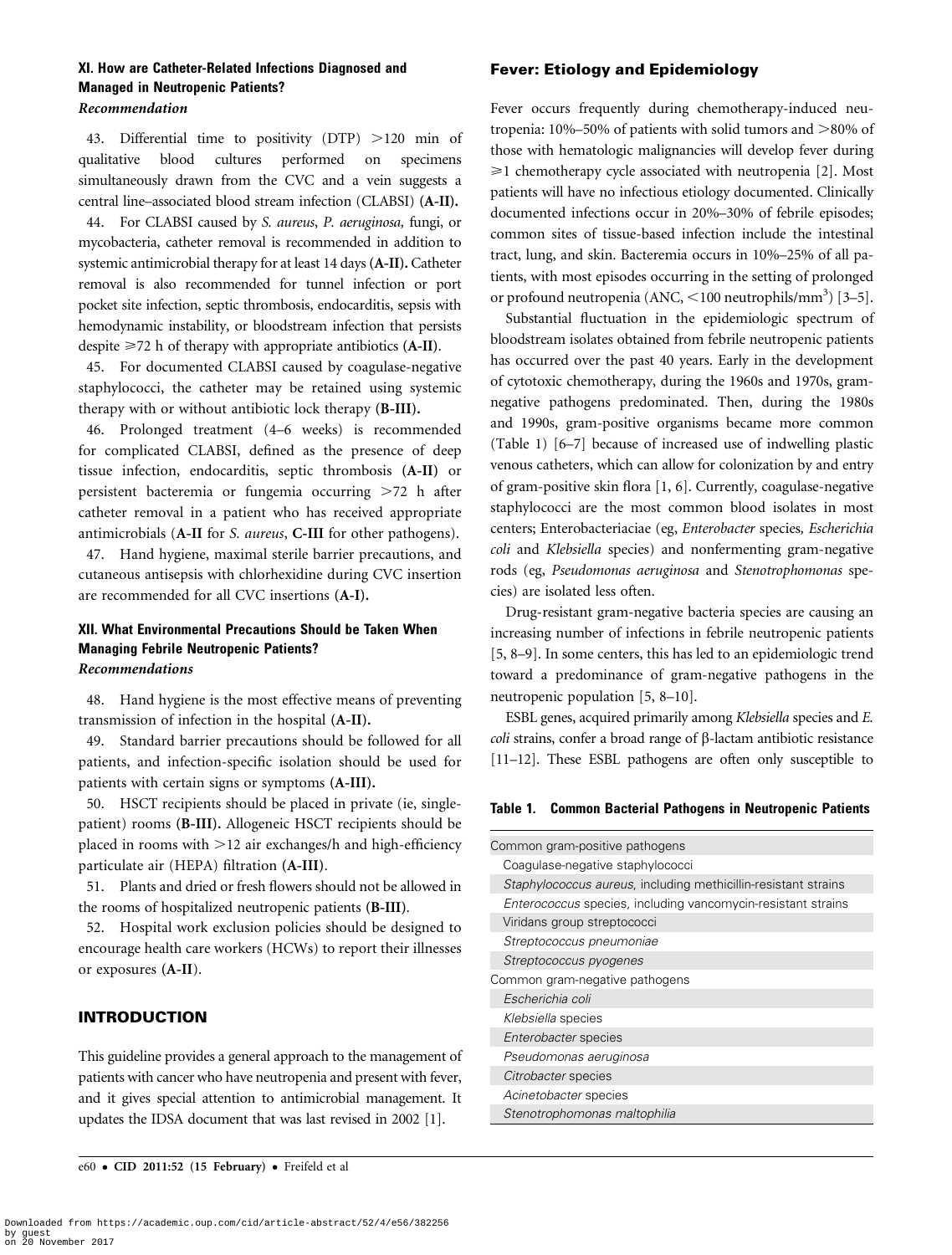carbapenems, such as imipenem or meropenem. Carbapenemaseproducing isolates of Klebsiella species and P. aeruginosa have been reported to cause infections that are resistant to carbapenems [13]. Recognition of these resistant species requires careful interpretation of organism-specific antibiograms [5–7].

In addition, resistant gram-positive pathogens, such as MRSA and VRE, have become more common and are the most prevalent resistant isolates in some centers, accounting for 20% and slightly  $>50\%$  of episodes, respectively [14–15]. Penicillinresistant strains of S. pneumoniae and of viridans group streptococci are less common but may cause severe infections [16]. The bacterial pathogens that cause most bloodstream infections in the setting of neutropenia are listed in Table 1.

Fungi are rarely identified as the cause of first fever early in the course of neutropenia; rather, they are encountered after the first week of prolonged neutropenia and empirical antibiotic therapy. Yeasts, primarily Candida species, may cause superficial infections of mucosal surfaces (eg, thrush); chemotherapyinduced mucositis, in turn, may disrupt this barrier [5], allowing Candida to enter the bloodstream. Deep-tissue candidiasis, such as hepatic or hepatosplenic disease, esophagitis, or endocarditis, is much less common. Molds, such as Aspergillus, are most likely to cause life-threatening infection of the sinuses and lungs, typically after  $\geq 2$  weeks of neutropenia.

The majority of patients who develop fever during neutropenia have no identifiable site of infection and no positive culture results. Nonetheless, the Panel recommends that every patient with fever and neutropenia receive empirical antibiotic therapy urgently (ie, within 2 h) after presentation, because infection may progress rapidly in these patients. In the febrile neutropenic patient, substantially better outcomes can be expected with prompt initiation of the critical management pathways discussed in this document [17].

## **Definitions**

The definitions of fever and neutropenia in this guideline are general criteria that should be used to identify patients in whom empirical antibiotic therapy must be initiated. However, these definitions are not hard-and-fast rules. Clinical variations among patients mandate that clinical judgment play a critical role in identifying which patients require antibiotics during the risk period of neutropenia, even if those patients do not meet these specific definitions.

#### $\bullet$  Fever

Fever is defined as a single oral temperature measurement of  $\geq 38.3^{\circ}$ C (101°F) or a temperature of  $\geq 38.0^{\circ}$ C (100.4°F) sustained over a 1-h period.

Use of axillary temperatures is discouraged, because they may not accurately reflect core body temperature. Rectal temperature measurements (and rectal examinations) are avoided during neutropenia to prevent colonizing gut organisms from entering the surrounding mucosa and soft tissues.

 $\blacklozenge$  Neutropenia

Neutropenia is defined as an ANC of  $\leq$ 500 cells/mm<sup>3</sup> or an ANC that is expected to decrease to  $\leq$  500 cells/mm<sup>3</sup> during the next 48 h.

The term ''profound'' is sometimes used to describe neutropenia in which the ANC is  $<$  100 cells/mm<sup>3</sup>; a manual reading of the blood smear is required to confirm this degree of neutropenia. The term ''functional neutropenia'' refers to patients whose hematologic malignancy results in qualitative defects (impaired phagocytosis and killing of pathogens) of circulating neutrophils. These patients should also be considered to be at increased risk for infection, despite a ''normal'' neutrophil count.

The primary aim of the practice guideline is to assist practitioners in making decisions about appropriate care for neutropenic patients who present with signs and symptoms of potentially serious infections [18]. The recommendations are derived from well-tested patterns of clinical practice that have emerged from cancer therapy clinical trials; modifications of these recommendations are based upon careful review of data from recent scientific publications and peer-reviewed information whenever possible. When evidence-based recommendations cannot be made because of insufficient data, the Panel has provided guidance that is based on the consensus of its members, all of whom have extensive experience in the treatment of neutropenic patients. For example, it is recommended by Panel members that neutropenic patients who are not febrile but who have new signs or symptoms that suggest infection have empirical antibiotics initiated.

During fever and neutropenia, no specific drug or combination of drugs and no specific period of treatment can be unequivocally recommended for all patients. Rather, the recommendations outlined in these guidelines are generally applicable in most clinical situations but, in some instances, will require modifications according to circumstances and local epidemiologic data. For management of most patients, the Panel recommends involvement of an infectious diseases specialist knowledgeable about infections of the immunocompromised host. It is also essential that an antimicrobial stewardship program be in place at facilities where patients with cancer are routinely treated, to ensure appropriated and judicious antimicrobial use.

A major change in the current guideline is a more structured consideration of the level of risk for serious infectious complications that a given patient with fever and neutropenia might face. This recognition of the differences in patients' levels of risk (low risk and high risk) during the febrile neutropenic period directs all recommendations regarding evaluation, therapy, venue of therapy, and prophylaxis.

Prevention of infection in neutropenic patients is also an important focus of this guideline. The bacterial, viral, and fungal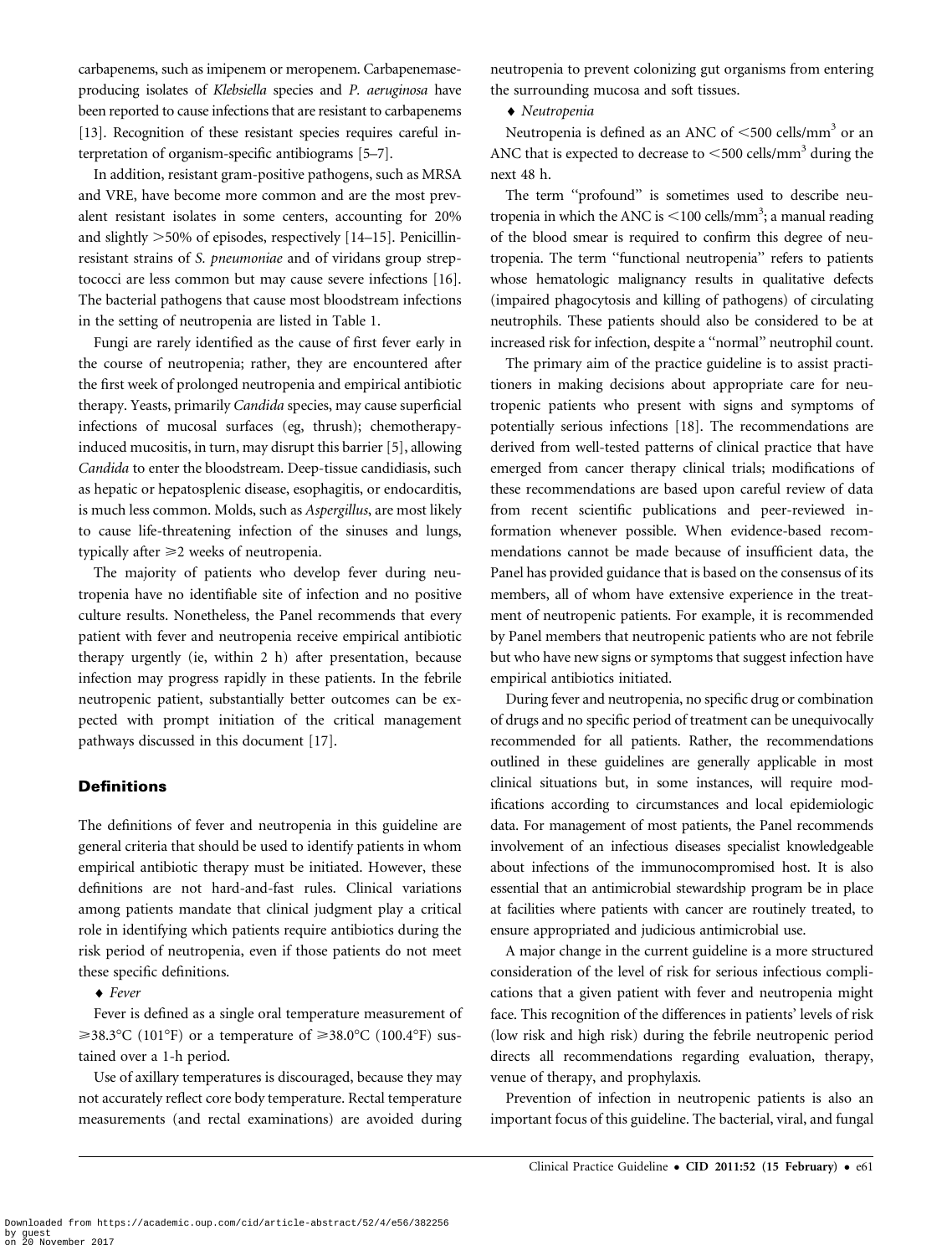prophylaxis recommendations herein reflect the Panel's interpretations of clinical trial results. However, as newer drugs and newer methods of delivery are developed, approaches to prophylaxis will evolve. Whatever new approaches may be developed, the central issue of prophylaxis remains unchanged: a balance must be struck between effective infection prevention and the risk of antimicrobial-resistant infections caused by overuse of antibiotics.

Finally, these guidelines contain new sections on the management of indwelling CVCs and environmental precautions for neutropenic patients.

The following 12 clinical questions are addressed in the guideline:

I. What is the role of risk assessment and what distinguishes high-risk and low-risk patients with fever and neutropenia?

II. What cultures should be collected and what specific tests should be performed during the initial assessment?

III. In febrile patients with neutropenia, what empirical antibiotic therapy is appropriate and in what setting?

IV. When and how should antimicrobials be modified during the course of fever and neutropenia?

V. How long should empirical antibiotic therapy be given?

VI. When should antibiotic prophylaxis be given and with what agents?

VII. What is the role of empirical antifungal therapy and what antifungals should be used?

VIII. When should antifungal prophylaxis or preemptive therapy be given and with what agents?

IX. What is the role of antiviral prophylaxis and how are respiratory viruses diagnosed and managed in the neutropenic patient?

X. What is the role of hematopoietic growth factors (G-CSF or GM-CSF) in managing fever and neutropenia?

XI. How are catheter-related infections diagnosed and managed in neutropenic patients?

XII. What environmental precautions should be taken when managing febrile neutropenic patients?

## UPDATE METHODOLOGY

#### Panel Composition

The IDSA Standards and Practice Guidelines Committee reconvened many members of the original guideline panel, together with additional experts in the management of patients with fever and neutropenia. The Panel included experts in infectious diseases, oncology, and HSCT in both adult and pediatric patients. The Panel members are listed as authors of this document.

#### Process Overview

In evaluating the evidence regarding the management of patients with fever and neutropenia, the Panel used a systematic

e62 · CID 2011:52 (15 February) · Freifeld et al

weighting of the level and grade of the evidence for making a recommendation (Table 2) [19].

#### Literature Review and Analysis

For the 2010 update, the Panel completed the review and analysis of data published since 2002. Computerized literature searches of the PUBMED database were performed. The searches of the English-language literature from 2002 through July 2009 combined the terms ''ANTIBIOTICS'' and ''FEVER'' and ''NEUTROPENIA.'' Data published after July 2009 were also considered in the final preparation of the manuscript. The searches were limited to human-only studies and to specific study design or publication type: clinical trial, randomized clinical trial, meta-analysis, or practice guideline.

#### Guidelines and Conflict of Interest

All members of the Panel complied with the IDSA policy on conflicts of interest, which requires disclosure of any financial or other interest that might be construed as constituting an actual, potential, or apparent conflict. Members of the Panel completed the IDSA conflict of interest disclosure statement and were asked to identify ties to companies developing products that might be affected by promulgation of the guideline. Information was requested regarding employment, consultancies, stock ownership, honoraria, research funding, expert testimony, and membership on company advisory committees. The Panel made decisions on a case-by-case basis as to whether an individual's role should be limited as a result of a conflict. No limiting conflicts were identified.

#### Consensus Development Based on Evidence

The Panel met on  $>10$  occasions via teleconference (including subgroup calls) and once in person to complete the work of the guideline. The purpose of the teleconferences was to discuss the questions, distribute writing assignments, and finalize recommendations. All members of the Panel participated in the preparation and review of the draft guideline. Feedback from external peer reviews was obtained. The guideline was reviewed and approved by the IDSA Standards and Practice Guidelines Committee and the Board of Directors prior to dissemination.

#### Revision Dates

At annual intervals, the Panel Chair, the liaison advisor, and the Chair of the Standards and Practice Guidelines Committee will determine the need for revisions to the updated guideline on the basis of an examination of the current literature. If necessary, the entire Panel will reconvene to discuss potential changes. When appropriate, the Panel will recommend full revision of the guideline to the IDSA Standards and Practice Guidelines Committee and the Board for review and approval.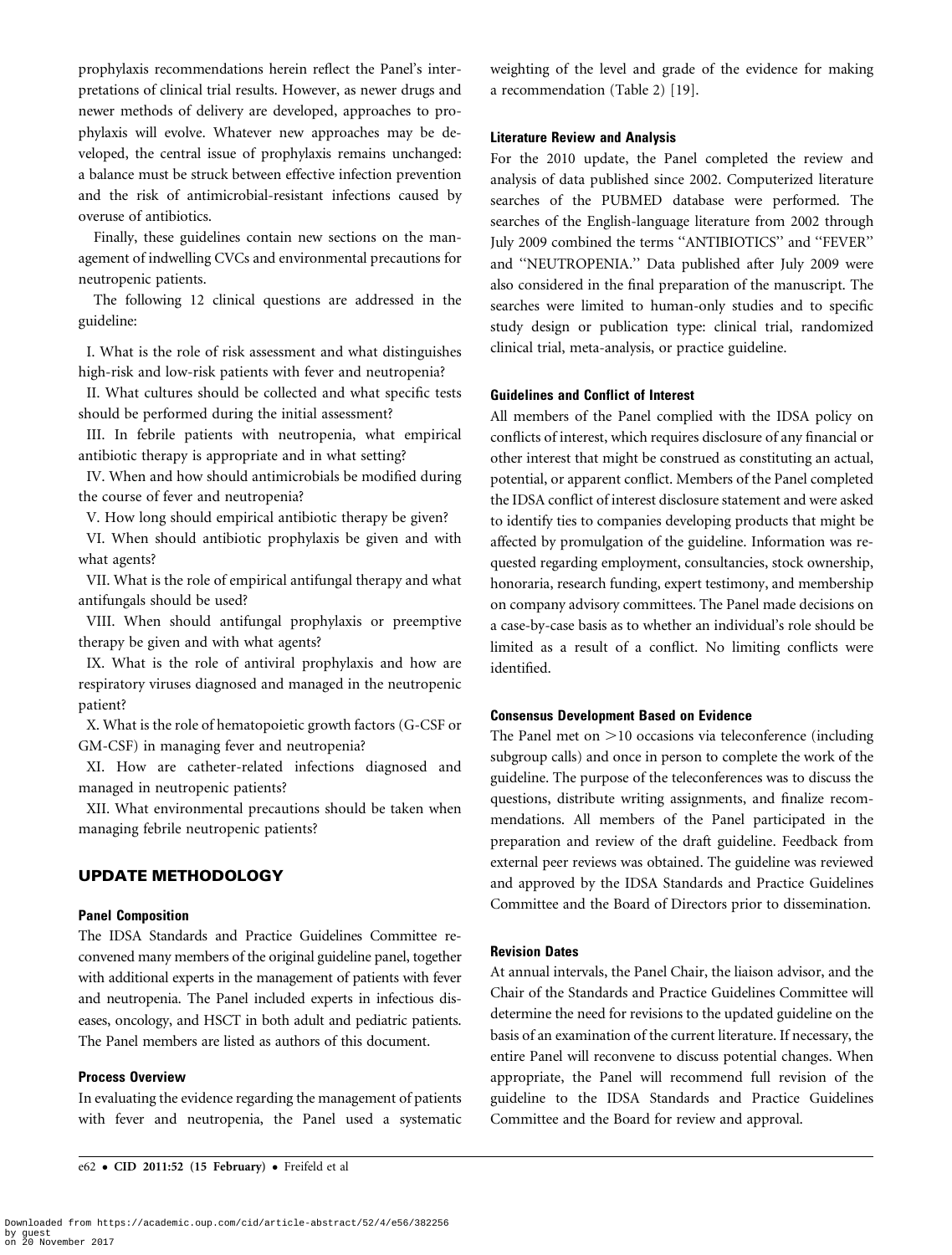| Category/Grade             | Definition                                                                                                                                                                                                                                         |
|----------------------------|----------------------------------------------------------------------------------------------------------------------------------------------------------------------------------------------------------------------------------------------------|
| Strength of Recommendation |                                                                                                                                                                                                                                                    |
| А                          | Good evidence to support a recommendation for or against use.                                                                                                                                                                                      |
| B                          | Moderate evidence to support a recommendation for <i>or against</i> use.                                                                                                                                                                           |
|                            | Poor evidence to support a recommendation.                                                                                                                                                                                                         |
| Quality of Evidence        |                                                                                                                                                                                                                                                    |
|                            | Evidence from $\geq 1$ properly randomized, controlled trial.                                                                                                                                                                                      |
|                            | Evidence from $\geq 1$ well-designed clinical trial, without randomization; from cohort or case-<br>controlled analytic studies (preferably from >1 center); from multiple time-series; or from<br>dramatic results from uncontrolled experiments. |
| Ш                          | Evidence from opinions of respected authorities, based on clinical experience, descriptive<br>studies, or reports of expert committees.                                                                                                            |

NOTE. Adapted from [19]. Reproduced with the permission of the Minister of Public Works and Government Services Canada.

## GUIDELINE RECOMMENDATIONS FOR THE EVALUATION AND TREATMENT OF PATIENTS WITH FEVER AND NEUTROPENIA

## I. What Is the Role of Risk Assessment and What Distinguishes High-risk and Low-risk Patients With Fever and Neutropenia? Recommendations

1. Assessment of risk for complications of severe infection should be undertaken at presentation of fever (A-II). Risk assessment may determine the type of empirical antibiotic therapy (oral vs IV), venue of treatment (inpatient vs outpatient), and duration of antibiotic therapy (A-II).

2. Most experts consider high-risk patients to be those with anticipated prolonged  $(>7$  days duration) and profound neutropenia (ANC  $\leq 100$  cells/mm<sup>3</sup> following cytotoxic chemotherapy) and/or significant medical co-morbid conditions, including hypotension, pneumonia, new-onset abdominal pain, or neurologic changes. Such patients should be initially admitted to the hospital for empirical therapy (A-II). 3. Low-risk patients, including those with anticipated brief  $(\leq 7$  days duration) neutropenic periods or no or few comorbidities, are candidates for oral empirical therapy (A-II).

4. Formal risk classification may be performed using the MASCC scoring system (B-I).

i. High-risk patients have a MASCC score  $\leq$  21 (B-I). All patients at high risk by MASCC or by clinical criteria should be initially admitted to the hospital for empirical antibiotic therapy if they are not already inpatients (B-I).

ii. Low-risk patients have a MASCC score  $\geq 21$  (B-I). Carefully selected low-risk patients may be candidates for oral and/or outpatient empirical antibiotic therapy (B-I).

#### Evidence Summary

## Risk assessment

Patients who present with fever and neutropenia may have a variety of clinical outcomes. Most receive broad-spectrum

empirical antibiotics and survive the episode without major incident. A minority of patients will develop significant infections or experience other life-threatening medical events.

Numerous studies have sought to stratify patients at presentation into those with high- versus low-risk for complications of severe infection. In addition, an ever-broadening clinical experience continues to inform clinical judgment. As noted previously, in this document, the term ''high risk'' will refer to patients who, in the experience of clinical experts, have an increased risk for severe infection. Typically, such patients have sustained, profound neutropenia anticipated to last  $>1$  week or are clinically unstable (eg, experience uncontrolled pain, altered mental status, or hypotension) or have significant medical comorbidities, such as uncontrolled cancer, chronic obstructive pulmonary disease, poor functional status, or advanced age. High-risk patients also may be identified by underlying cancer (eg, acute leukemia) and/or the intensity of chemotherapy undergone (eg, induction for acute leukemia or HSCT). Furthermore, the selection of patients who may benefit the most from antimicrobial prophylaxis (see Section VI) is based upon these criteria for being at high risk, which are derived from clinical trials [20–41]. Most clinicians (including Panel members) use and understand this clinically relevant categorization of "high-risk" in the context of fever and neutropenia. Low-risk patients are clinically defined by neutropenia anticipated to last <7 days, are clinically stable, and have no medical comorbid conditions.

In addition to this clinical definition, the MASCC has developed a risk assessment scheme and a well-validated scoring method that can identify subgroups of febrile neutropenic patients with low or high risk of complications and death [2, 42–44]. The MASCC score is also a means to determine which patients require prolonged hospitalization and which may be candidates for oral or once-daily IV regimens and/or for early discharge from the hospital to complete the antibiotic course as outpatients. In this document, patients with increased risk as defined by MASCC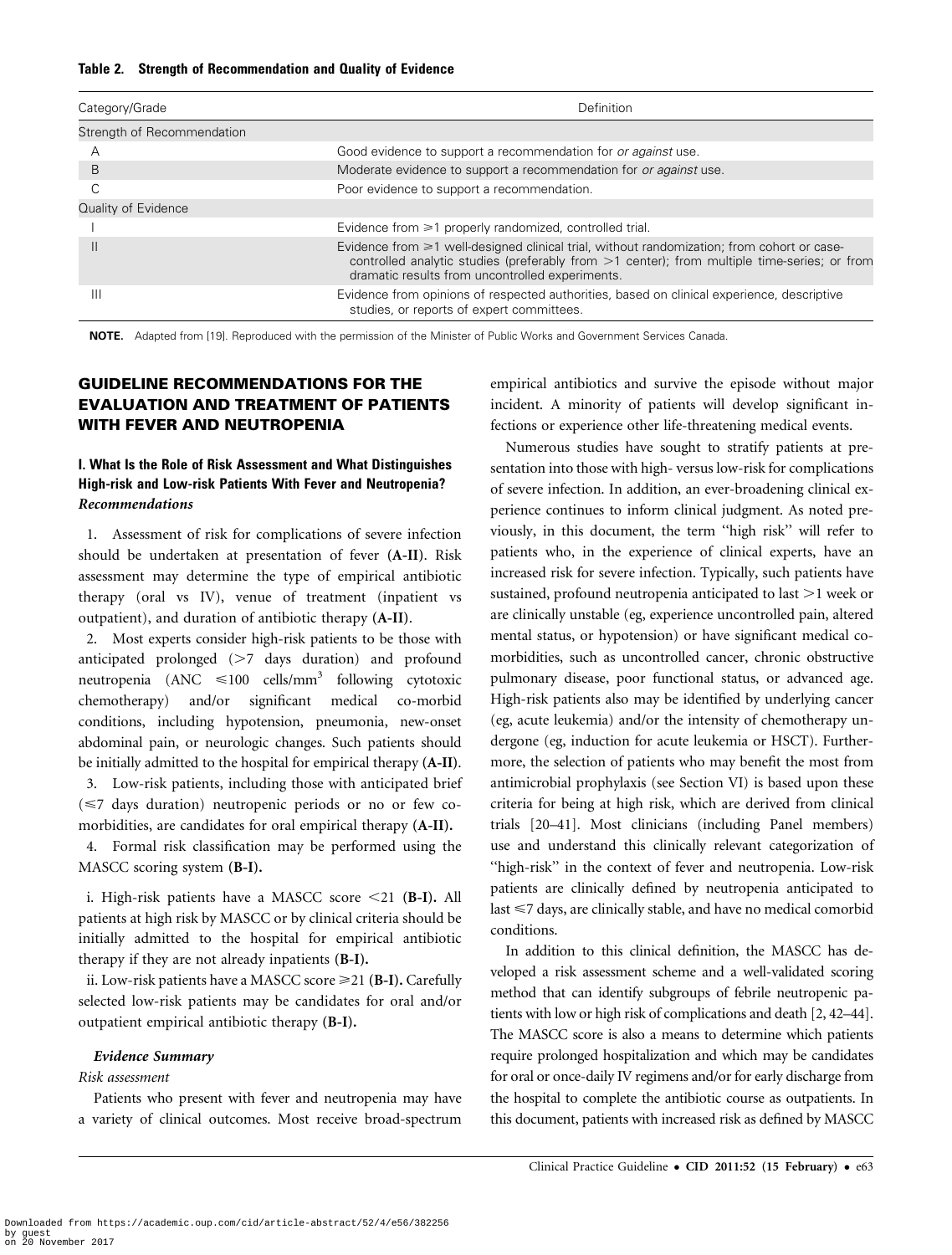Table 3. The Multinational Association for Supportive Care in Cancer Risk-Index Score

| Characteristic                                                                       | Weight |
|--------------------------------------------------------------------------------------|--------|
| Burden of febrile neutropenia with no or mild symptoms <sup>a</sup>                  |        |
| No hypotension (systolic blood pressure >90 mmHg)                                    |        |
| No chronic obstructive pulmonary disease <sup>b</sup>                                |        |
| Solid tumor or hematologic malignancy with no previous fungal infection <sup>c</sup> |        |
| No dehydration requiring parenteral fluids                                           |        |
| Burden of febrile neutropenia with moderate symptoms <sup>a</sup>                    |        |
| Outpatient status                                                                    |        |
| Age $<$ 60 years                                                                     |        |

NOTE. The maximum value of the score is 26. Adapted from [43]. Reproduced with permission of the American Society for Clinical Oncology.

Burden of febrile neutropenia refers to the general clinical status of the patient as influenced by the febrile neutropenic episode. It should be evaluated on the following scale: no or mild symptoms (score of 5); moderate symptoms (score of 3); and severe symptoms or moribund (score of 0). Scores of 3 and 5 are not cumulative.

<sup>b</sup> Chronic obstructive pulmonary disease means active chronic bronchitis, emphysema, decrease in forced expiratory volumes, need for oxygen therapy and/or steroids and/or bronchodilators requiring treatment at the presentation of the febrile neutropenic episode.

<sup>c</sup> Previous fungal infection means demonstrated fungal infection or empirically treated suspected fungal infection.

criteria will be referred to as ''high risk by MASCC criteria.'' A similar distinction will be applied to low-risk patients.

The MASCC scoring system is a summation of weighted risk factors, including patient age, history, outpatient or inpatient status, acute clinical signs, the presence of medical comorbid conditions, and severity of fever and neutropenia as assessed by ''burden of illness.'' Low-risk patients are identified by a cumulative score  $\geq$  21 points (Table 3). A fundamental difficulty with the MASCC system is the nebulous nature of one of its major criteria: the ''burden of febrile neutropenia'' and symptoms associated with that burden. This may be interpreted to be a measure of how ''sick'' the patient appears to be on presentation. However, without a clear standardized definition of this ''burden'' of disease, uniform application of the MASCC tool may be confusing [45].

In a validation study of the MASCC assessment tool, the rate of serious medical complications during the course of neutropenia was only 5% among 441 febrile neutropenic adult patients initially classified as low risk [42]. Of the patients with episodes that were predicted to be low risk, 189 (43%) were eligible for oral treatment, but only 79 patients (18%) met additional stringent criteria for discharge from the hospital and receipt of outpatient therapy (clinically stable or improving and with an adequate home environment and psychosocial status) after at least 24 h of observation in hospital. Only 3 patients required re-admission to the hospital for fever or other reasons, and there were no adverse events among the carefully selected outpatient subgroup.

The Panel recommends that either the clinical judgment criteria that have been based upon data derived from published clinical trials or the MASCC assessment tool can be used to stratify risk for patients presenting with fever and neutropenia. Risk assessment should then inform decisions about the type of regimen and appropriate venue for delivery of empirical

antibiotics, as well as the timing of hospital discharge [42–44, 46]. Specific definitions of high and low risk are given below.

High-Risk Patient: Patients with any of the following criteria (based on clinical trial criteria from studies assessing risk in febrile neutropenic patients) are considered to be at high risk for serious complications during fever and neutropenia. Alternatively, a MASCC score <21 may be used to define individuals at high risk using MASCC criteria. High-risk patients should initially receive IV empirical antibiotic therapy in the hospital.

◆ Profound neutropenia (ANC ≤100 cells/mm<sup>3</sup>) anticipated to extend  $>7$  days

¤ Presence of any co-morbid medical problems including but not limited to:

- Hemodynamic instability
- Oral or gastrointestinal mucositis that interferes with swallowing or causes severe diarrhea
- Gastrointestinal symptoms, including abdominal pain, nausea and vomiting, or diarrhea
- Neurologic or mental-status changes of new onset
- Intravascular catheter infection, especially catheter tunnel infection
- New pulmonary infiltrate or hypoxemia, or underlying chronic lung disease

¤ Evidence of hepatic insufficiency (defined as aminotransferase levels  $>5 \times$  normal values) or renal insufficiency (defined as a creatinine clearance of  $<$ 30 mL/min).

It is important to note that the duration of neutropenia is not included as a criterion for risk in the MASCC assessment scheme; however, the Panel considers it to be an important determinant. In the initial multivariate analysis that led to the development of the MASCC criteria, longer neutropenia duration was not found to be a significant risk factor for poor

e64 · CID 2011:52 (15 February) · Freifeld et al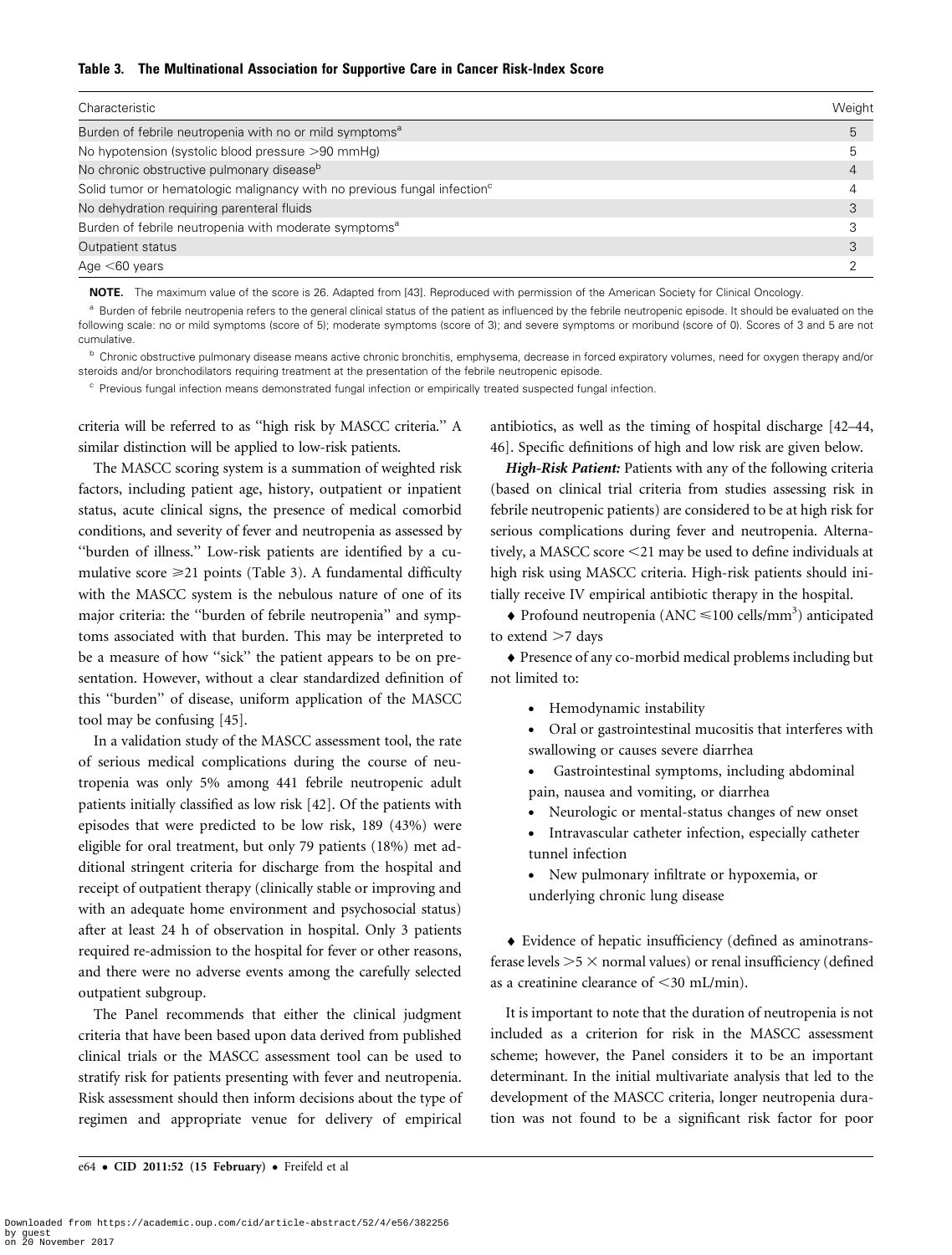outcome [43]. Nonetheless, a review of the MASCC criteria applied to a large population at one US cancer center found that patients defined as low risk by the tool ''predominantly are patients with solid tumors who are receiving conventional chemotherapy as outpatients who have minimal medical comorbidity and an expected duration of neutropenia of  $\leq 7-10$ days'' [41]. The Panel has agreed that cumulative clinical experience indicates that patients in whom prolonged neutropenia is expected as a consequence of HSCT preparation or induction chemotherapy for AML should be regarded as at high risk and always hospitalized initially for fever and neutropenia. Patients receiving autologous HSCT or consolidation therapy for leukemia may also have prolonged neutropenic periods but appear to be at somewhat lower risk for serious infections. If these patients attain a MASCC score that predicts low risk, it may be reasonable to prescribe antimicrobial management accordingly.

Low-Risk Patients: Low-risk patients are those with neutropenia expected to resolve within 7 days and no active medical co-morbidity, as well as stable and adequate hepatic function and renal function. These low-risk features are most commonly found among patients with solid tumors, although not exclusively so. In general, any patient who does not strictly fulfill criteria for being at low risk should be treated according to guidelines for high-risk patients. Patients who are at low risk by MASCC criteria have a MASCC score  $\geq 21$ .

### II. What Specific Tests and Cultures Should be Performed during the Initial Assessment? Recommendations

5. Laboratory tests should include a CBC count with differential leukocyte count and platelet count; measurement of serum levels of creatinine and blood urea nitrogen; and measurement of electrolytes, hepatic transaminase enzymes, and total bilirubin (A-III).

6. At least 2 sets of blood cultures are recommended, with a set collected simultaneously from each lumen of an existing CVC, if present, and from a peripheral vein site; 2 blood culture sets from separate venipunctures should be sent if no central catheter is present (A-III). Blood culture volumes should be limited to  $\leq$ 1% of total blood volume (usually  $\sim$ 70 mL/kg) in patients weighing  $\leq 40$  kg (C-III).

7. Culture specimens from other sites of suspected infection should be obtained as clinically indicated (A-III).

8. A chest radiograph is indicated for patients with respiratory signs or symptoms (A-III).

#### Evidence Summary

Physical Examination

Signs and symptoms of inflammation are often attenuated or absent in neutropenic patients. Accordingly, in neutropenic patients, bacterial infections of skin and soft-tissue may lack

induration, erythema, warmth, or pustulation; a pulmonary infection may have no discernible infiltrate on a radiograph; CSF pleocytosis might be modest or altogether absent in the setting of meningitis; and a urinary tract infection may demonstrate little or no pyuria. Fever is often the only sign of a serious underlying infection.

A detailed history should include elicitation of new site-specific symptoms, information about antimicrobial prophylaxis, infection exposures, prior documented infections or pathogen colonization, and co-existence of noninfectious causes of fever, such as blood product administration. Underlying co-morbid conditions, such as diabetes, chronic obstructive lung disease, and/or recent surgical procedures, should be noted. The physical examination of febrile neutropenic patients requires a careful search to detect subtle symptoms and signs, especially at the sites that are most commonly infected: skin (especially sites of previous procedures or catheters, such as catheter entry and exit sites or bone marrow aspiration sites), oropharynx (including periodontium), alimentary tract, lungs, and perineum. Additional diagnostic tools include blood tests, microbiologic cultures, and radiographic studies.

Cultures The total volume of blood cultured is a crucial determinant of detecting a bloodstream infection [47]. Accordingly, at least 2 sets of blood culture specimens should be obtained, (a ''set'' consists of 1 venipuncture or catheter access draw of 20 mL of blood divided into 1 aerobic and 1 anaerobic blood culture bottle). In pediatric patients weighing  $\leq 40$  kg, proportionately smaller volumes of blood culture samples are suggested. Some centers limit blood draws to no more than 1% of a patient's total blood volume. Because total blood volume is approximately 70 mL/kg, the total sample limit would be 7 mL for a 10-kg patient and 28 mL for a 40-kg patient [48]. Recently, 2 retrospective studies found that 2 blood culture sets detect 80%–90% of bloodstream pathogens in critically ill patients, whereas  $\geq 3$  sets are required to achieve  $> 96\%$  detection [49–50]. In the neutropenic patient with cancer, collection of blood culture sets from all CVC lumens (if present), as well as 1 set from a peripheral vein, is advocated during the initial evaluation of fever. Some experts have suggested obtaining both sets of blood cultures from the CVC alone, without peripheral vein sampling. However, the Panel does not favor this approach for initial evaluation, because a catheter-related infection cannot be ruled out without the simultaneous peripheral culture [51–53]. If fever persists after empirical antibiotics have been started, then 2 sets of blood cultures (via catheter or periphery) may be obtained on each of the next 2 days. Beyond that, most experts would not continue daily blood cultures for persistent fever unless there is a clinical change in the patient. After initial defervescence occurs with empirical antibiotics, any recrudescent fever should be evaluated with cultures as a new episode of possible infection.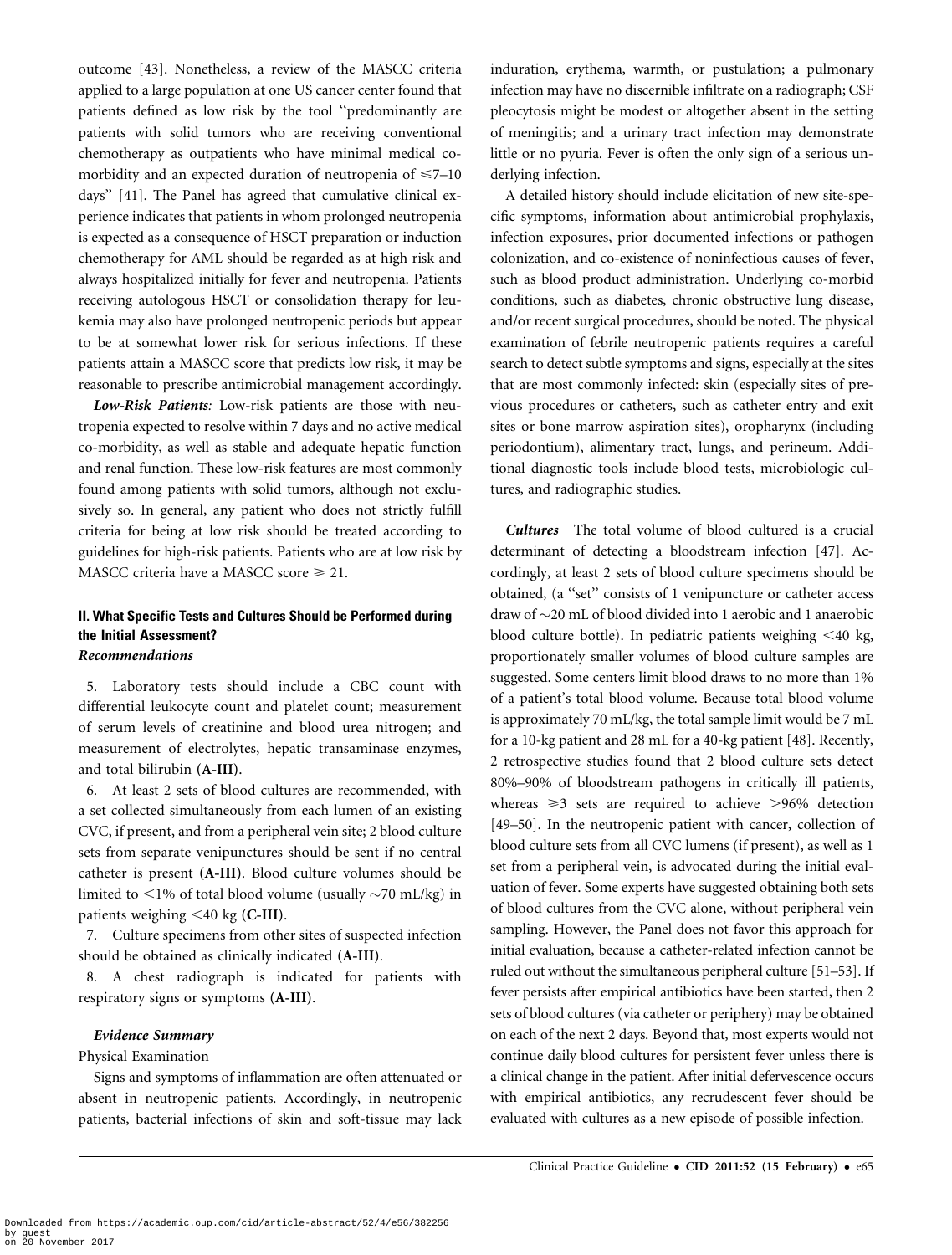Culture of the sites listed below should be guided by clinical signs and symptoms but should not be performed routinely.

¤ Stool: A stool specimen in a patient with diarrhea should be evaluated with a Clostridium difficile toxin assay. There is limited value in sending a stool specimen for bacterial pathogen cultures or for ova and parasite examination for most patients treated in US hospitals unless there has been recent travel to or residence in areas of endemicity.

¤ Urine: Culture of urine samples is indicated if signs or symptoms of urinary tract infection exist, a urinary catheter is in place, or the findings of urinalysis are abnormal.

¤ CSF: Examination and culture of spinal fluid is indicated if meningitis is suspected. Platelet transfusion should be given prior to lumbar puncture if thrombocytopenia is a concern.

¤ Skin: Aspiration or biopsy of skin lesions suspected of being infected should be performed for cytological testing, Gram staining, and culture [54].

¤ Respiratory specimens: Sputum samples for routine bacterial culture should be sent if the patient has a productive cough. Lower respiratory tract specimens obtained by bronchoalveolar lavage (BAL) are recommended for patients with an infiltrate of uncertain etiology visible on chest imaging. Nasal wash or BAL specimens are recommended to evaluate for symptoms of respiratory virus infection, particularly during an outbreak or during winter. Assays should be sent for detection of adenovirus, influenza A and B virus, RSV, and parainfluenza virus.

#### Radiography

Patients with respiratory signs and symptoms should have a chest radiograph to rule out pneumonia. Pneumonia during neutropenia can progress rapidly to respiratory compromise and therefore should be managed in the inpatient setting. CT of other areas (head, sinuses, abdomen, and pelvis) should be performed as clinically indicated.

#### Other Laboratory Analysis

CBC counts and determination of the levels of serum creatinine and urea nitrogen are needed to plan supportive care and to monitor for the possible occurrence of drug toxicity. These tests should be done at least every 3 days during the course of intensive antibiotic therapy. At least weekly monitoring of serum transaminase levels is advisable for patients with complicated courses or suspected hepatocellular injury or cholestatic disease.

#### Serum Markers of Inflammation

Studies have demonstrated inconsistent results regarding the use of such markers of inflammation as C-reactive protein, interleukins-6 and -8, and procalcitonin in neutropenic patients with cancer [55–57]. The current data are not sufficient to recommend routine use of these tests to guide decisions about antimicrobial use.

## III. In Febrile Patients With Neutropenia, What Empiric Antibiotic Therapy Is Appropriate and in What Venue? Recommendations

General Considerations

9. High-risk patients require hospitalization for IV empirical antibiotic therapy; monotherapy with an anti-pseudomonal b-lactam agent, such as cefepime, a carbapenem (meropenem or imipenem-cilastatin), or piperacillin-tazobactam, is recommended (A-I). Other antimicrobials (aminoglycosides, fluoroquinolones, and/or vancomycin) may be added to the initial regimen for management of complications (eg, hypotension and pneumonia) or if antimicrobial resistance is suspected or proven (B-III).

10. Vancomycin (or other agents active against aerobic grampositive cocci) is not recommended as a standard part of the initial antibiotic regimen for fever and neutropenia (A-I). These agents should be considered for specific clinical indications, including suspected catheter-related infection, skin and soft-tissue infection, pneumonia, or hemodynamic instability.

11. Modifications to initial empirical therapy may be considered for patients at risk for infection with the following antibioticresistant organisms, particularly if the patient's condition is unstable or if the patient has positive blood culture results suspicious for resistant bacteria (B-III). These include MRSA, VRE, ESBL-producing gram-negative bacteria, and carbapenemase-producing organisms, including KPC. Risk factors include previous infection or colonization with the organism and treatment in a hospital with high rates of endemicity.

¤ MRSA: Consider early addition of vancomycin, linezolid, or daptomycin (B-III).

¤ VRE: Consider early addition of linezolid or daptomycin  $(B-III).$ 

¤ ESBLs: Consider early use of a carbapenem (B-III).

¤ KPCs: Consider early use of polymyxin-colistin or tigecycline (C-III).

12. Most penicillin-allergic patients tolerate cephalosporins, but those with a history of an immediate-type hypersensitivity reaction (eg, hives and bronchospasm) should be treated with a combination that avoids  $\beta$ -lactams and carbapenems, such as ciprofloxacin plus clindamycin or aztreonam plus vancomycin  $(A-II).$ 

13. Afebrile neutropenic patients who have new signs or symptoms suggestive of infection should be evaluated and treated as high-risk patients (B-III).

14. Low-risk patients should receive initial oral or IV empirical antibiotic doses in a clinic or hospital setting; they may be transitioned to outpatient oral or IV treatment if they meet specific clinical criteria (A-I).

e66 · CID 2011:52 (15 February) · Freifeld et al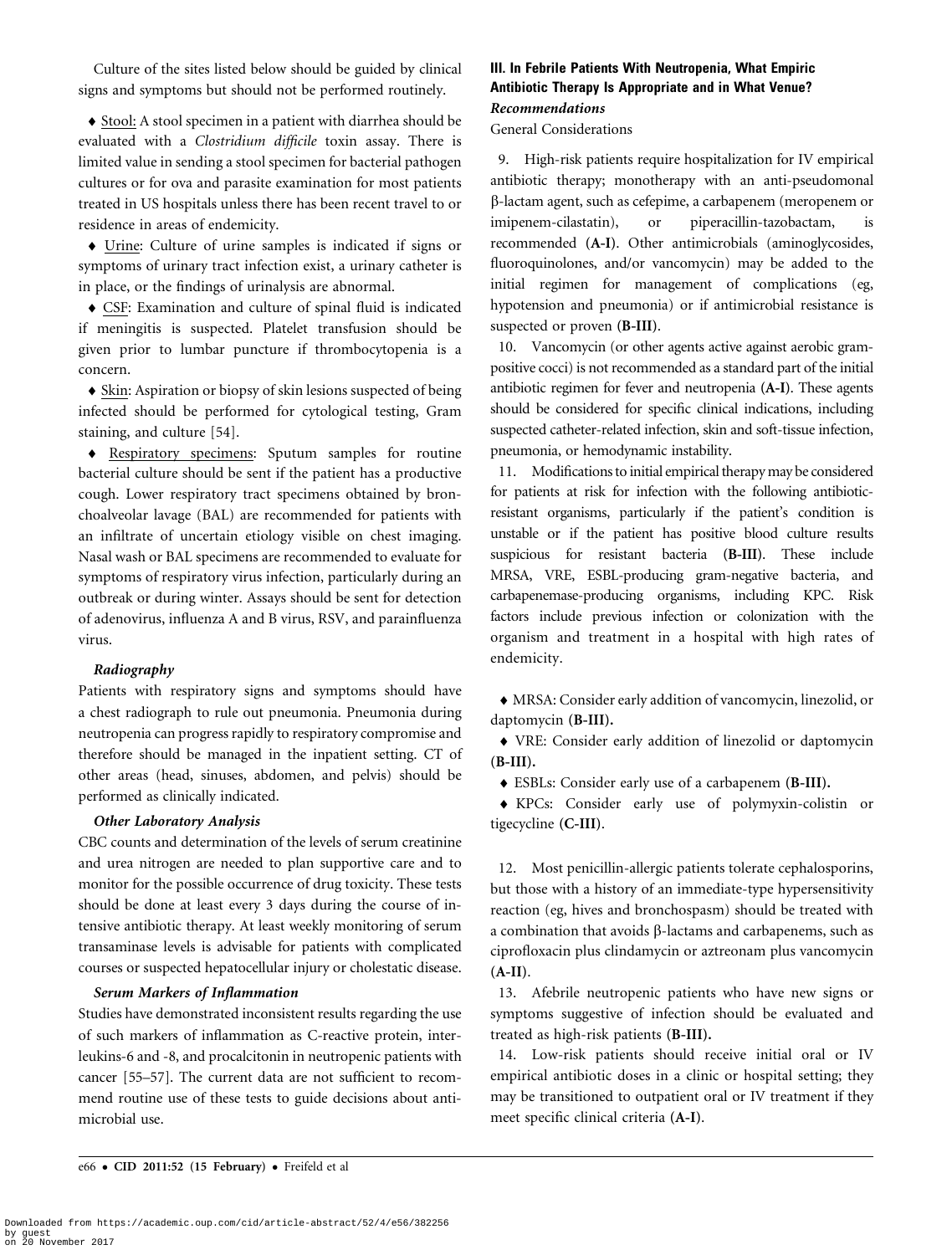i. Ciprofloxacin plus amoxicillin-clavulanate in combination is recommended for oral empirical treatment (A-I). Other oral regimens, including levofloxacin or ciprofloxacin monotherapy, or ciprofloxacin plus clindamycin, are less well studied but are commonly used (B-III).

ii. Patients receiving fluoroquinolone prophylaxis should not receive oral empirical therapy with a fluoroquinolone (A-III).

iii. Hospital re-admission or continued stay in the hospital is required for persistent fever or signs and symptoms of worsening infection (A-III).

#### Evidence Summary

#### General Considerations

The goal of initial empirical antibiotic therapy is to prevent serious morbidity and mortality due to bacterial pathogens, until the results of blood cultures are available to guide moreprecise antibiotic choices. However, a recent prospective observational study involving >2000 patients revealed that only 23% of febrile neutropenic episodes are associated with bacteremia [44]. Frequencies of gram-positive, gram-negative, and polymicrobial bacteremia were approximately 57%, 34%, and 9%, respectively. Although isolation of gram-positive organisms was more common than isolation of gram-negative organisms, gram-negative bacteremias were associated with greater mortality (5% vs 18%). Coverage of P. aeruginosa has largely driven the recommended antibiotic choices for fever and neutropenia in the past because of the especially high mortality rates associated with this infection, and P. aeruginosa coverage remains an essential component of the initial empirical antibiotic regimen in the current era [58–59]. Furthermore, even if blood cultures remain negative, empirical antibiotics are considered vital to cover possible occult infections in febrile neutropenic patients.

Despite decades of well-performed clinical trials, no single empirical therapeutic regimen for the initial treatment of febrile patients with neutropenia has emerged as clearly superior to others [60]. All effective empirical antibiotic regimens (combination or monotherapy) share certain essential features, including bactericidal activity in the absence of white blood cells, anti-pseudomonal activity, and minimal toxicity. In recent years, an increasing incidence and array of antibiotic-resistant pathogens have become significant challenges in the treatment of neutropenic and other hospitalized patients [5–7, 11, 13–14, 61–62]. Routine empirical coverage of this broad range of bacteria is not possible. Rather, the aim is to cover the most likely and most virulent pathogens that may rapidly cause serious or life-threatening infections in a given patient. This may be accomplished with a variety of antibiotic regimens, including both multidrug combinations and monotherapy regimens, but the ultimate selection of a particular empirical antibiotic regimen should be based on the risk status of the patient (low vs high); on localizing signs or symptoms of infection, such as pulmonary infiltrate or cellulitis; and especially on trends in the epidemiology of pathogens causing infections in neutropenic patients, with special attention to local and even individual patient patterns of bacterial colonization and resistance. Figure 1 depicts an algorithm for managing patients at high and low risk who present with fever and neutropenia. Once blood culture results and organism suscepibilities are available—usually within several days after blood samples are drawn—they may direct a more specific choice of antibiotics. In a majority of cases, however, blood culture results are negative. In these cases, empirical antibiotics are generally continued until ANC recovery is imminent or until an infection requiring alternative antimicrobial coverage is identified.

#### Initial Antibiotics for High-Risk Patients

High-risk patients require inpatient management with IV broad-spectrum antibiotic therapy that covers P. aeruginosa and other serious gram-negative pathogens. Monotherapy with an anti-pseudomonal  $\beta$ -lactam agent, such as cefepime, a carbapenem (imipenem-cilastatin or meropenem), or piperacillintazobactam are each as effective as multidrug combinations and are recommended as first-line therapy [11–12, 20–21, 60, 63–92]. A recent meta-analysis found a significant advantage of b-lactam monotherapy over b-lactam plus aminoglycoside combinations, in that the former was associated with fewer adverse events and less morbidity, but with similar rates of survival [93]. Many centers have found that ceftazidime is no longer a reliable agent for empirical monotherapy of fever and neutropenia because of its decreasing potency against gram-negative organisms and its poor activity against many gram-positive pathogens, such as streptococci [61, 94–96]. Aminoglycoside monotherapy should not be used for either empirical coverage or for bacteremia during neutropenia because of the rapid emergence of microbial resistance to this class of agents.

Cefepime remains an acceptable monotherapy for empirical coverage of febrile neutropenia. However, a meta-analysis by Yahav et al [97] of 19 randomized clinical trials involving neutropenic patients noted an increased 30-day mortality associated with the use of cefepime, compared with other  $\beta$ -lactams, in this patient population (risk ration [RR], 1.41; 95% confidence interval [CI], 1.08–1.84), stirring doubt and controversy about the safety of the drug. The authors of this study were not able to provide a biologically plausible explanation for this apparent increased risk of death, and subsequent analyses have raised questions about the trial data included in the study [98–99]. In previously published prospective, randomized trials involving febrile neutropenic populations, an association between mortality and cefepime was not identified [98]. Nonetheless, concerns about continued cefepime use prompted the US Food and Drug Administration (FDA) to undertake a second comprehensive meta-analysis, using an expanded dataset of all cefepime-based studies involving fever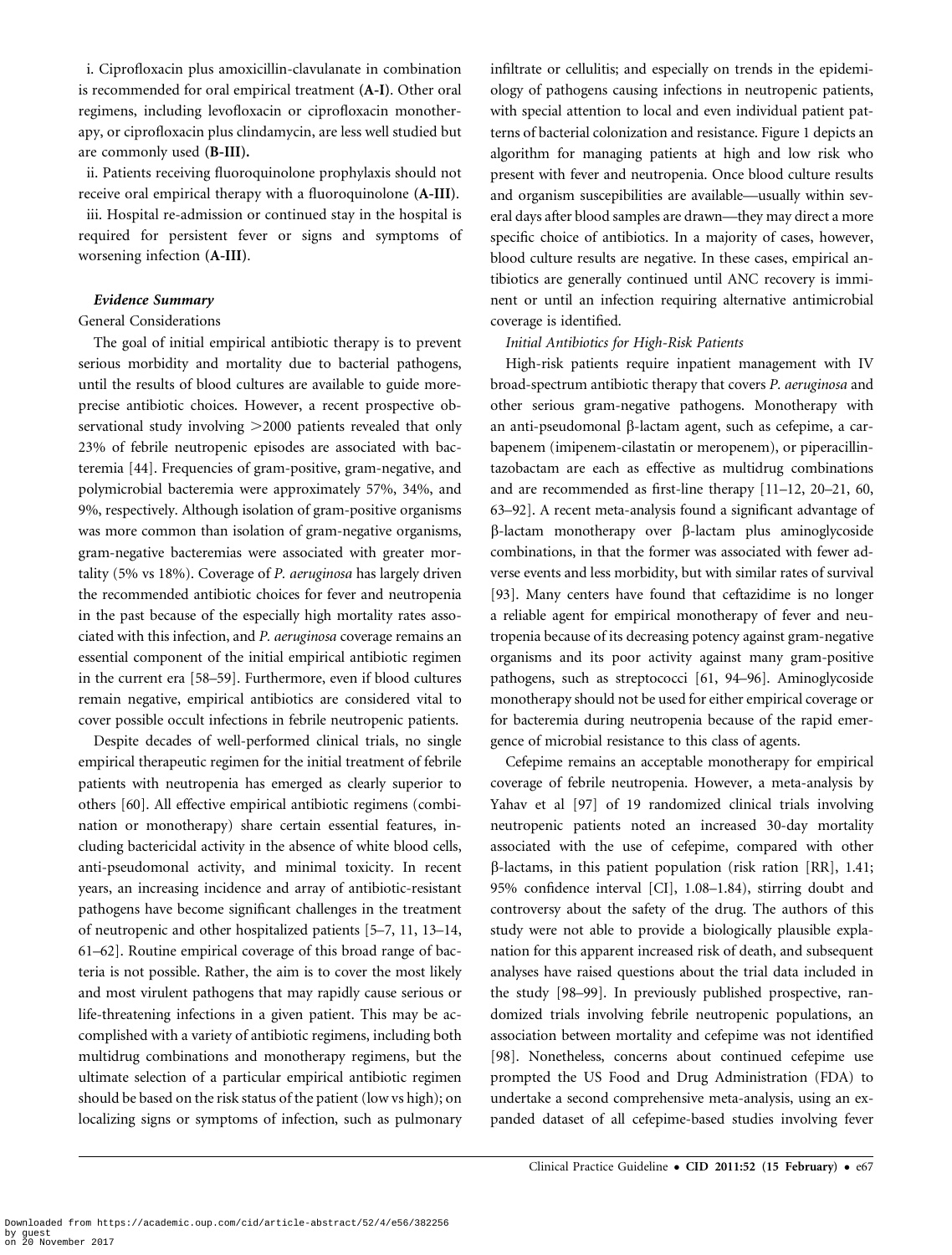

Figure 1. Initial management of fever and neutropenia. \*Limited data to support recommendation. ANC, absolute neutrophil count; CT, computed tomography; MRI, magnetic resonance imaging.

and neutropenia (including many not included in the earlier meta-analysis) [336]. The FDA study, which included both trial data and patient-level data controlled for mortality-related risk factors, found no statistically significant increase in 30-day mortality associated with cefepime use (RR, 1.20; 95% CI, 0.82– 1.76). Therefore, the Panel continues to consider cefepime a reliable first-line agent for empirical antibiotic coverage for fever and neutropenia.

Increasingly, drug-resistant gram-negative bacterial species are responsible for infections in febrile neutropenic patients. ESBL genes confer a broad range of  $\beta$ -lactam antibiotic resistance among these species, primarily among Klebsiella species and *E. coli* [11–12]. Carbapenemase-producing organisms, including Klebsiella species and P. aeruginosa, may also cause infections refractory to imipenem or meropenem [13]. Organisms producing KPCs are resistant to all  $\beta$ -lactam

antibiotics and may require treatment with colistin or tigecycline [100–101]. Recognition of these resistant species requires careful interpretation of hospital and organism-specific antibiograms.

Vancomycin is not a standard part of empirical antibiotic therapy for fever and neutropenia. Despite the predominance of gram-positive organisms as the cause of bacteremia during fever and neutropenia, randomized studies comparing empirical regimens with and without vancomycin as part of the initial empirical regimen have shown no significant reductions in either the duration of fever or overall mortality [60, 62, 93, 102–103]. Coagulase-negative staphylococci, which are the most commonly identified cause of bacteremia in neutropenic patients, are weak pathogens that rarely cause rapid clinical deterioration, so there is usually no urgent need to treat such infections with vancomycin at the time of fever

e68 · CID 2011:52 (15 February) · Freifeld et al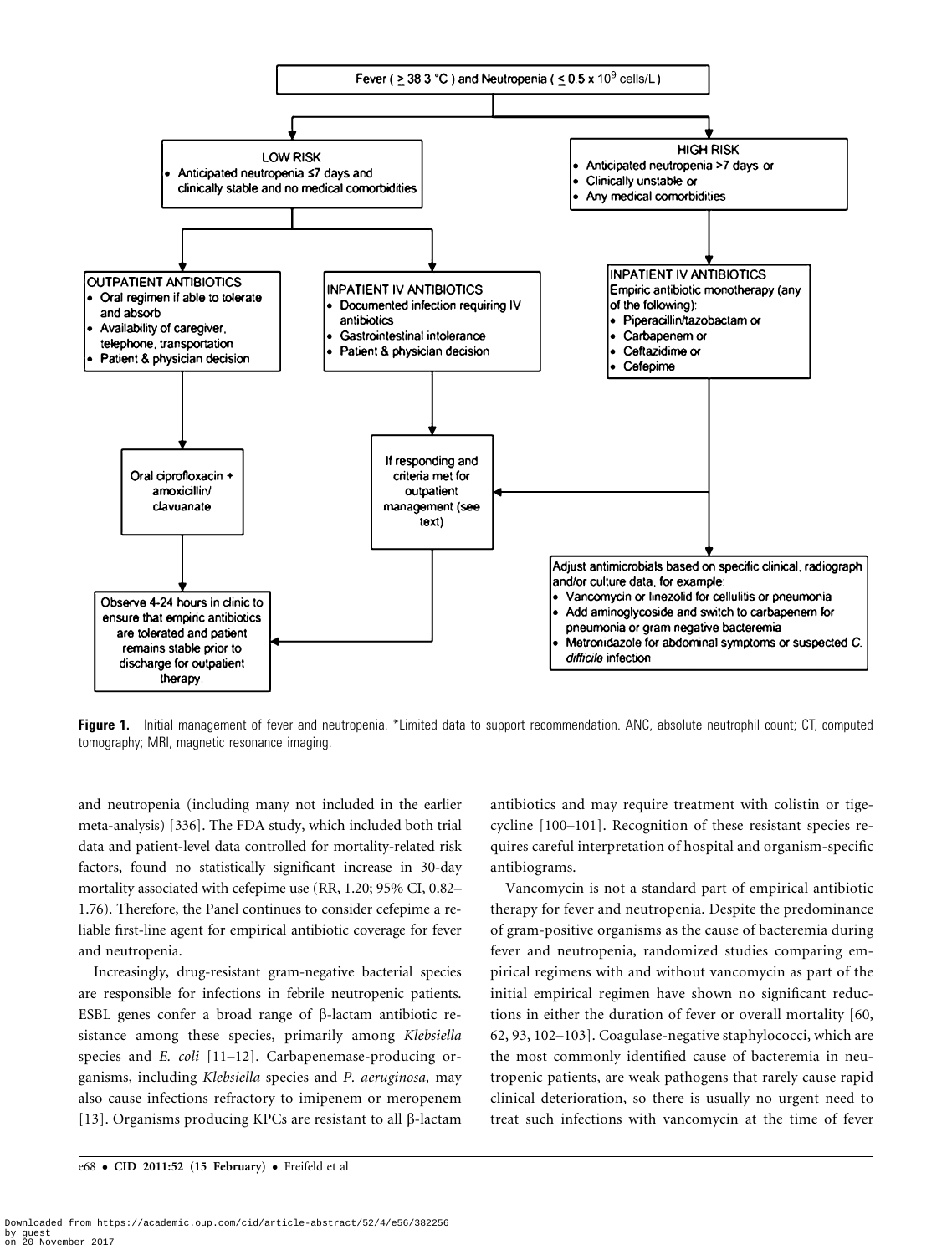[51]. A single blood culture positive for coagulase-negative staphylococci should generally be dismissed as attributable to a contaminant, assuming that a second set of blood specimens have been drawn that have negative culture results. The primary reason for the judicious use of vancomycin has been the epidemiological link between its overuse and the development of drug resistance in Enterococcus species and S. aureus [14, 60, 104–105]. However, there are specific circumstances that warrant the addition of vancomycin (or another antibiotic with enhanced gram-positive coverage) to the initial empirical regimen for fever and neutropenia (Table 4). Notably, monotherapy regimens, including cefepime, carbapenems and piperacillin-tazobactam, provide excellent coverage of viridans streptococci and are considered to be adequate solo agents for the treatment of febrile neutropenia in patients with oral mucositis, precluding the need for the addition of vancomycin to the regimen [106].

If vancomycin or another gram-positive active agent is added to the initial regimen for clinical reasons, it should be discontinued 2 or 3 days later if susceptible bacteria are not recovered from the patient. As with vancomycin, newer grampositive agents, such as linezolid, quinupristin-dalfopristin, tigecycline, televancin, or daptomycin, have no proven role in routine empirical coverage. Some hazards related to use of these gram-positive agents include the emergence of linezolidresistant Enterocococcus species in neutropenic patients receiving the drug, marrow-suppression with linezolid, and severe arthralgias with quinupristin-dalfopristin [107–109]. Accordingly, they should be used only for targeted therapy of specific pathogens or for empirical use in HSCT recipients colonized with VRE who develop fever [15].

In view of the widespread presence of MRSA in both hospital and community settings, the Panel recognizes that there may be an increasing epidemiologic rationale for employing vancomycin as a part of the empirical regimen. Serious infections due to S. aureus are more often associated with septic shock than are infections due to coagulase-negative staphylococci [62]. Neutropenic patients who are colonized with MRSA may benefit from early empirical use of vancomycin (specifically, if they are hemodynamically unstable or if gram-positive cocci are detected in their blood cultures). However, vancomycin (or similar coverage for gram-positive organisms) is not endorsed as a routine component of the empirical antibiotic regimen.

Bacteremia due to viridans streptococci, which may be resistant to  $\beta$ -lactams and fluoroquinolones, may result in shock and adult respiratory distress syndrome [110–111]. Gastrointestinal mucositis, ceftazidime use, and prophylaxis with ciprofloxacin or levofloxacin are important risk factors for developing serious viridans streptococci bacteremia during neutropenia [112]. Ten percent to 25% of viridans group streptococci may be penicillin-resistant, and many viridans

#### Table 4. Indications for Addition of Antibiotics Active Against Gram-Positive Organisms to the Empirical Regimen for Fever and **Neutropenia**

- ¤ Hemodynamic instability or other evidence of severe sepsis
- ¤ Pneumonia documented radiographically
- Positive blood culture for gram-positive bacteria, before final identification and susceptibility testing is available
- ◆ Clinically suspected serious catheter-related infection (eg, chills or rigors with infusion through catheter and cellulitis around the catheter entry/exit site)
- ¤ Skin or soft-tissue infection at any site
- Colonization with methicillin-resistant Staphylococcus aureus, vancomycin-resistant enterococcus, or penicillin-resistant Streptococcus pneumoniae (see text)
- ¤ Severe mucositis, if fluoroquinolone prophylaxis has been given and ceftazidime is employed as empirical therapy

group streptococci have reduced susceptibility to fluoroquinolones [93, 113]. Early vancomycin treatment appears to reduce mortality [94]. Pneumococci may also cause fulminant infection if they are not recognized quickly and treated promptly with appropriate antibiotics; it may be prudent to add vancomycin to the treatment regimen until antibiotic susceptibilities are available and antimicrobial coverage is adjusted accordingly. Stomatococcus mucilaginosis is also a potentially virulent but rare gram-positive bloodstream pathogen in neutropenic patients [114–116]. VRE bloodstream infection is difficult to treat in the setting of fever and neutropenia, particularly in leukaemic patients and/or HSCT recipients, and it is an independent risk factor for death [64, 96–97, 117–119]. VRE colonization is an important risk factor for subsequent invasive disease [15]. Local and even individual patient patterns of bacterial colonization and resistance must be taken into account when choosing an initial empirical regimen for neutropenic patients at a given institution [112].

As noted above, ciprofloxacin monotherapy is not an adequate therapy for febrile neutropenic patients because of its weak activity against gram-positive organisms, especially viridans streptococci [12, 21, 120–122]. In combination with vancomycin or clindamycin, however, it is a suitable alternative for patients who are allergic to  $\beta$ -lactams [66]. Double  $\beta$ -lactam regimens are discouraged because of concerns about increased expense and toxicity without added benefit [123–124].

Initial Antibiotics for Low-Risk Patients

Carefully selected febrile adult neutropenic patients at low risk for complications during neutropenia may be treated initially with oral broad-spectrum antibiotics [2, 22–34, 42–43, 45, 104]. In general, the use of oral antibiotics may be considered only for patients who fulfill clear criteria for being at low-risk for complications during neutropenia, as defined above [42, 44–45]. In 2 large, placebo-controlled studies, outcomes for low-risk patients treated with an empirical oral combination of ciprofloxacin and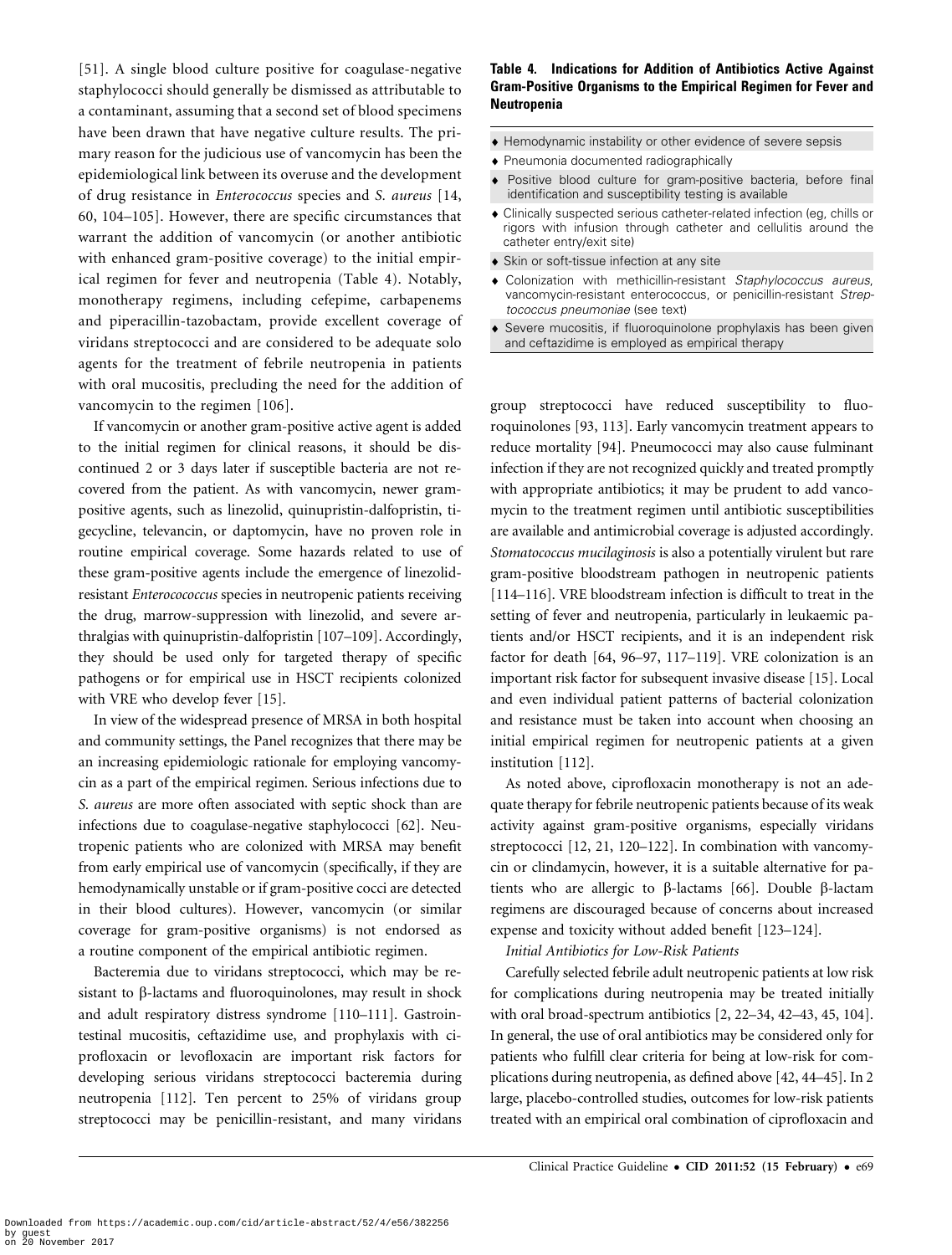amoxicillin-clavulanate were comparable to those for patients treated with IV antibiotic regimens. Notably, because patients were managed as inpatients in both studies, neither trial examined the feasibility of outpatient oral therapy [23, 26].

Ciprofloxacin should not be employed as a solo agent because of its poor coverage of gram-positive organisms [12, 21, 114, 120–122]. Levofloxacin has better activity against gram-positive organisms but less potent anti-pseudomonal activity than does ciprofloxacin, which makes it a potentially attractive agent for oral empirical therapy in low-risk patients [125]. A recent survey found that practicing oncologists frequently employ levofloxacin monotherapy to treat low-risk patients with fever and neutropenia. However, a definitive clinical trial to evaluate its efficacy has not been performed [125]. The anti-pseudomonal activity of levofloxacin 500 mg daily is probably inadequate, but it may be sufficient at 750 mg daily because of the higher bactericidal drug concentrations that are achieved [126–128]. At present, there are not enough data to endorse either levofloxacin or other fluoroquinolone monotherapies.

Despite the obvious advantages of oral therapy, including reduced cost, lack of need for indwelling IV access, decreased toxicity, and improved patient acceptance [35], few studies have assessed the feasibility of managing patients solely in the outpatient setting. Rather, most studies have observed patients in the hospital during the first 24 h of empirical antibiotic therapy, although in a few studies patients have been discharged from the hospital as early as 6 h after the initial dose was administered [36–37]. An outpatient treatment course with oral or IV antibiotics may be considered after a brief inpatient stay, during which IV therapy is initiated, fulminant infection is excluded, the patient is deemed to be clinically stable and at low-risk for complications, assessment of family support is completed, and the status of initial culture specimens may be ascertained [42, 45, 66]. In one large series, oral outpatient treatment for low-risk fever and neutropenia was deemed to be successful in 80% of patients, with 20% of patients requiring re-admission to the hospital, primarily for persistent fever. Factors predicting readmission included age  $>70$  years, grade of mucositis  $>2$ , poor performance status, and ANC <100 cells/mm<sup>3</sup> at the outset of fever [66].

If outpatient management is prescribed, then vigilant observation and prompt access to appropriate medical care must also be ensured 24 h a day, 7 days a week. Preferably, patients whose clinical conditions worsen should be able to reach their local medical facility within 1 h. Recurrent fever or new signs of infection mandate hospital readmission and institution of a standard empirical regimen of broad-spectrum IV antibiotics. For many patients and for some institutions, outpatient therapy may not be advisable simply because of practical considerations, such as distance from the hospital or lack of a home caregiver or transportation. Patients with recovering neutrophil counts are better candidates for outpatient treatment than are patients with decreasing counts or no indication of marrow recovery.

Fluoroquinolone prophylaxis in a patient strictly precludes the subsequent use of fluoroquinolones for initial empirical therapy; such patients should receive a  $\beta$ -lactam agent if they become febrile during neutropenia.

## IV. When and How Should Antimicrobials be Modified During the Course of Fever and Neutropenia? Recommendations

15. Modifications to the initial antibiotic regimen should be guided by clinical and microbiologic data (A-II).

16. Unexplained persistent fever in a patient whose condition is otherwise stable rarely requires an empirical change to the initial antibiotic regimen. If an infection is identified, antibiotics should be adjusted accordingly (A-I).

17. Documented clinical and/or microbiological infections should be treated with antibiotics appropriate for the site and for the susceptibilities of any isolated organisms (A-I).

18. If vancomycin or other coverage for gram-positive organisms was started initially, it may be stopped after 2 days if there is no evidence for a gram-positive infection (A-II).

19. Patients who remain hemodynamically unstable after initial doses with standard agents for neutropenic fever should have their antimicrobial regimen broadened to include coverage for resistant gram-negative, gram-positive, and anaerobic bacteria and fungi (A-III).

20. Low-risk patients who have initiated IV or oral antibiotics in the hospital may have their treatment approach simplified if they are clinically stable (A-I).

iii. An IV-to-oral switch in antibiotic regimen may be made if patients are clinically stable and gastrointestinal absorption is felt to be adequate (A-I).

iv. Selected hospitalized patients who meet criteria for being at low risk may be transitioned to the outpatient setting to receive either IV or oral antibiotics, as long as adequate daily follow-up is ensured (B-III). If fever persists or recurs within 48 h in outpatients, hospital re-admission is recommended, with management as for high-risk patients (A-III).

21. Empirical antifungal coverage should be considered in high-risk patients who have persistent fever after 4–7 days of a broad-spectrum antibacterial regimen and no identified fever source (A-II).

Evidence Summary Once they have initiated empirical antibiotics for fever, all neutropenic patients must be monitored closely for response, adverse effects, emergence of secondary infections, and the development of drug-resistant organisms. This involves daily physical examination, review of systems for new symptoms, cultures of specimens from suspicious sites,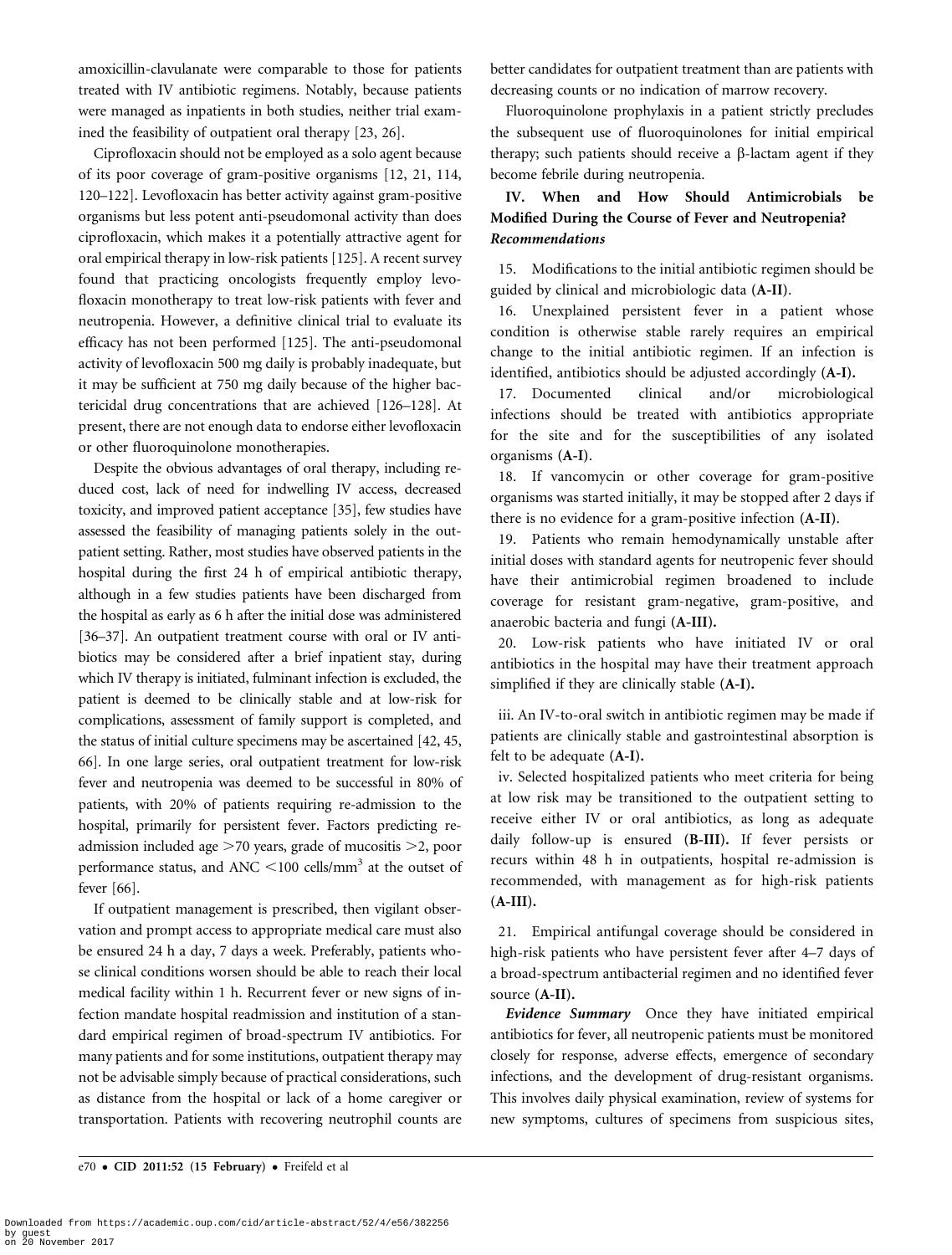

Figure 2. Reassess after 2-4 days of empirical antibiotic therapy. ANC, absolute neutrophil count; CT, computed tomography; IV, intravenous; MRI, magnetic resonance imaging.

and/or directed imaging studies. With empirical antibiotics, the median time to defervescence in patients with hematologic malignancies, including HSCT, is  $\sim$  5 days [63, 129–130], whereas for patients at lower risk with solid tumor, defervescence occurs at a median of 2 days [35]. This should be kept in mind when evaluating neutropenic patients who remain febrile after the initiation of empirical antibacterials. Persistent fever alone in a patient whose condition is otherwise stable is rarely an indication to alter the antibiotic regimen. Specific antimicrobial additions or changes to the initial regimen should be guided by clinical change or culture results rather than by the fever pattern alone. Broader decisions about when and how to modify antimicrobial coverage during the course of neutropenia should be based on the risk category (low or high), the source of fever in documented infections, and a clinical judgment about whether the patient is responding to the initial regimen. Figure 2 shows the algorithm for management of patients during days 2–4 after starting empirical antibiotic therapy, when most modifications will be made to the initial regimen.

Unexplained Fever

Patients with unexplained fever who are responding to initial empirical therapy may be maintained on that initial regimen until the recovery of ANC to  $>$  500 cells/mm<sup>3</sup>. If they have initiated IV antibiotics, patients who meet criteria for being at low risk (Table 3) and can tolerate oral medications may be candidates for transitioning to combination oral antibiotics. As addressed above (see Section III), important issues to address before outpatient antibiotic treatment is assigned include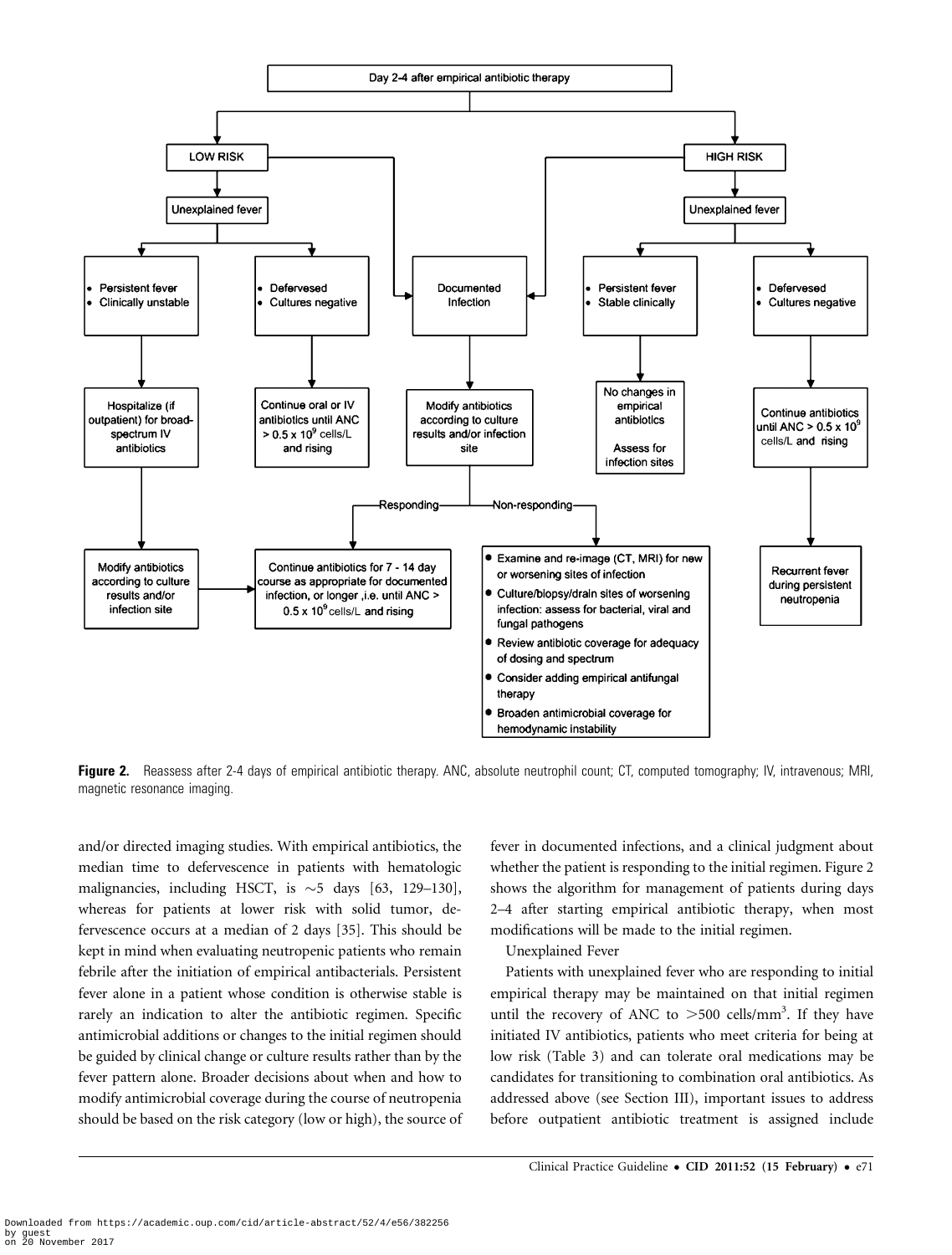ascertainment of how long the patient should be observed in a controlled clinical setting before hospital discharge; the appropriateness and safety of the home environment; the type and frequency of clinical follow-up; and discrete indications for readmission to the hospital.

Persistent fever in an otherwise asymptomatic and hemodynamically stable patient is not a reason for undirected antibiotic additions or changes. Specifically, there is no proven advantage to adding vancomycin empirically in the setting of persistent or recrudescent fever and neutropenia. A randomized prospective study of vancomycin versus placebo added to initial empirical piperacillin-tazobactam after 60–72 h of persistent fever showed no difference in time-to-defervescence [131]. Similarly, effective monotherapies, such as cefepime and carbapenems, are also unlikely to benefit from the empirical addition of vancomycin for persistent fever, and this practice is discouraged. If treatment with vancomycin was added empirically at the outset of therapy, as part of the initial regimen, it should be stopped if blood cultures have incubated for 48 h and demonstrated no pathogenic gram-positive organisms [132]. A switch from one empirical monotherapy to another or the addition of an aminoglycoside to the treatment regimen is also not generally useful, unless there is a need for an expanded spectrum of coverage as dictated by clinical or microbiologic data. An important exception, as noted above, is for low-risk outpatients who are being treated with empirical oral or IV therapy. If they have not responded with improvements in fever and clinical symptoms within 48 h, they should be re-admitted to the hospital and re-evaluated, and an IV broad-spectrum antibacterial regimen should be initiated.

Recurrent or persistent fever  $>3$  days in duration despite empirical antibiotic therapy should prompt a thorough search for a source of infection, including a new set of blood cultures and symptom-direction collection of other diagnostic tests. Breakthrough infections, such as C. difficile–associated diarrhea or a catheter-related skin or bloodstream infection, are not uncommon. Diarrhea should be assessed by analyzing a stool sample for *C. difficile* toxin using available tests, including enzyme immunoassays or the 2-step antigen assay for C. difficile and toxin, but other studies, such as stool white blood cell count, stool bacterial pathogen cultures, or tests for ova and parasites, are not necessary for hospitalized patients. Empirical treatment of C. difficile with oral vancomycin or metronidazole may be employed for patients with symptoms of abdominal cramping and diarrhea until diagnostic results are available or if C. difficile infection is strongly suspected clinically [133]. An abdominal CT may be helpful in patients with recrudescent neutropenic fever who have abdominal pain and/or diarrhea, to evaluate the possibility of neutropenic enterocolitis [134–135]. A CT of the chest and sinuses is recommended for high-risk patients, to further assess for occult invasive fungal infection (see Section VIII).

For patients with recurrent or persistent fever, consideration should also be given to noninfectious sources, such as drugrelated fever, thrombophlebitis, the underlying cancer itself, or resorption of blood from a large hematoma. In many cases, no source of persistent fever is identified but the patient defervesces nonetheless, when the ANC increases to  $>$  500 cells/mm<sup>3</sup>.

Hemodynamically unstable neutropenic patients with persistent fever without a clear source should have their antimicrobial regimen broadened to ensure adequate coverage for drug-resistant gram-negative and gram-positive organisms, as well as for anaerobes. This may be achieved by a change from an initial cephalosporin to an anti-pseudomonal carbapenem, such as imipenem or meropenem, as well as by the prompt addition of an aminoglycoside, ciprofloxacin, or aztreonam together with vancomycin. The addition of anti-Candida coverage with fluconazole or a newer antifungal agent (if fluconazole is already being given prophylactically) is also prudent in for patients who experience systemic inflammatory response syndrome during neutropenia.

High-risk patients who have persistent or recurrent fever after 4–7 days of treatment with broad-spectrum antibacterials and who are anticipated to have prolonged neutropenia lasting  $>10$ days are candidates for the addition of empirical anti-mold therapy. A detailed discussion of this recommendation is provided in Section VIII.

#### Documented Infections

Identification of a clinically or microbiologically documented infection should guide any changes to the initial empirical antibiotic regimen. Antimicrobial modifications should be based on identified or suspected pathogens (if none can be cultured) and on available antimicrobial susceptibility data, including local susceptibility and resistance trends. Modifications for specific documented infections are discussed below, with the caveat that local patterns of susceptibility are the most critical factor in making final decisions.

Gram-negative bloodstream infections in patients with neutropenia may initially be treated with combinations of b-lactam or carbapenem agents plus aminoglycosides or fluoroquinolones to provide broad initial coverage of possible multidrug-resistant pathogens at the outset of treatment [136–137]. One recent study demonstrated that delaying appropriate antibiotic therapy for P. aeruginosa bacteremia for  $\geq 2$  days was associated with a doubling of the 30-day mortality in nonneutropenic patients [138]. Once the patient is stable and in vitro susceptibilities are known, antibiotic treatment can be reduced to monotherapy with a  $\beta$ -lactam agent, which is adequate for most simple bacteremias during neutropenia [20–21, 68–69, 74–92, 139–140].

Pneumonia in neutropenic patients should generally be treated as a health care–acquired infection according to recent guidelines from the American Thoracic Society [141].

e72 · CID 2011:52 (15 February) · Freifeld et al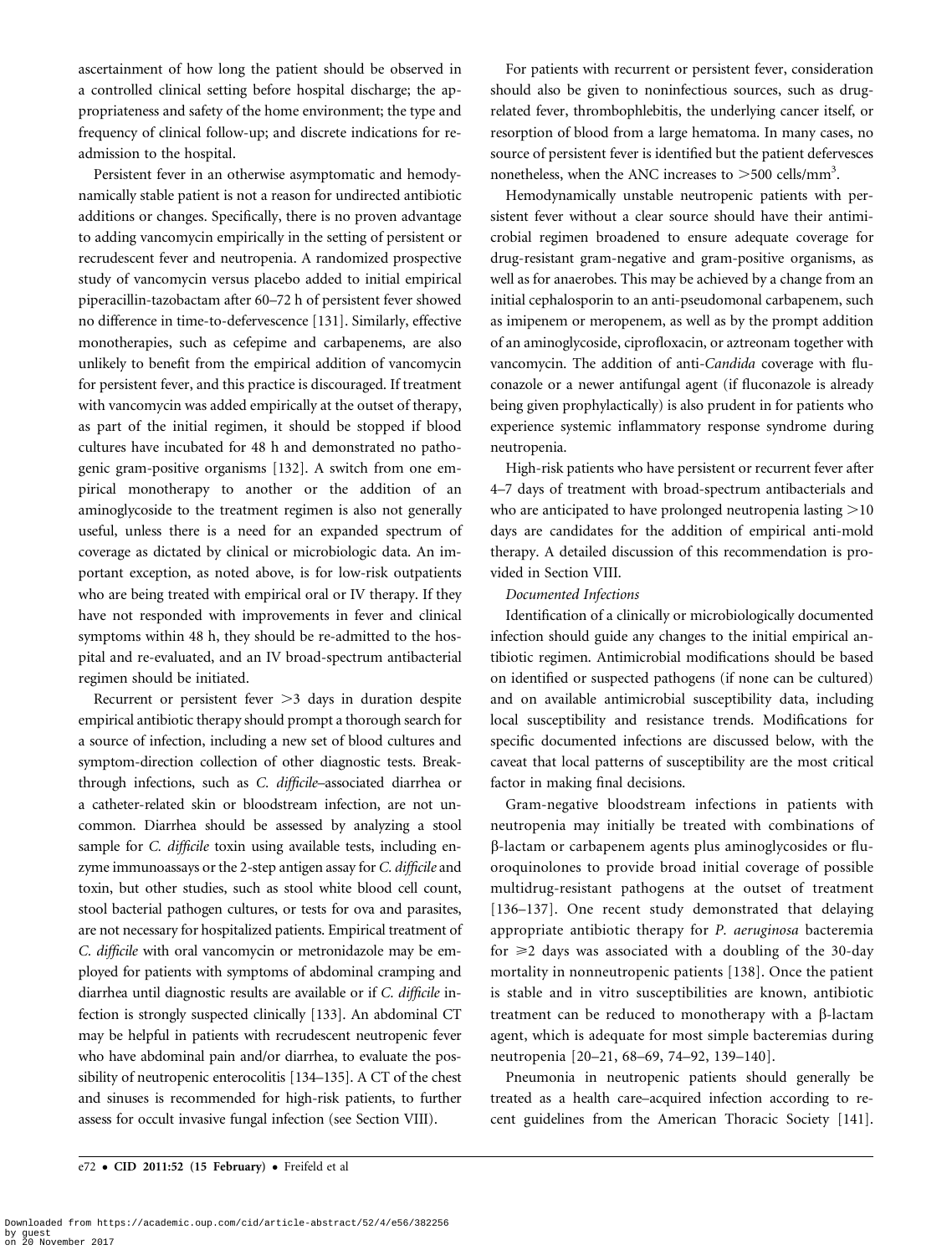Downloaded from https://academic.oup.com/cid/article-abstract/52/4/e56/382256 by guest on 20 November 2017

Immunosuppressed patients and those who have been hospitalized or received antibiotics within the preceding 90 days are considered to be among those at high risk for developing pneumonia with multidrug-resistant pathogens. An initial broad-spectrum treatment with combinations of a  $\beta$ -lactam or carbapenem plus an aminoglycoside or antipseudomonal fluoroquinolone is recommended for these patients. In severe cases of pneumonia, as documented by hypoxia or extensive infiltrates, or if MRSA is suspected, the addition of vancomycin or linezolid to the treatment regimen is in order. Although this triple combination provides broad coverage for Legionella species, drug-resistant gram-negative pathogens, and MRSA, it should be emphasized that the degree of immunocompromise, prior antibiotic and infection history, and local patterns of antibiotic resistance must be considered before deciding upon a specific regimen to treat pneumonia in a given neutropenic patient. Initiation of inadequate or limited regimens for health care–associated pneumonia is a major risk factor for excess mortality and prolonged length of stay [142]. When possible, pneumonia should be evaluated with BAL and biopsy. Adjustment of the empirical regimen can be guided by the identity and susceptibility of pathogens and by clinical progress [141].

For patients with gram-positive bloodstream isolates or with skin and soft-tissue infections, the early addition of vancomycin (or linezolid or daptomycin) to the treatment regimen is recommended until susceptibility results are available for the organism(s) that have been isolated. Linezolid may cause marrow suppression and thus impair ANC and platelet recovery, particularly when given for  $>14$  days [143–144]. Elevations of creatine kinase level may be seen in patients who receive daptomycin treatment.

Other specific sites of documented infection should be covered according to the potential or identified pathogens. Oral ulcerations or symptoms of esophagitis may represent HSV or Candida esophagitis infections in high-risk patients, so empirical additions of acyclovir and/or fluconazole or another antifungal are appropriate. Diagnostic endoscopy rarely causes bacteremia [145] but generally should be avoided in neutropenic thrombocytopenic patients because of the risk of bleeding and perforation [146]. If it is still indicated after recovery of ANC and platelet count, the test can be performed. The onset of severe abdominal pain, typically in the right lower quadrant, suggests neutropenic enterocolitis (also referred to as ''typhlitis''). A CT should be obtained for additional evaluation [147]. Patients who develop neutropenic enterocolitis should be treated with an expanded broad-spectrum regimen, although the most efficacious regimen is unknown. Because anaerobes and gramnegative organisms predominate in causing neutropenic enterocolitis, monotherapy with piperacillin-tazobactam or a carbapenem or a combination of an anti-pseudomonal cephalosporin plus metronidazole are appropriate antibiotic regimens. There is less evidence to support routine additions of vancomycin or an antifungal agent to antimicrobial regimens [146]. These patients should be evaluated by a surgeon in case a bowel resection is required for uncontrolled sepsis, bleeding, or ischemic bowel.

## V. How Long Should Empirical Antibiotic Therapy be Given? Recommendations

22. In patients with clinically or microbiologically documented infections, the duration of therapy is dictated by the particular organism and site; appropriate antibiotics should continue for at least the duration of neutropenia (until  $ANC \ge$ 500 cells/ $\text{mm}^3$ ) or longer if clinically necessary (B-III).

23. In patients with unexplained fever, it is recommended that the initial regimen be continued until there are clear signs of marrow recovery; the traditional endpoint is an increasing ANC that exceeds 500 cells/mm<sup>3</sup> (B-II).

24. Alternatively, if an appropriate treatment course has been completed and all signs and symptoms of a documented infection have resolved, patients who remain neutropenic may resume oral fluoroquinolone prophylaxis until marrow recovery (C-III).

Evidence Summary The traditional approach to duration of antibiotic therapy for a fever of unidentified etiology has been to continue broad-spectrum antibiotics until the patient has been afebrile for at least 2 days and the neutrophil count is  $>500$  cells/mm<sup>3</sup> on at least one occasion but is showing a consistent increasing trend. Years of experience have proven this approach to be safe and effective. It is based on the principle that, although antibiotics are required to contain an occult infection during neutropenia, the return of adequate effector cells is necessary to protect the patient. Variables that can affect this basic approach include the expected duration of neutropenia and how quickly and reliably the patient's ANC recovers. The prophylactic use of CSFs and the overall state of the patient's marrow function also are important determinants of hematologic recovery that will aid in the decision about when antibiotics may be safely stopped.

Documented Infection

For documented infections, the duration of antibiotic therapy should be appropriate for effective eradication of the identified infection. Most bacterial bloodstream infections, soft-tissue infections, and pneumonias require 10–14 days of appropriate antibiotic therapy. Antibiotic treatment may therefore extend beyond resolution of fever and neutropenia. The antibiotic spectrum can be appropriately narrowed to specifically treat the defined infection once fever has resolved. In the absence of significant impairment of gastrointestinal function (eg, nausea, vomiting, diarrhea, malabsorption, and poor oral intake), an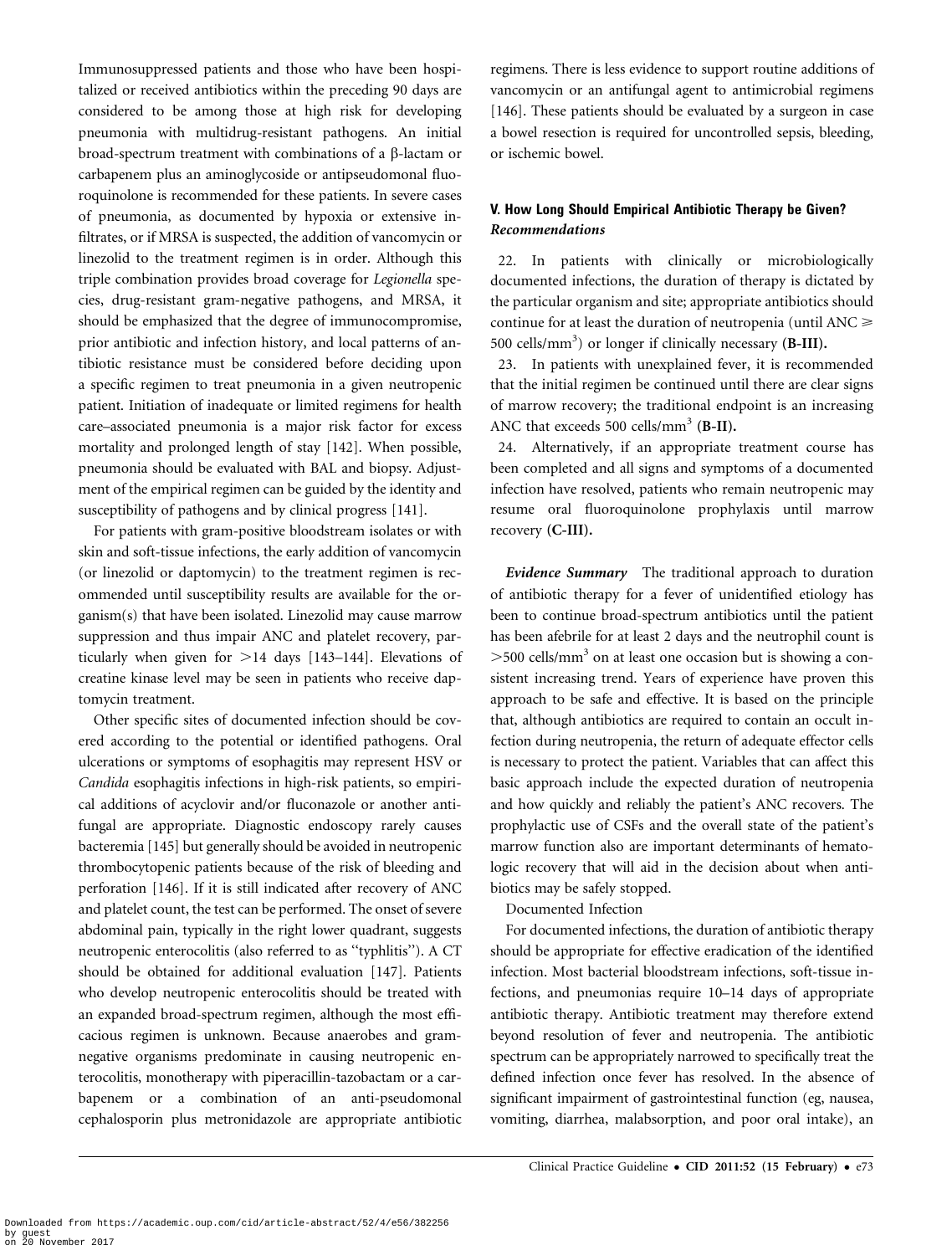oral antibiotic regimen may be undertaken to complete the full course of therapy. Several studies have indicated that, if the antibiotic course is finished but the patient remains neutropenic and afebrile, resuming fluoroquinolone prophylaxis is safe [67].

Unexplained Fever in Low-Risk Patients

In low-risk patients without documented infection, continuing antibiotic therapy until resolution of both fever and neutropenia is the standard approach. For those patients who have initiated IV antibiotic therapy, a step down to the oral regimen of ciprofloxacin plus amoxicillin-clavulanate is recommended for low-risk patients when they become afebrile after 3 days of treatment, are clinically stable, and have no discernable infection or positive culture results [148].

However, a number of studies, primarily involving pediatric patients, have supported the simpler alternative of stopping antibiotic therapy altogether before attaining the endpoint of an ANC  $\geq 500$  cells/mm<sup>3</sup> if cultures are negative at 48 h and patients remain afebrile for at least 24 h [25, 65, 149–150].

Certain predictive hematological criteria may be substituted as an endpoint for resolution of neutropenia, including a daily increase in the absolute phagocyte count (bands and mature neutrophils combined), the absolute monocyte count, or the reticulocyte fraction [22, 25, 27, 31, 104, 151–152]. The rationale is that these markers provide substantive evidence of marrow recovery, because they typically precede the ANC reaching 500  $cells/mm<sup>3</sup>$  by several days. Particularly in patients who are receiving prophylactic CSFs, it is reasonable to expect that there will be an increase in neutrophils each day. Therefore, in lowrisk patients who have defervesced after 3 days of empirical antibiotic therapy, evidence of imminent marrow recovery may direct cessation of broad-spectrum antibiotics prior to the ANC reaching 500 cells/mm<sup>3</sup>.

Unexplained Fever in High-Risk Patients

Early discontinuation of antibiotic therapy while fever and neutropenia both persist is strongly discouraged for high-risk patients. In such cases, the clinician should search carefully for a potential source of infection and change antibiotic coverage on the basis of clinical or microbiologic evidence to add antifungal therapy empirically and/or should use CT of the chest to look for invasive fungal disease. A limited number of studies have demonstrated that neutropenic patients with persistent marrow suppression are at high-risk for recurrent fever and sepsis [153–154]. Therefore, patients with profound, persistent myelosuppression and no identifiable source of infection should continue antibiotic therapy until there is evidence of marrow recovery. Some experts advocate that patients with unexplained fever who remain afebrile for 4–5 days may have empirical antibiotics switched back to fluoroquinolone prophylaxis for the remaining duration of neutropenia [155]. Switching from an inpatient antibiotic regimen to outpatient oral or IV regimens for patients who have defervesced, combined with careful

e74 · CID 2011:52 (15 February) · Freifeld et al

daily follow up, may also be a reasonable alternative to prolonged hospitalization of patients waiting for bone marrow recovery. Although these options are used in some centers, there are currently no published trials to confirm their efficacy and safety.

#### VI. When Should Antibiotic Prophylaxis be Given, and With What Agents? Recommendations

25. Fluoroquinolone prophylaxis should be considered for high-risk patients with expected durations of prolonged and profound neutropenia (ANC  $\leq$  100 cells/mm<sup>3</sup> for >7 days) (**B**-I). Levofloxacin and ciprofloxacin have been evaluated most comprehensively and are considered roughly equivalent, although levofloxacin is preferred in situations with increased risk for oral mucositis-related invasive viridans group streptococcal infection. A systematic strategy for monitoring the development of fluoroquinolone resistance among gramnegative bacilli is recommended (A-II).

26. Addition of a gram-positive active agent to fluoroquinolone prophylaxis is generally not recommended (A-I).

27. Antibacterial prophylaxis is not routinely recommended for low-risk patients who are anticipated to remain neutropenic for  $<$ 7 days (A-III).

Evidence Summary Since the 1980s, studies have demonstrated reductions in the frequency of febrile episodes and in the prevalence of some documented infections among patients who receive prophylactic antibiotics during the early afebrile period of neutropenia [156–157]. The strongest evidence has been for fluoroquinolone prophylaxis [158–163], which has demonstrated an association with reductions in febrile events, documented infections, and bloodstream infections due to gram-positive or gram-negative bacteria [158–163]. Until recently, however, trials have failed to show a survival advantage associated with antibiotic prophylaxis, which, when combined with concern regarding the promotion of antibiotic-resistant bacteria and fungal overgrowth, as well as the risk for drugrelated adverse effects, has strengthened the argument against routine use [164–167].

Previously published guidelines by the IDSA [1], the Centers for Disease Control and Prevention, and the American Society for Blood and Marrow Transplantation (ASBMT) [168], as well as guidelines from professional societies in Japan [169], Chile [170], and Germany [171], have not recommended routine application of prophylactic antibiotics for fever and neutropenia. In contrast, the National Comprehensive Cancer Network guidelines and the updated ASBMT guidelines [172, 337] made the qualified recommendation to consider antibacterial chemoprophylaxis for certain high-risk patients who are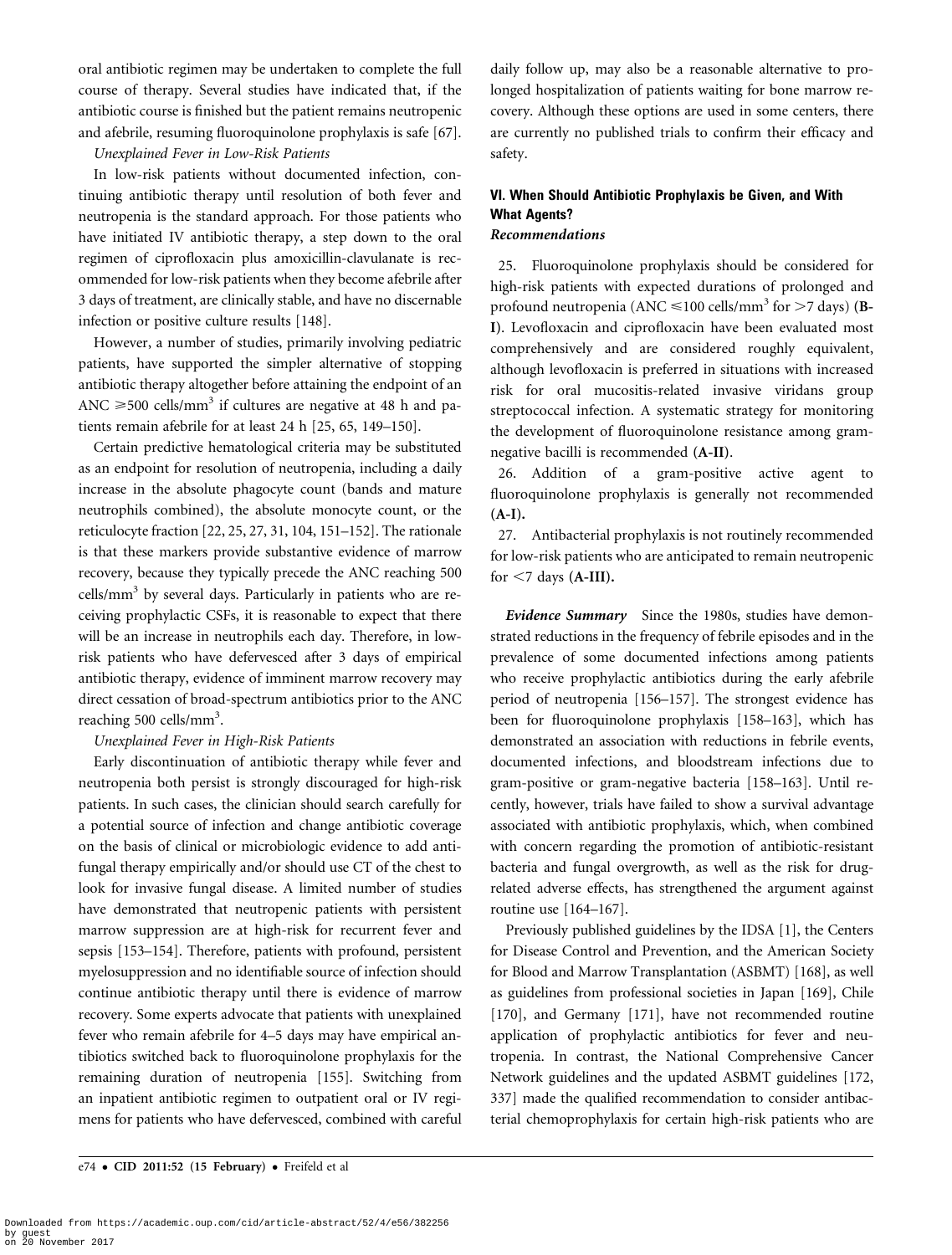anticipated to have prolonged and profound neutropenia (ANC  $\leq$ 100 cells/mm<sup>3</sup> for  $\geq$ 7 days[337]) after publication of several studies suggesting a limited role for fluoroquinolone prophylaxis in selected high-risk patients [161, 173–175].

A meta-analysis of 17 placebo-controlled or no treatment– controlled trials of fluoroquinolone prophylaxis demonstrated a relative risk reduction of 48% and 62% in all-cause mortality and infection-related mortality, respectively, among fluoroquinolone recipients [161], especially among recipients of ciprofloxacin (RR, 0.32; 95% CI, 0.13–0.82) [175]. This survival advantage had not been shown in previous meta-analyses [158–160, 162–163]. The majority of patients included in these studies had hematologic malignancies or received HSCT, with durations of neutropenia typically  $>7$  days, thus placing them at high risk for infection during neutropenia.

Levofloxacin prophylaxis was found by Bucaneve et al [173] to significantly reduce episodes of fever and the number of documented infections, most strikingly for gram-negative bacillary infections, in a prospective, randomized, double-blind, placebo-controlled trial performed exclusively among patients expected to have ANC counts  $\leq 1000$  cells/mm<sup>3</sup> for  $\geq 7$  days. This study, combined with the meta-analysis data demonstrating survival benefit [161], indicates a potentially important role for levofloxacin prophylaxis in high-risk patients with cancer expected to develop profound neutropenia  $\geq$  7 days in duration. Allogeneic HSCT recipients and patients undergoing induction therapy for acute leukemia are the primary constituents of this high-risk group. However, because of the heterogenicity of the patient populations studied, some controversy remains regarding precisely which patient groups are the most appropriate candidates for fluoroquinolone prophylaxis. For example, the randomized trial by Bucaneve et al [173] did not include allogeneic HSCT recipients, although it demonstrated beneficial effects in other patients with similar degrees of neutropenia. Furthermore, although autologous HSCT recipients also typically experience  $>7$  days of neutropenia after conditioning, they appear to be at lower risk for serious bacterial infections. Accordingly, many experts do not recommend fluoroquinolone prophylaxis for neutropenic autologous HSCT recipients. Some clinicians are reluctant to routinely use fluoroquinolones in children because of preclinical studies in animals that have suggested musculoskeletal toxicity. Large surveys of fluoroquinolone use in children who do not have cancer have not identified serious problems, although the drugs may be associated with more musculoskeletal adverse effects, compared with other classes of antibiotics [176–178]. High-quality clinical trials have not assessed the risk-benefit ratio of fluoroquinolone prophylaxis in children, but it may be reasonable to use the drugs in very high-risk situations, such as allogeneic transplantation or induction therapy for acute leukemia. A second large randomized trial of levofloxacin prophylaxis examined

only lower-risk patients with solid tumors or lymphoma and showed a 33% reduction in febrile episodes per chemotherapy cycle with prophylaxis but no effect on documented infections [174]. Given the low rate of fever in the placebo arm, up to 71 patients per chemotherapy cycle would be necessary to prevent one febrile neutropenic episode, without any impact on all-cause mortality [164]. Therefore, routine use of fluoroquinolone chemoprophylaxis in low-risk patient populations is not recommended.

The potential for bacterial resistance to fluoroquinolone-based chemoprophylaxis is a substantial concern [179–185]. High use of fluoroquinolones in oncology patients has been linked to increases in infections due to fluoroquinolone-resistant E. coli [181] and C. difficile enterocolitis [186–187], although recent metaanalyses have not shown an association [161, 175]. Individual cancer centers have reported increasing rates of resistance related to broad use of fluoroquinolones [175, 179, 181, 183]. In 2 centers, discontinuing routine fluoroquinolone prophylaxis among patients with hematologic malignancy led to prompt reductions in bacterial resistance rates without a significant impact on infection-related morbidity [181, 183]. One report, however, suggested that stopping fluoroquinolone prophylaxis in the setting of high rates of resistance may lead to an increase in morbidity [175].

Because staphylococci and microaerophilic viridans group streptococci are encountered among fluoroquinolone prophylaxis recipients, some authorities have advocated adding a gram-positive agent to the prophylactic regimen [159]. Combinations of a fluoroquinolone plus antibiotics with enhanced activity against gram-positive organisms, including penicillins, rifampin, or macrolides, may reduce infections due to staphylococci and streptococci, as well as reduce the incidence of neutropenic fever, but they do not affect infection-related mortality [159–160]. Increased rates of gastrointestinal upset and of breakthrough resistant gram-positive infections have limited the usefulness of this approach, and it is not recommended [159–160, 188].

The question of when to initiate and discontinue antibacterial chemoprophylaxis has not been systematically studied. Many clinicians begin prophylaxis treatment with the first day of cytotoxic therapy or the day following administration of the last dose of chemotherapy, and they stop at the termination of the neutropenic period or, for those patients who develop fever, at the initiation of empirical antibiotic therapy.

## VII. What Is the Role of Empirical or Preemptive Antifungal Therapy and Which Antifungal Should be Used? Recommendations High risk

28. Empirical antifungal therapy and investigation for invasive fungal infections should be considered for patients with persistent or recurrent fever after 4–7 days of antibiotics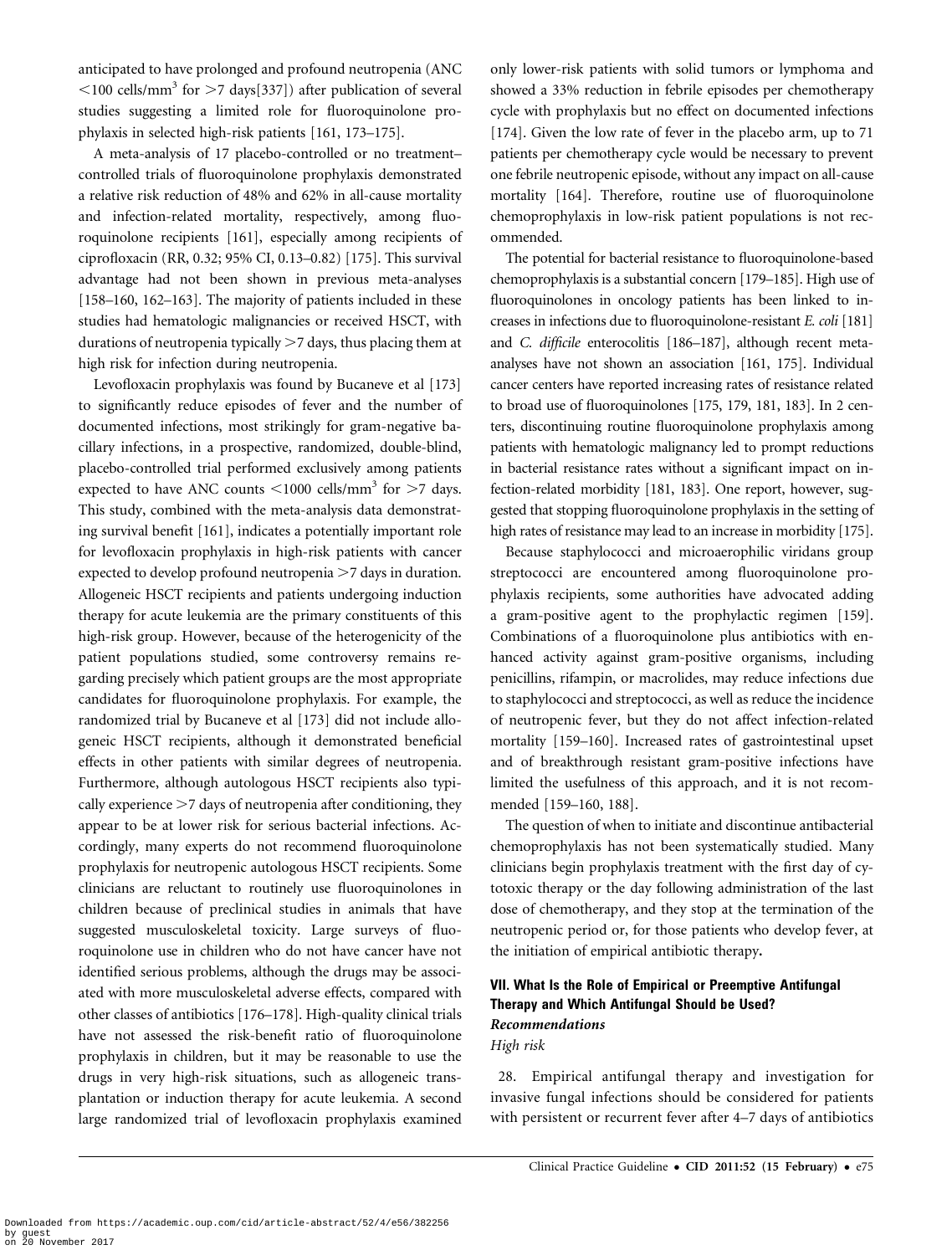and whose overall duration of neutropenia is expected to be  $>7$  days (A-I). Data are insufficient to recommend a specific empirical antifungal agent for a patient already receiving antimold prophylaxis, but switching to a different class of antimold antifungal given intravenously should be considered  $(B-III).$ 

29. Preemptive antifungal management is acceptable as an alternative to empirical antifungal therapy in a subset of highrisk neutropenic patients. Those who remain febrile after 4–7 days of broad-spectrum antibiotics but are clinically stable, have no clinical or chest and sinus CT signs of fungal infection, have negative serologic assay results for evidence of invasive fungal infection, and have no recovery of fungi (such as Candida or Aspergillus species) from any body site may have antifungal agents withheld (B-II). Antifungal therapy should be instituted if any of these indicators of possible invasive fungal infection are identified.

#### Low Risk

30. In low-risk patients, the risk of invasive fungal infection is low, and therefore routine use of empirical antifungal therapy is not recommended (A-III).

Evidence Summary In this document, "empirical" antifungal therapy refers to initiation of an antifungal agent at the first possible clinical evidence of fungal infection, which is usually persistent or recrudescent fever on or after day 4 of empirical antibiotic therapy. ''Preemptive'' antifungal therapy refers to more-targeted, less broad treatment of only those patients with additional findings suggestive of invasive fungal infection, such as serologic test results or chest CT findings. Figure 3 outlines a management algorithm for the use of empirical and preemptive antifungal therapy in persistently febrile neutropenic high-risk patients.

Empirical



Figure 3. High-risk patient with fever after 4 days of empirical antibiotics. C. difficile, Clostridium difficile; IV, intravenous.

e76 · CID 2011:52 (15 February) · Freifeld et al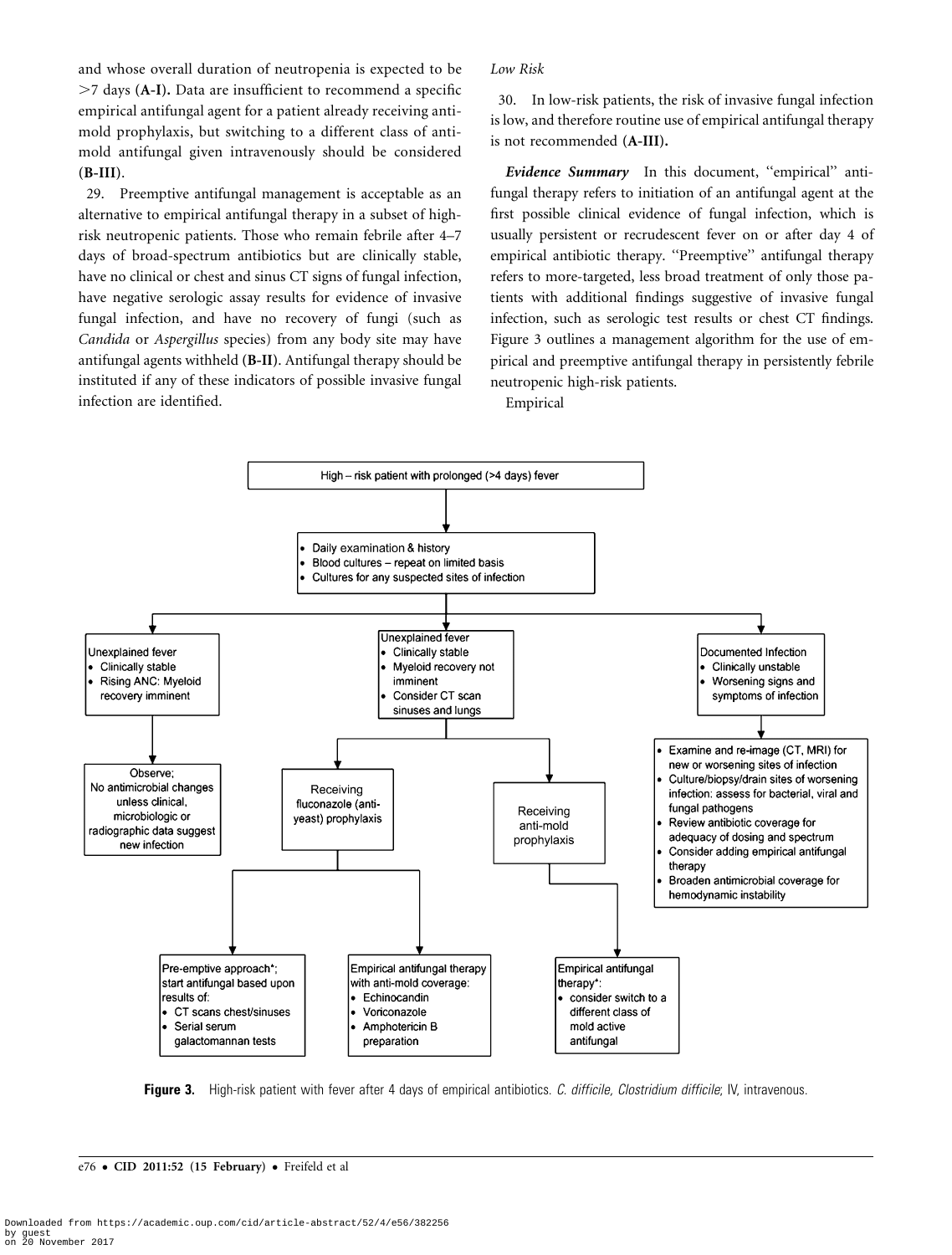High-risk patients who have received intensive cytotoxic chemotherapy are at risk for invasive fungal infection. Yeast (primarily Candida species) and molds typically cause infections, which are manifested by persistent or recurrent fever in patients with prolonged neutropenia, rather than causing initial fever in the course of neutropenia [189]. Because Candida species are ubiquitous colonizers of human mucosal surfaces, they may cause bloodstream infection with mucosal barrier breakdown [190–192]. Azole prophylaxis, primarily with fluconazole, has significantly reduced the incidence of invasive Candida infections in certain high-risk patients with cancer, but breakthrough infections due to azole-resistant strains may occur [193–195]. Fluconazole lacks any activity against invasive mold infections, so it is useful only for Candida prophylaxis.

Invasive mold infections, including aspergillosis (the most common invasive mold infection), zygomycosis, and fusariosis, occur almost exclusively in high-risk patients with profound neutropenia ( $\leq 100$  cells/mm<sup>3</sup>) lasting longer than 10–15 days [196–197]. At greatest risk are those treated for acute myelogenous leukemia, for whom the incidence of invasive mold infection is of the order of 20 times greater than that seen among patients with lymphoma and multiple myeloma [198]. Because clinical manifestations are nonspecific in the early stages of incubating infection, the diagnosis of invasive fungal infection is especially difficult. Fever may be the lone sign of invasive fungal infection; therefore, to prevent late initiation of treatment, empirical antifungal therapy for persistent or recrudescent neutropenic fever syndrome has been the standard approach for many decades [2, 199].

Empirical antifungal therapy is instituted for the treatment of ''occult'' fungal infection presenting as persistent neutropenic fever despite 4–7 days of empirical antibiotic therapy [200]. Approximately 22%–34% of neutropenic patients with cancer will receive an antifungal drug by these criteria, yet only  $\sim$ 4% have a demonstrated invasive fungal infection [201–204]. Given that fever is an especially nonspecific surrogate for invasive fungal infection, the true utility of requiring empirical antifungal therapy for every neutropenic patient on the basis of persistent fever alone must be questioned. The choice of empirical antifungal agent depends upon likely fungal pathogens, toxicities, and cost. If antifungal prophylaxis has not been given, then candidemia is initially the greatest concern. For patients receiving fluconazole prophylaxis, fluconazole-resistant Candida infections, such as those due to Candida krusei or Candida glabrata, or an invasive mold infection are more likely because the drug lacks anti-mold activity. Amphotericin B desoxycholate (a polyene antifungal) has been the standard empirical choice for over 3 decades; however, a number of trials have identified roles for other antifungal agents, including liposomal amphotericin B, amphotericin B colloidal dispersion, amphotericin

B lipid complex (alternate formulations of amphotericin B), itraconazole or voriconazole (azoles with mold activity), and caspofungin (the first available echinocandin antifungal) [202, 204–207]. Although none of these alternatives have proven to have an efficacy advantage, they have generally been less toxic than the original parent drug, amphotericin B desoxycholate. Although voriconazole failed to meet the strict statistical measurement of noninferiority when compared with liposomal amphotericin B [203], most clinicians regard it as a reliable alternative [208–209]. There are insufficient data upon which to base a specific empirical antifungal choice for patients already receiving mold-active prophylaxis, but a switch to an IV anti-mold agent within a different antifungal class seems prudent. This suggestion is based on the evidence that fungal infection breakthroughs may be related to inadequate serum levels of voriconazole or posaconazole when they are given orally [210–211]. In the absence of changes visible on CT, and if serum levels of anti-mold azole prophylaxis are adequate, continuing the same mold-active prophylaxis may be an acceptable alternative.

Preemptive

Advances in the early detection of fungal infections have prompted a critical re-assessment of whether empirical antifungal therapy is mandatory for all persistently febrile neutropenic patients. Such approaches include serum tests for fungal antigens or DNA and high-resolution chest CT [212–214]. With preemptive treatment, antifungal therapy is given only when evidence of invasive infection is suggested by one of these tests. Although it is attractive, preemptive antifungal therapy currently remains largely experimental and is not standard of practice.

CT may reveal abnormalities in either the lungs or the sinuses. Macronodules with or without a halo sign are the most typical findings associated with invasive aspergillosis on chest CT at the initial diagnosis and are evident during neutropenia [212, 215–217]. The halo sign represents edema or blood surrounding the nodule [217]. Other later manifestations include nodular, wedge-shaped, peripheral, multiple, or cavitary lesions. An aircrescent sign is insensitive and generally appears late, if at all [215]. Preemptive initiation of antifungal therapy directed against Aspergillus on the basis of finding a halo sign has been associated with significantly improved survival [212–213, 218].

Two serum fungal diagnostic tests, the  $\beta$ -(1-3)-D glucan test and the galactomannan test, may aid in the detection of common invasive fungal infections. They are not recommended for low-risk patients. The sensitivity of a single serum test is extremely low, and a single negative result should not be used to rule out the diagnosis of an invasive fungal infection. Serial serum monitoring for either of these fungal wall elements can be used to guide initiation of preemptive antifungal therapy in high-risk patients.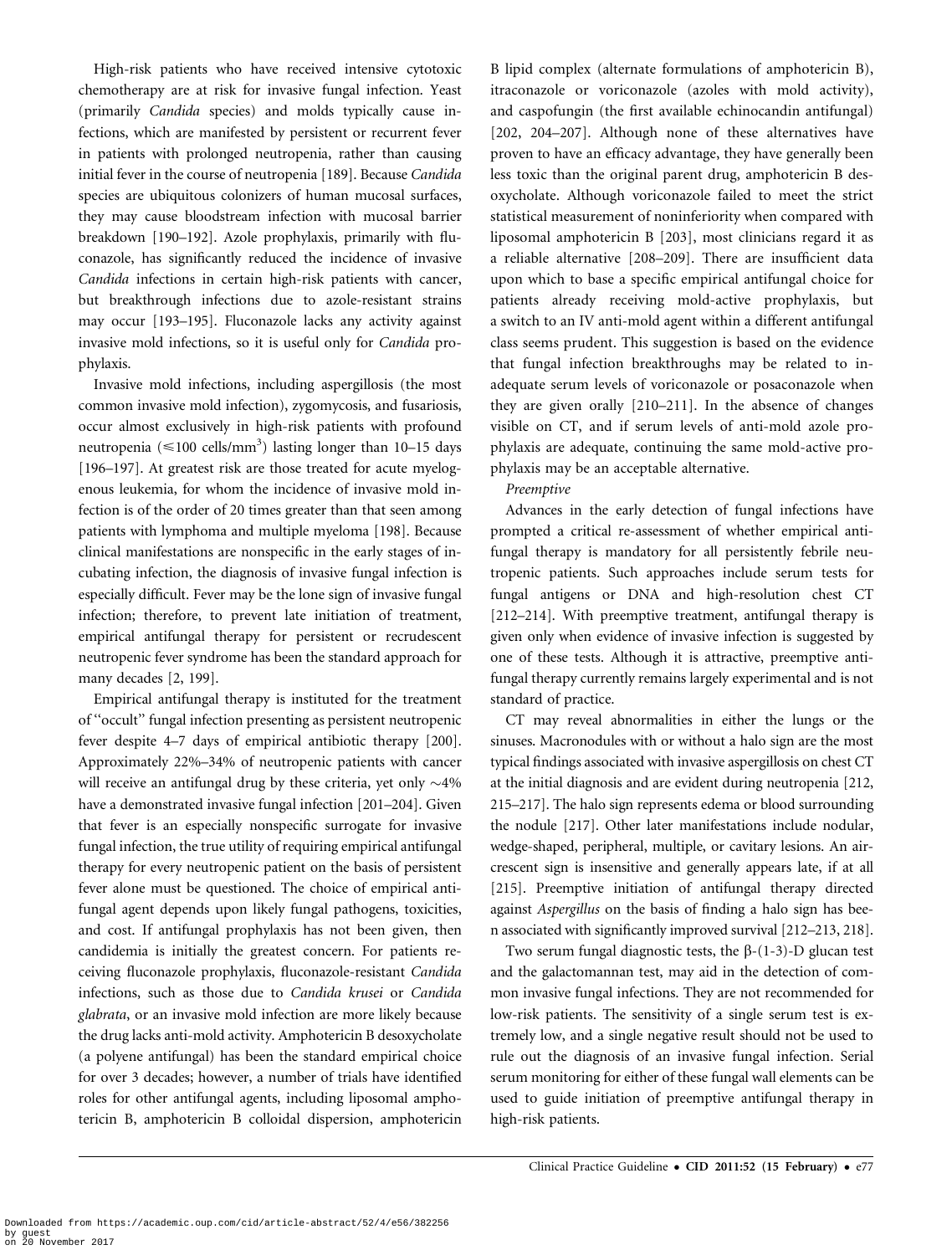The  $\beta$ -(1-3)-D glucan test detects most of the relevant fungal pathogens, including Candida species, Aspergillus species, Pneumocystis species, and Fusarium species (but not the zygomycetes agents or Cryptococcus species), with high levels of sensitivity and specificity reported in small studies [219–220]. Among patients with AML or MDS undergoing chemotherapy,  $\beta$ -(1-3)-D glucan assay has been found to be 63%–90% sensitive and  $>95\%$  specific for early detection of proven or probable fungal infections, including candidiasis, fusariosis, trichosporonosis, and aspergillosis [219–221]. A positive test result preceded clinical symptoms of invasive fungal infection in many patients. Experience with use of the  $\beta$ -(1-3)-D glucan assay in HSCT recipients is limited [222] and requires further study. Of note, hemodialysis, hemolysis, serum turbidity, hyperlipidemia, visible bilirubin, use of blood products including immunoglobulin and albumin, bacteremia, and the specimen's exposure to gauze may confound interpretation of the test.

The galactomannan assay detects only Aspergillus species (and Penicillium species, which is a rare pathogen in the United States) and does not detect other pathogenic fungi, although cross-reactivity to Histoplasma capsulatum has been described [223]. In various studies of prospective serial serum galactomannan testing in high-risk patients, sensitivity has ranged widely among different patient populations and has depended upon the optical density cutoff used to define a positive test [224–233]. In patients with hematologic malignancies or HSCT, galactomannan sensitivity was only 58%–65% and specificity was only 65%–95% [234]. The test should be used only for patients at risk for Aspergillus infection. The performance of the galactomannan assay may be confounded by concomitant use of  $\beta$ -lactam/ $\beta$ -lactamase combinations, such as piperacillintazobactam (false positives) or anti-mold antifungal agents (false negatives) [225]. Preliminary work has suggested that galactomannan detection in BAL fluid [235] may be a useful adjunct with excellent specificity and  $\sim80\%$  sensitivity, compared with  $\sim$ 50% sensitivity for BAL fungal culture [236–237]. Polymerase chain reaction (PCR) assays for fungal detection in blood and BAL fluid are also being developed and tested, but none are yet commercially available [233]. The current evidence, reviewed below, suggests that evolving diagnostic methods may lead to better targeting of those febrile patients in need of preemptive antifungal therapy as an alternative to broad use of empirical antifungals [213].

Preemptive management, using a combination of clinical, serologic, and CT evidence to initiate antifungal therapy, has been evaluated in several trials. In a 2005 pilot study by Maertens et al [213], serial serum galactomannan tests and early CT were applied prospectively in a preemptive treatment algorithm that lead to a nearly 78% reduction (from 35% to 8%) in the use of antifungals among 41 neutropenic patients who would otherwise have qualified for empirical antifungal treatment on the

basis of persistent or recurrent fever, without compromising outcomes. More recently, Cordonnier et al [238] demonstrated, in a randomized trial, that preemptive antifungal therapy was a safe alternative to empirical antifungal therapy in a selected group of high-risk neutropenic patients. Patients undergoing AML induction treatments, consolidation therapy, and autologous transplantation and other patients with prolonged neutropenia were evaluated, but allogeneic HSCT recipients were excluded. Preemptive therapy was initiated on the basis of clinical symptoms or chest CT findings suggestive of an invasive fungal infection and/or mycological evidence, such as Aspergillus colonization or a positive galactomannan test result. Although overall rates of mortality were not different between patients randomized to preemptive versus empirical antifungal therapy, there were more episodes of invasive fungal infection and a trend toward more fungal-related deaths among those treated with preemptive therapy [238]. The difference in invasive fungal infection was seen only in the subset of patients who were not given antifungal prophylaxis (55% of the patients entered into the study), which was administered at the discretion of each center. The outcome difference was due to more Candida infections occurring in the preemptive group, which did not receive antifungal prophylaxis [238–239]. Antifungal therapy was given to fewer patients in the preemptive arm than in the empirical therapy arm. Hebart and colleagues compared empirical antifungal therapy versus PCR-driven preemptive antifungal therapy after allogeneic stem cell transplant [214] in patients receiving anti-yeast prophylaxis. The investigators demonstrated increased use of anti-fungal therapy and reduced 30-day mortality in the PCR-driven arm, but no difference in proven/probable invasive fungal infections or 100-day survival. These and other studies support the concept that certain highrisk febrile neutropenic patients receiving anti-yeast prophylaxis may be exempted from automatic receipt of empirical antifungal therapy if in a structured monitoring program and if specific criteria are met [213, 240–241]. However, if a serum fungal antigen marker (galactomannan or  $1,3$ - $\beta$ -D-glucan), a chest or sinus CT, or specific clinical signs or symptoms implicate a possible invasive fungal infection, then antifungal therapy that covers a broader range of fungal pathogens, including molds, should be quickly applied using one of the broad-spectrum antifungals that has documented efficacy in the empirical setting. A number of important issues about preemptive therapy require further study: the optimal trigger (clinical or radiological manifestations versus a serum biomarker), which biomarker should be used (antigen or PCR test), timing (early before clinical manifestations or late after clinical manifestations), and which antifungals provide the most appropriate spectrum of activity. Another important unresolved question is use of the preemptive antifungal approach in patients who are already receiving anti-mold prophylaxis [242].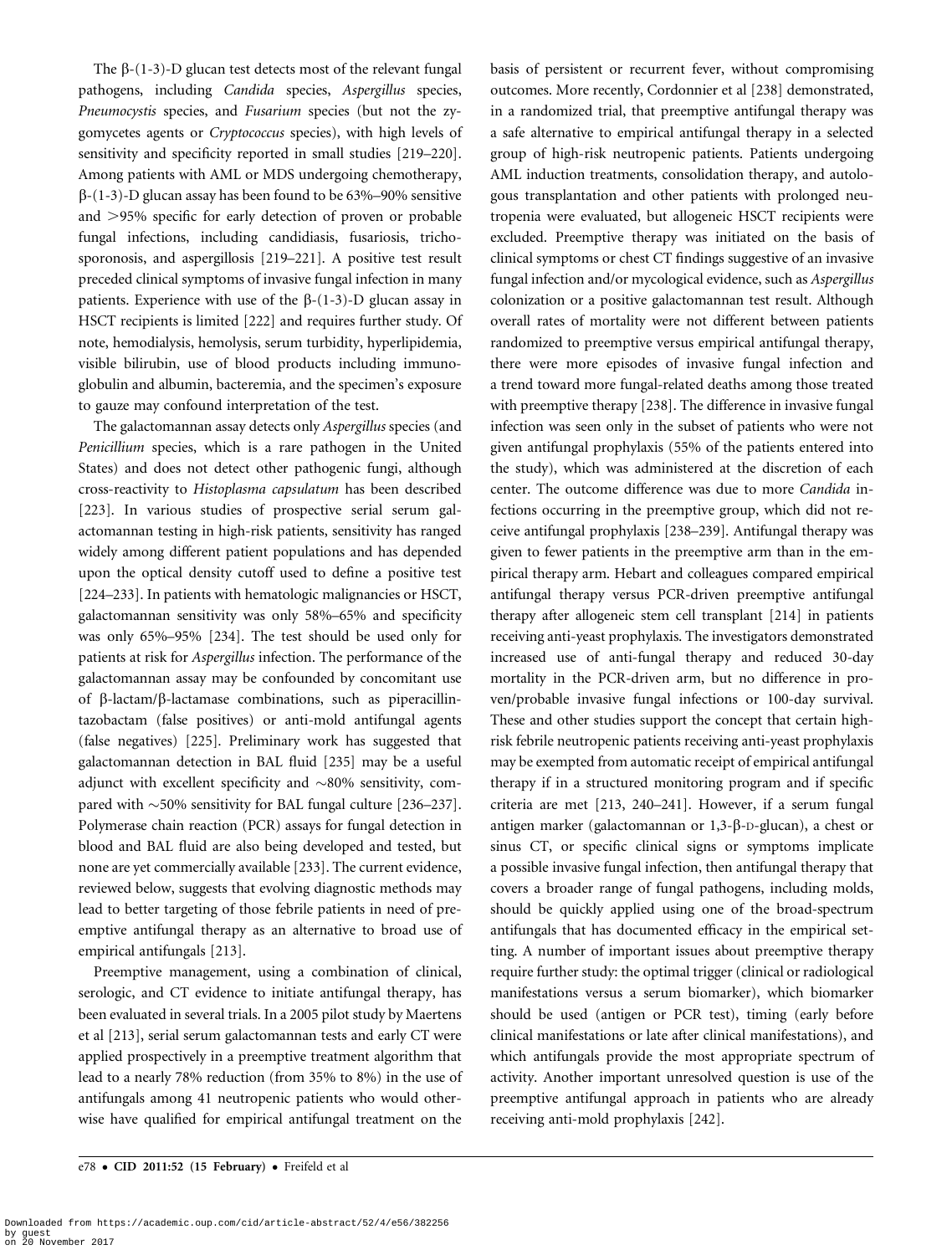## VIII. When Should Antifungal Prophylaxis be Given and With What Agents?

#### Recommendations

## High-risk

31. Prophylaxis against Candida infections is recommended in patient groups in whom the risk of invasive candidal infections is substantial, such as allogeneic HSCT recipients or those undergoing intensive remission-induction or salvage induction chemotherapy for acute leukemia (A-I). Fluconazole, itraconazole, voriconazole, posaconazole, micafungin, and caspofungin are all acceptable alternatives.

32. Prophylaxis against invasive Aspergillus infections with posaconazole should be considered for selected patients  $\geq 13$ years of age who are undergoing intensive chemotherapy for AML/MDS in whom the risk of invasive aspergillosis without prophylaxis is substantial (B-I).

33. Prophylaxis against Aspergillus infection in preengraftment allogeneic or autologous transplant recipients has not been shown to be efficacious. However, a mold-active agent is recommended in patients with prior invasive aspergillosis (A-III), anticipated prolonged neutropenic periods of at least 2 weeks (C-III), or a prolonged period of neutropenia immediately prior to HSCT (C-III).

## Low-Risk

34. Antifungal prophylaxis is not recommended for patients in whom the anticipated duration of neutropenia is  $\leq$  7 days (A-III).

## Evidence Summary

Candida infection. Fluconazole prophylaxis is effective in reducing the risk of Candida infections in neutropenic patients, is well tolerated, and is available in both oral and IV formulations [194, 243–249]. The epidemiology of candidemia has changed with the broad use of fluconazole prophylaxis, which has led to an increase in Candida species (eg, C. glabrata and C. krusei) that are less susceptible to fluconazole [250]. C. glabrata infection is common in some centers. Accordingly, there is reason to limit fluconazole prophylaxis to only those patients who are at substantial risk for invasive infection. The threshold incidence of Candida infection at which fluconazole prophylaxis appears to be efficacious is 6%–10% in controlled studies and in metaanalyses of prophylaxis [245–247].

Candida infection rates at this level are usually seen among high-risk patients with cancer who are not receiving prophylaxis. These include pre-engraftment allogeneic HSCT recipients receiving myeloablative conditioning regimens, some autologous HSCT recipients unsupported by hematopoietic growth factors, and patients undergoing intensive induction chemotherapy regimens for AML with severe oral and gastrointestinal mucositis [245, 247]. Among lower-risk patient populations, invasive candidiasis is rare [245] and generally does not merit routine fluconazole prophylaxis. Voriconazole prophylaxis has also proven to be as effective as fluconazole or itraconazole for Candida prophylaxis in patients undergoing allogeneic stem cell transplant, and its ability to prevent possible fungal infections in high-risk leukaemic patients is promising [251–253].

Prophylaxis with micafungin or caspofungin is efficacious and well-tolerated for the prevention of candidiasis and invasive aspergillosis in high-risk patients [248, 254]. The high cost and need for parenteral administration are limitations of these agents. It should be emphasized that fluconazole will not provide preventive coverage against invasive aspergillosis or other molds. The toxicity of amphotericin B desoxycholate makes it less desirable for prophylactic use, despite its very broad antifungal activity. In trials of posaconazole prophylaxis for highrisk patients, in which the major goal was mold prevention, low rates of invasive candidiasis were observed; by inference, posaconazole is a reasonable recommendation for Candida prophylaxis in the high risk group [193, 201].

Aspergillus *infection*. The need for *Aspergillus* prophylaxis among neutropenic high-risk patients varies according to the disease and chemotherapy regimen (eg, induction for acute leukemia or myelodysplastic syndrome and pre-engraftment allogeneic HSCT); efficacy varies by antifungal agent (eg, itraconazole, voriconazole, and posaconazole) [193, 201, 247, 251, 253, 255–257].

Patients with AML. For patients with AML who experience induction therapy–related prolonged neutropenia, prophylaxis is beneficial when the baseline rate of invasive aspergillosis is at least 6% [193, 201]. This antifungal prophylactic benefit has not been established for post-remission consolidation therapy for acute leukemia and is not routinely recommended. Among adult and adolescent patients  $(>13$  years of age) who receive induction chemotherapy for AML or intensive treatment for advanced MDS, posaconazole prophylaxis, compared with itraconazole or fluconazole, was associated with significantly fewer Aspergillus infections and improved survival but with more-serious adverse events, compared with a heterogeneous control group heavily weighted by fluconazole recipients [201]. Posaconazole is currently available only in an oral formulation, and its oral absorption is highly dependent upon concomitant intake of a high fat meal with each dose [211, 258]. Its bioavailability is variable and unreliable if not taken in conjunction with food [259–260]. Drug interactions with chemotherapy agents, such as cyclophosphamide, and the vinca alkaloids, such as vincristine, which are also metabolized by the liver, are a potential concern associated with posaconazole and other moldactive azoles that are used in acute leukemia therapy [261–263]. Co-administration of mold-active triazole-based prophylaxis with vinca alkaloids or high doses of cyclophosphamide and anthracyclines should be avoided until these interactions have been better studied.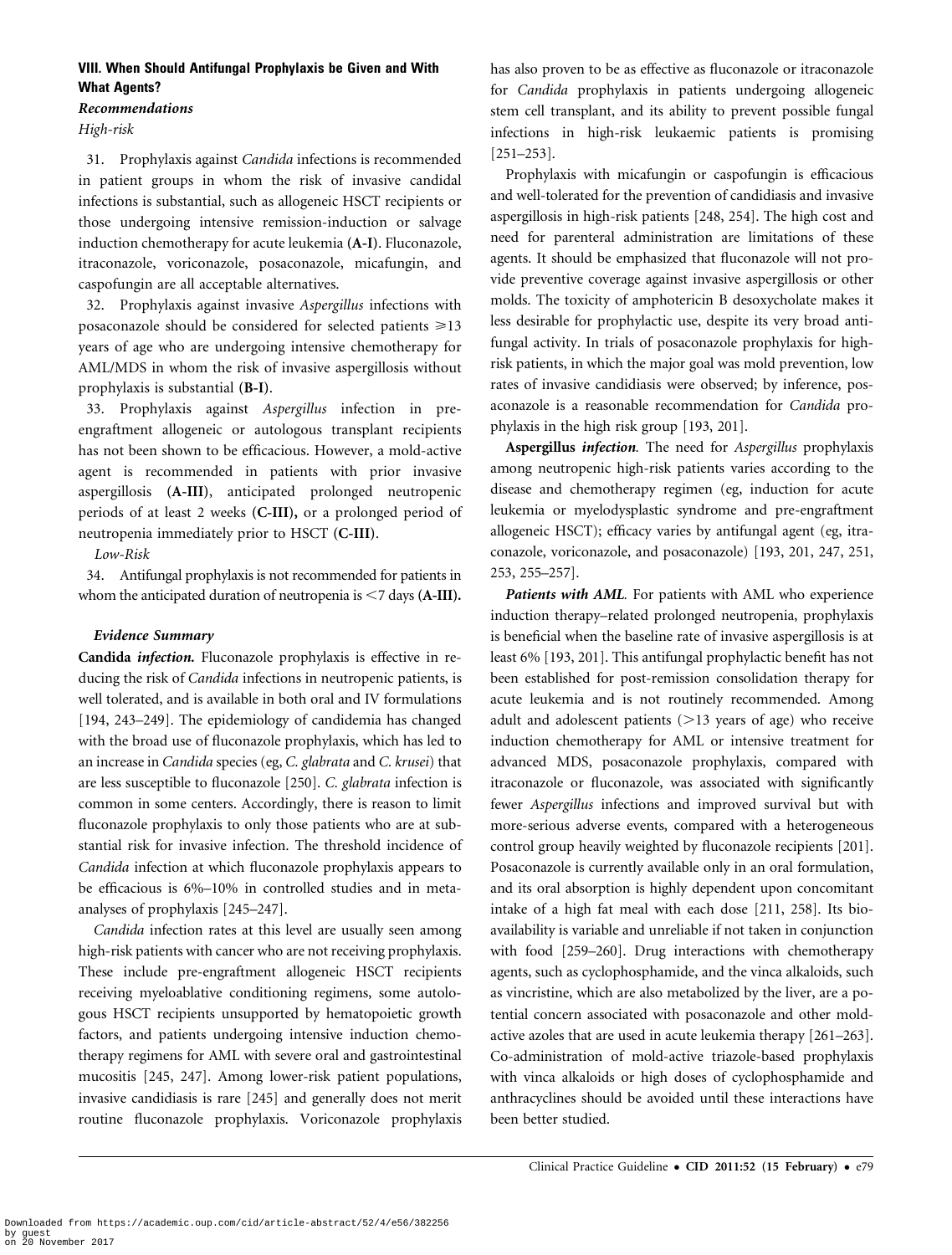Oral itraconazole has activity against Aspergillus, but its prophylactic utility is hampered by a paucity of clinical trial data showing an anti-Aspergillus effect. One meta-analysis demonstrated a protective effect limited to trials that used itraconazole oral solution doses of 200 mg twice a day; however, the oral solution is rarely employed because of poor tolerability [249, 255]. Although voriconazole is used for prophylaxis in some centers, no large randomized studies involving patients with AML or MDS have been performed to date.

Allogeneic HSCT Recipients. After allogeneic HSCT, there are 2 distinct periods of risk for invasive mold infections: the first during the neutropenic pre-engraftment phase and the second during the post-engraftment period, when a patient develops graft-versus-host disease (GVHD), which requires immunosuppressive treatment. The focus of this guideline is the initial risk period during neutropenia. Fluconazole is an effective prophylactic antifungal in allogeneic HSCT recipients when used from the onset of conditioning, through neutropenia, and extended to at least day 75 after receipt of transplant. However, fluconazole lacks anti-mold coverage; its prophylactic efficacy in the HSCT population can be attributed to prevention of invasive candidiasis [247]. Because allogeneic HSCT recipients are at risk for invasive molds as well as for Candida infections, it stands to reason that broader-spectrum antifungal agents, such as lategeneration azoles, would provide more effective prophylaxis.

A randomized, double-blind trial compared voriconazole to fluconazole as prophylaxis for allogeneic HSCT recipients until 100 days after transplantation, using a concurrent structured intensive galactomannan screening monitoring program [251]. In a preliminary analysis, each group had a similar rate of fungal infection and fungal-free survival, although there was a trend toward fewer Aspergillus infections among patients receiving voriconazole. There were no differences in toxicities. These data suggest that both fluconazole and voriconazole provide longterm antifungal prophylaxis in allogeneic HSCT recipients.

A recent comparative open trial of voriconazole and itraconazole among allogeneic HSCT recipients demonstrated fewer interruptions of study drug and a trend to fewer fungal infections among those who received voriconazole but comparable survival at 100 and 180 days. There were more adverse gastrointestinal events associated with itraconazole but more adverse visual and hepatic events associated with voriconazole [252]. Considerations that may influence the choice of antifungal therapy include prior Aspergillus infection, risk for GVHD (which is an important predictor of invasive aspergillosis), and cost.

Additionally, because prolonged durations of neutropenia are associated with the development of invasive aspergillosis, many experts would recommend a mold-active agent for prophylaxis in HSCT recipients with anticipated prolonged neutropenic periods of at least 14 days or those with a lengthy duration of neutropenia immediately prior to HSCT. Finally,

in leukaemic patients with prior recent history of invasive mold infection, the administration of mold-active agents appeared to reduce the risk of reactivation during HSCT conditioning [264–265]. Although routine azole drug level monitoring during prophylaxis is not recommended, low levels of the oral mold-active azoles have been noted [260, 266–268]. Therefore, drug level monitoring may aid in decisions about dosing in some patients.

The appropriate duration of anti-mold prophylaxis in highrisk patients is uncertain. Prophylaxis stop-dates for patients with acute leukemia generally coincide with myeloid reconstitution. HSCT allograft transplant recipients should receive prophylaxis through the neutropenic period and beyond, because a survival advantage has been demonstrated for patients who continue antifungal prophylaxis long after engraftment, for at least 75 days after transplant [269], or until cessation of immunosuppressive therapy [270].

## IX. What Is the Role of Antiviral Prophylaxis and What Virus Infections Require Antiviral Treatment? Recommendations

35. HSV-seropositive patients undergoing allogeneic HSCT or leukemia induction therapy should receive acyclovir antiviral prophylaxis (A-I).

36. Antiviral treatment for HSV or VZV is only indicated if there is clinical or laboratory evidence of active viral disease (C-III).

37. Respiratory virus testing (including testing for influenza, parainfluenza, adenovirus, RSV, and human metapneumovirus) and chest radiography are indicated for patients with upper respiratory symptoms (eg, coryza) and/or cough (B-III).

38. Yearly influenza vaccination with inactivated vaccine is recommended for all patients being treated for cancer (A-II). Optimal timing of vaccination is not established, but serologic responses may be best between chemotherapy cycles  $($  >7 days after the last treatment) or  $>2$  weeks before chemotherapy starts (B-III).

39. Influenza virus infection should be treated with neuraminidase inhibitors if the infecting strain is susceptible (A-II). In the setting of an influenza exposure or outbreak, neutropenic patients presenting with influenza-like illness should receive treatment empirically (C-III).

40. Routine treatment of RSV infection in neutropenic patients with upper respiratory disease should not be given  $(B-III)$ .

## Evidence Summary

### Herpes Viruses

Prophylaxis with an HSV-active agent, such as acyclovir, should be offered to all HSV-seropositive autologous or allogeneic HSCT recipients [271] and patients with acute leukemia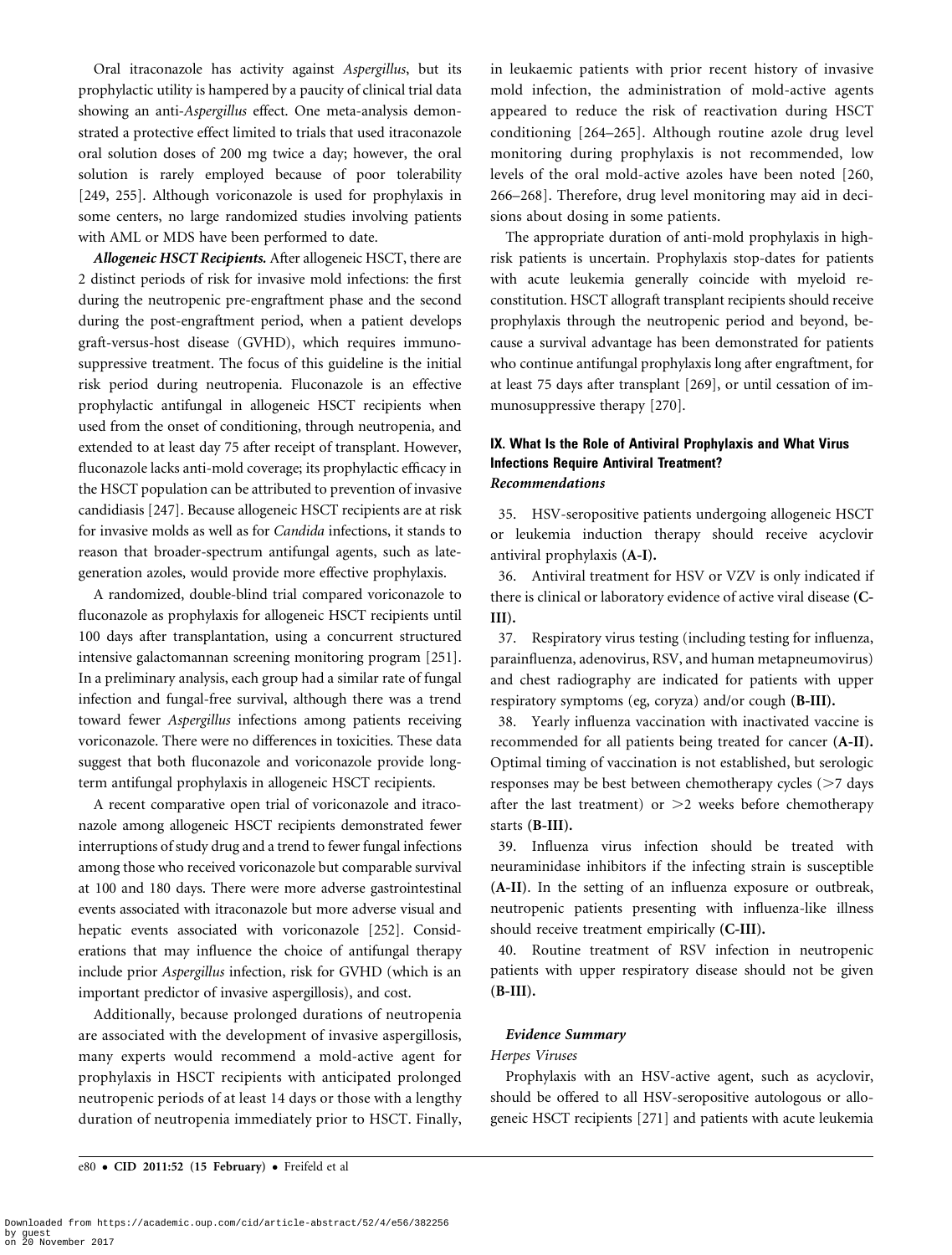undergoing induction or reinduction therapy [272]. Prophylaxis should be given until recovery of the white blood cell count or resolution of mucositis, whichever occurs later. Duration of prophylaxis can be extended for persons with frequent recurrent HSV infections or those with GVHD or can be continued as VZV prophylaxis for up to 1 year [273].

Empirical use of antiviral drugs is generally not indicated in the management of other febrile neutropenic patients with cancer. Treatment of active HSV or VZV infection should be given to all patients.

Other herpesvirus infections occur in the post-HSCT setting, including infections due to cytomegalovirus and human herpesvirus 6. However, neutropenia is not a predisposition to reactivation of either virus; thus, prevention strategies for these 2 herpes viruses are not discussed in this document [274].

#### Respiratory Viruses

All patients with cancer and their household contacts should be immunized against influenza with inactivated influenza vaccine on a yearly basis. Despite the lack of conclusive data about vaccine efficacy, inactivated influenza vaccine may yield adequate serologic responses in some patients treated for solid tumors [275–276]. Live attenuated formulations of influenza vaccine should be avoided in patients who are receiving chemotherapy cycles or are within 6 months after the end of therapy. However, family members of patients with cancer may receive the live attenuated influenza vaccination. With the advent of new strains of influenza, such as the 2009 H1N1 pandemic strain, it is important that the most-current available vaccines for each season be given promptly [277]. The optimal timing of influenza vaccination in patients who are being actively treated for solid tumor and lymphoma has not been established. It is possible that influenza vaccination responses may be best between chemotherapy cycles  $($ >7 days after the last treatment) or  $>2$  weeks before chemotherapy starts [276, 278–279]. HSCT recipients usually respond best to influenza vaccination if vaccinated at  $>6$  months after transplantation. If an exposure to influenza occurs, 5 days of post-exposure treatment with anti-influenza antivirals (eg, oseltamivir or zanamivir) is recommended for the neutropenic patient regardless of vaccination status [280].

Patients with respiratory complaints, including cough and nasal congestion or a pulmonary infiltrate noted on chest radiograph during the peri-transplant period, should be evaluated by examination of nasopharyngeal swab or washing specimens. The specimen can be tested by PCR, direct antigen assay, or culture for respiratory viruses (including influenza, parainfluenza, adenovirus, RSV, and human metapneumovirus) [281]. Neutropenic patients infected with these respiratory viruses may be afebrile and may lack ''classic'' systemic symptoms, such as myalgia and fatigue [282]. If influenza is suspected epidemiologically, empirical therapy with an anti-influenza agent

(eg, oseltamivir and zanamivir) should be initiated while test results are pending. In the setting of an influenza outbreak, aggressive infection control measures should be instituted to halt further nosocomial spread [283]. Delay in chemotherapy or in the start of the HSCT conditioning regimen should be considered for patients with acute respiratory viral infections until the infection is controlled, if feasible. Some experts believe that documented influenza virus infection should be treated even if the diagnosis is made  $>48$  h after the start of symptoms [284–285].

Although aerosolized and oral administration of ribavirin has been used, there is no antiviral agent proven to be effective against parainfluenza virus [286]. Similarly, there is no clear evidence from randomized trials that aerosolized or oral ribavirin or any other antiviral is effective against RSV pneumonia. No agent been shown to prevent RSV upper respiratory infection from progressing to RSV pneumonia, although a modest effect had been observed in a retrospective analysis [287]. Some experts employ ribavirin for RSV upper respiratory tract infection in patients with profound lymphocytopenia. Monoclonal antibody (palivizumab) and RSV immunoglobulin also do not appear to prevent or attenuate RSV upper respiratory infection or progression to pneumonia [288]. There is no proven effective therapy for adenovirus infection, although some experts would employ cidofovir or ribavirin for clinically significant adenovirus disease [289].

## X. What Is the Role of Hematopoietic Growth Factors (G-CSF or GM-CSF) in Managing Fever and Neutropenia? Recommendations

41. Prophylactic use of myeloid CSFs (also referred to as hematopoietic growth factors) should be considered for patients in whom the anticipated risk of fever and neutropenia is  $\geq 20\%$  (A-II).

42. CSFs are not generally recommended for treatment of established fever and neutropenia (B-II).

Evidence Summary Prophylactic use of myeloid CSFs has been shown to reduce the incidence of neutropenic fever in a variety of studies and, in meta-analyses, also was associated with reductions in infection-related mortality and all-cause mortality [290–291]. Authoritative evidence-based guidelines have indicated that clinical benefits from prophylactic CSFs accrue when the risk of neutropenic fever associated with a chemotherapy regimen is  $\geq 20\%$ , unless the treatment is symptomatic or palliative, in which cases dose reduction is usually appropriate [292–294]. However, because of their high expense, it is not clear that CSF prophylaxis, when given widely to patients who are at the threshold of 20% risk of fever and neutropenia, is cost-effective in all health care markets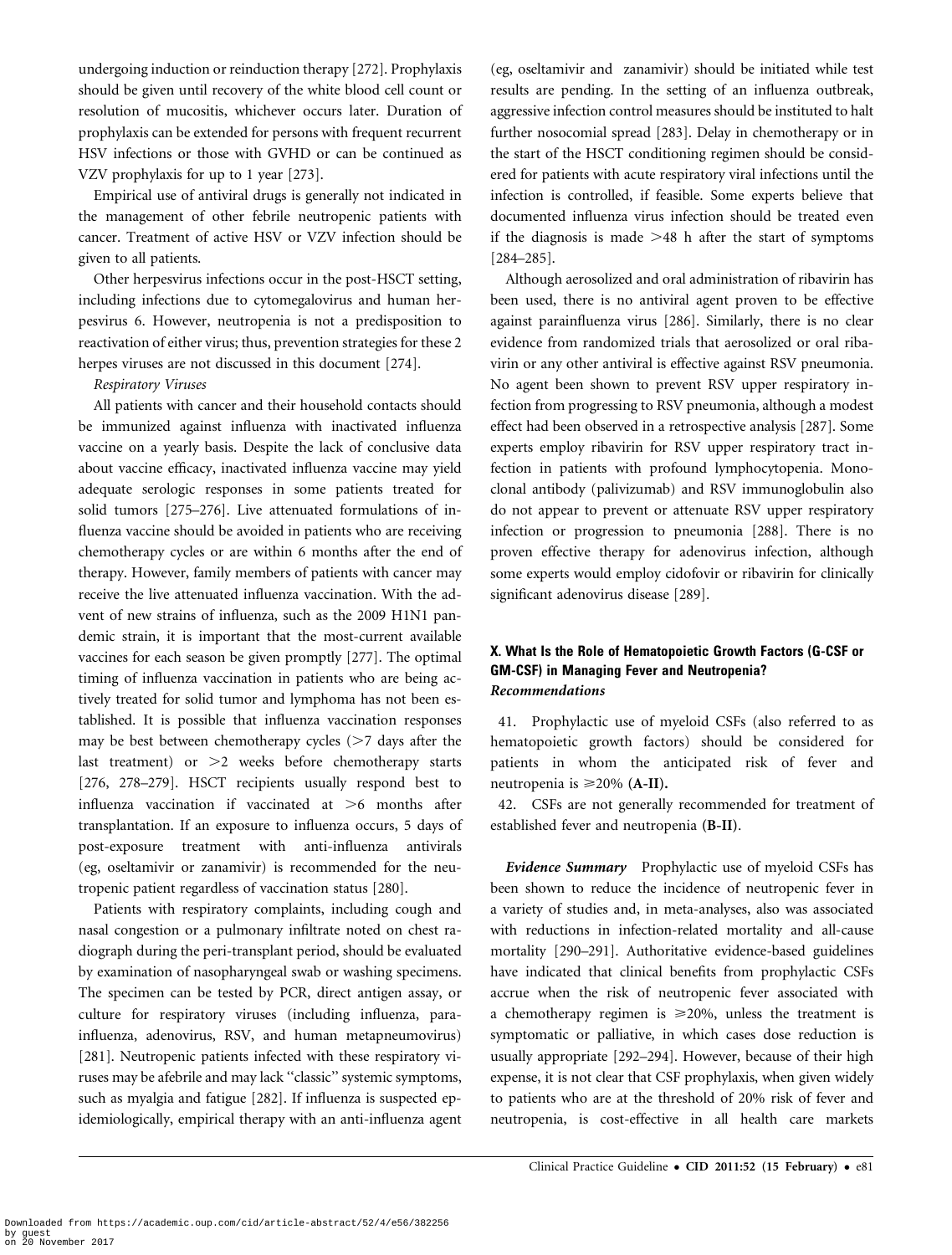[295–297]. If societal costs are considered, the economic impact of fever and neutropenia becomes more apparent, and there may be recognition of greater cost-saving benefits of CSFs [297]. Primary prophylaxis—the use of CSFs for prevention in the first cycle of treatment for many solid tumors—does appear to reduce the incidence of fever and neutropenia and is likely to be most cost-effective. CSF prophylaxis should be especially considered for older patients or if the presence of additional risk factors, including prior fever and neutropenia, poor nutritional or performance status, no antibiotic prophylaxis, comorbid medical conditions, or other modifying disease characteristics, suggests that there is substantial risk of fever and/or severe infection during neutropenia [298–300]. If the risk is  $\leq 10\%$ , the benefit is low, and CSFs are generally not recommended. If given, CSF treatment should be started immediately after the chemotherapy is completed.

Myeloid CSFs are not recommended as adjuncts to antibiotics for treating established fever and neutropenia. Although days of neutropenia, duration of fever, and length of hospital stay have been minimally (but statistically significantly) decreased in some randomized studies, the actual clinical benefit of these reductions is not convincing [301–304]. None of the studies have demonstrated a survival benefit associated with therapeutic CSFs. Given the cost of and adverse effects associated with the CSFs, as well as the lack of consistent clinical data, addition of G-CSF or GM-CSF at the onset of fever and neutropenia is generally not advocated by the Panel.

## XI. How are Catheter-Related Infections Diagnosed and Managed in Neutropenic Patients? Recommendations

43. DTP  $>120$  min of qualitative blood cultures performed on specimens simultaneously drawn from the CVC and a vein suggests a CLABSI (A-II).

44. For CLABSI caused by S. aureus, P. aeruginosa, fungi, or mycobacteria, catheter removal is recommended in addition to systemic antimicrobial therapy for at least 14 days (A-II). Catheter removal is also recommended for tunnel infection or port pocket site infection, septic thrombosis, endocarditis, sepsis with hemodynamic instability, or bloodstream infection that persists despite  $\geq 72$  h of therapy with appropriate antibiotics (A-II).

45. For documented CLABSI caused by coagulasenegative staphylococci, the catheter may be retained using systemic therapy with or without antibiotic lock therapy  $(B-III).$ 

46. Prolonged treatment (4–6 weeks) is recommended for complicated CLABSI, defined as the presence of deep tissue infection, endocarditis, septic thrombosis (A-II), or persistent bacteremia or fungemia occurring  $>72$  h after catheter removal

e82 · CID 2011:52 (15 February) · Freifeld et al

in a patient who has received appropriate antimicrobials (A-II for S. aureus, C-III for other pathogens).

47. Hand hygiene, maximal sterile barrier precautions, and cutaneous antisepsis with chlorhexidine during CVC insertion are recommended for all CVC insertions (A-I).

Evidence Summary In addition to the gastrointestinal tract, the CVC is a major source of bloodstream infections in the neutropenic patient population [7, 305–306]. The hub/ lumen of the catheter is the major site of colonization and source of the CLABSI [307]. Accordingly, CLABSI is most commonly caused by colonizers of the skin and mucosa, including coagulase-negative staphylococci, S. aureus, and Candida species. Less common organisms include Bacillus species, Corynebacterium JK, enterococci (including VRE), rapidly growing mycobacteria, and non-fermentative gramnegative bacilli [308].

A useful diagnostic tool for diagnosing CLABSI is the DTP of blood cultures performed on specimens drawn simultaneously through the catheter and peripheral vein. The premise of the test is that, when the catheter is the source of bacteremia, the concentration of organisms will be extremely high in the hub/lumen, resulting in a rapidly positive culture. Studies have suggested that a CVC blood culture that becomes positive at least 120 min earlier than a simultaneously drawn peripheral vein blood culture indicates that the catheter is likely to be the source of infection [305, 309–318]. Therefore, during initial assessment of fever and neutropenia and prior to antibiotic administration, specimens for blood culture sets should be drawn simultaneously from each catheter lumen and from a peripheral vein. Once antibiotic therapy has been started, DTP might not be reliable.

Catheter removal is considered in most CLABSIs. The decision rests largely on the organism(s) isolated. For example, although bacteremia with coagulase-negative staphylococci is common among neutropenic patients, the pathogen is of low virulence; management often does not require catheter removal and can usually be achieved with vancomycin given through the infected catheter lumen(s). In contrast, CLABSI with S. aureus, gram-negative bacilli (such as P. aeruginosa), or Candida species typically requires catheter removal along with systemic antimicrobial treatment for optimal outcomes [319– 323]. In some patients, catheter removal is not feasible because of thrombocytopenia, the hazards associated with reimplantation during neutropenia, or the absence of other vascular access sites. In cases in which the catheter must be retained, it is prudent to prolong the antimicrobial IV systemic therapy, particularly in the case of S. aureus and gramnegative bacillary bacteremia. Anecdotal data suggest that antibiotic lock therapy might be useful in salvaging some of the long-term catheters [324–328]. However, strategies such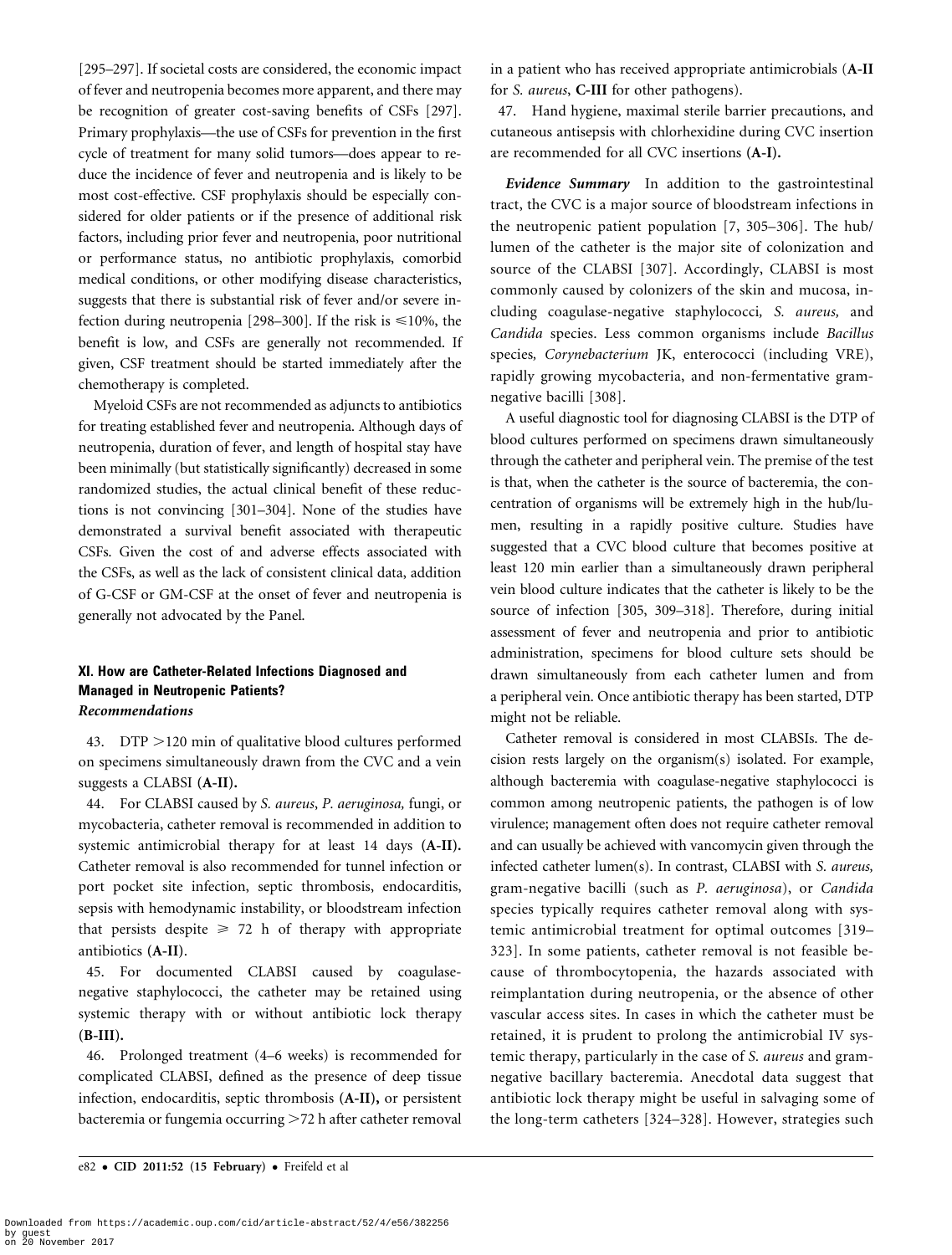as antibiotic lock therapy are currently being studied and cannot be routinely recommended at this time for salvage treatment or for prophylaxis.

The duration of systemic antimicrobial therapy depends on several factors, including whether the catheter was removed or retained, response to antimicrobial therapy within 48–72 h (resolution of fever and bacteremia), and whether complicated infection (deep tissue infection, septic thrombosis, or endocarditis) [308] is present. In general, for organisms other than coagulase-negative staphylococci, a 14-day course of systemic antimicrobial therapy is adequate in the neutropenic patient if the catheter is removed, if the patient responds to antimicrobial therapy within 72 h, and if the CLABSI is uncomplicated by deep-tissue infection [308]. However, a recent study suggests that S. aureus CLABSI in patients with cancer (including neutropenic patients) may require longer than 2 weeks of antimicrobial therapy because of an increased incidence of complications associated with shorter courses of treatment [329]. CLABSI due to any pathogen that is complicated by disseminated or deep infection requires 4–6 weeks of antimicrobial therapy [308]. Transthoracic echocardiogram may be the only modality available for assessment of valves, because transesophageal echocardiogram may be delayed until resolution of neutropenia and concurrent thrombocytopenia.

Hand hygiene, maximal sterile barrier precautions, cutaneous antisepsis with chlorhexidine during catheter insertion, and antimicrobial catheters have been shown to be useful in preventing catheter-related bloodstream infections [330]. Further specifics as to the management of the catheter and the duration of antimicrobial therapy for long-term catheter-related bloodstream infections have been outlined in the IDSA guidelines for the management of intravascular catheter–related infections [308].

## XII. What Environmental Precautions Should be Taken When Managing Febrile Neutropenic Patients? Recommendations

48. Hand hygiene is the most effective means of preventing transmission of infection in the hospital (A-II).

49. Standard barrier precautions should be followed for all patients, and infection-specific isolation should be used for patients with certain signs or symptoms (A-III).

50. HSCT recipients should be placed in private (ie, singlepatient) rooms (B-III). Allogeneic HSCT recipients should be placed in rooms with  $>12$  air exchanges/h and HEPA filtration (A-III).

51. Plants and dried or fresh flowers should not be allowed in the rooms of hospitalized neutropenic patients (B-III).

52. Hospital work exclusion policies should be designed to encourage HCWs to report their illnesses or exposures  $(A-II).$ 

## ◆ Hand Hygiene

Hand hygiene is the most effective means of preventing hospital-acquired infections [331]. All persons, including HCWs, must sanitize their hands before entering and after leaving the rooms of neutropenic (and all other) patients.

## Isolation and Barrier Precautions

No specific protective gear (eg, gowns, gloves, and masks) is required during the routine care of neutropenic patients. However, as with other hospitalized patients, when contact with body fluids is anticipated, standard barrier precautions should be followed [332]. Patients with neutropenia, other than HSCT recipients, do not need to be placed into a single-patient room. HSCT recipients should be placed in private (ie, single-patient) rooms.

## $\bullet$  Food

A ''neutropenic diet'' typically is given to patients with neutropenia. This usually consists of well-cooked foods. Prepared luncheon meats should be avoided. Well-cleaned, uncooked raw fruits and vegetables are acceptable, as are cooked foods brought from home or restaurants, provided that the freshness of ingredients and the means of preparation can be confirmed [333]. In a small randomized trial, cooked and noncooked food diets were compared; avoidance of raw fruits and vegetables did not prevent major infection or death [189].

¤ Room Ventilation

Most patients with neutropenia do not require specific room ventilation. All allogeneic HSCT recipients, however, should be placed in rooms with  $>12$  air exchanges/h [333] and HEPA filtration. The air pressure in the patient rooms should be positive compared with adjoining areas, such as hallways, toilets, and anterooms.

¤ Patient Skin and Oral Care

To optimize skin integrity, patients should take daily showers or baths during any hospitalization for cancer therapy or complication. Skin care during neutropenia should also include daily inspection of skin sites likely to be portals of infection (eg, the perineum and intravascular access sites). Patients should maintain good perineal hygiene; to facilitate this, hospitals should develop protocols for perineal care, including recommendations for gentle but thorough perineal cleaning after bowel movement and thorough drying of the perineum after urination. Females should wipe the perineum from front to back after using the toilet to prevent contamination. Menstruating immunocompromised patients should not use tampons, which can be abrasive. Rectal thermometers, enemas, suppositories, and rectal examinations are contraindicated for patients with neutropenia [333].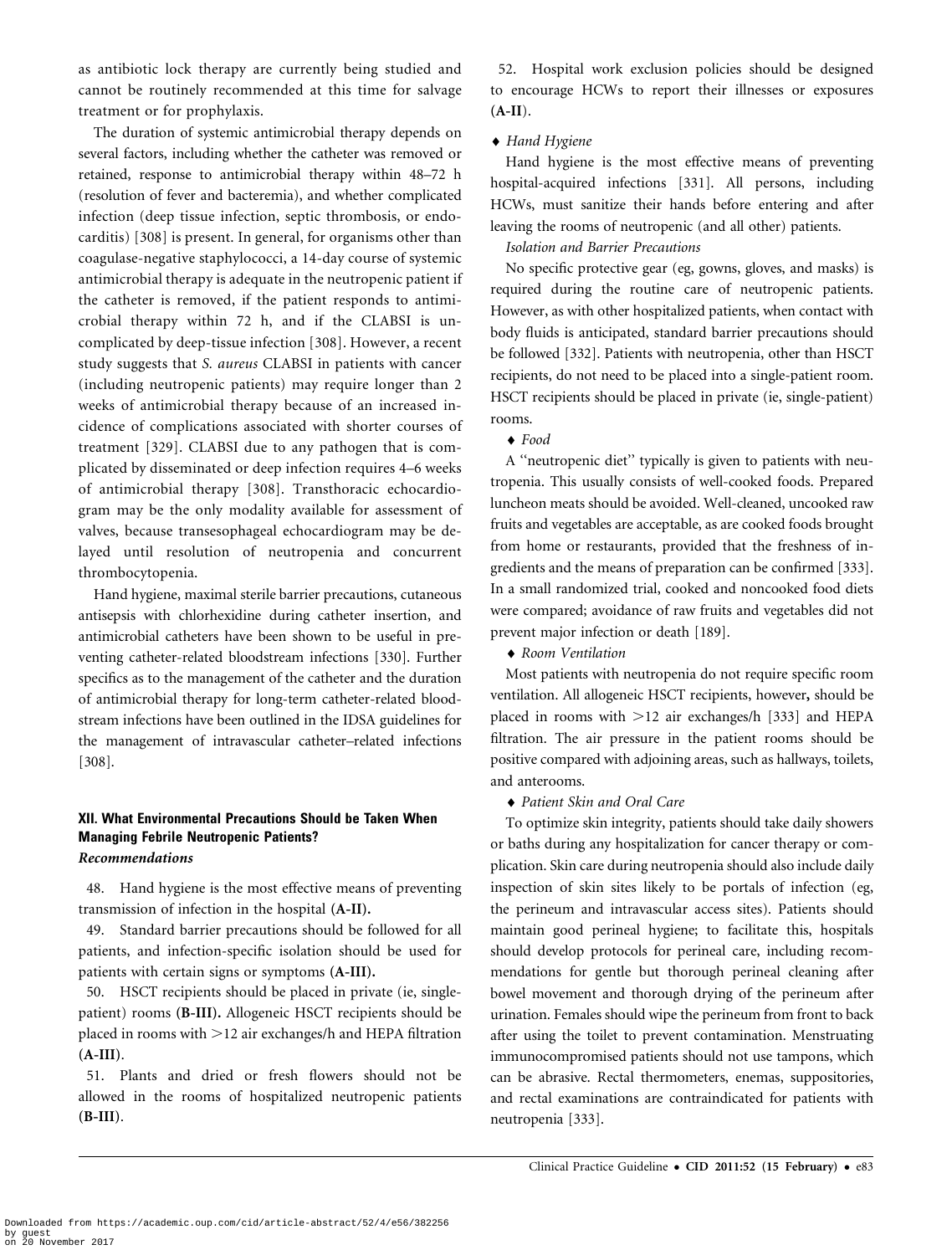Patients and their caregivers should be taught how to maintain good oral and dental hygiene during neutropenia. For those with ongoing mucositis, this includes oral rinses 4–6 times/day with sterile water, normal saline, or sodium bicarbonate solutions. Patients should brush their teeth  $\geq 2$  times/day with a soft regular toothbrush. If this cannot be tolerated, an ultrasoft toothbrush or toothette (ie, foam swab on a stick) can be used, but physicians should be aware that toothettes remove less dental debris. Using toothpaste is optional. Daily dental flossing can be done if it can be accomplished without trauma.

To decrease the risk for mechanical trauma and infection of oral mucosa, fixed orthodontic appliances and space maintainers should not be worn during neutropenia until mucositis resolves.

#### ¤ Plants and Animals

Plants and dried or fresh flowers should not be allowed in the rooms of hospitalized neutropenic patients, because molds, including Aspergillus and Fusarium species, have been isolated from the soil of potted ornamental plants (eg, cacti), the surfaces of dried flower arrangements, and fresh flowers [333].

Household pets that might be brought to the hospital for pet therapy should not be allowed onto the ward where patients with neutropenia are housed.

## ¤ HCWs and Visitors

Vaccination of HCWs and visitors, including annual influenza, measles, mumps, rubella, and varicella vaccination (if indicated), are recommended to prevent transmission of vaccine-preventable diseases to patients with cancer [334].

HCWs or visitors who are currently symptomatic with infections transmissible by air, droplet, and direct contact (eg, VZV infection, infectious gastroenteritis, HSV lesions on lips or fingers, and upper respiratory tract infections) should not engage in patient care or visit patients unless appropriate barrier (eg, mask and glove) protection is established. For HCWs, work exclusion policies should be designed to encourage HCWs to report their illnesses or exposures.

## ¤ Infection Control Surveillance

In the absence of epidemiologic clusters of infections, infection control personnel should not perform routine bacterial surveillance cultures of the environment or of equipment or devices. [332].

Cancer centers caring for patients at high-risk for invasive mold infection (such as HSCT recipients or patients with leukemia) should routinely monitor the number of aspergillosis cases. A 2-fold or greater increase in the attack rate of aspergillosis during any 6-month period should prompt an examination of the environment, observation of staff for breaks in infection control technique and procedures, and inspection of the ventilation system.

The role of routine screening for problematic pathogens, such as VRE and MRSA, is still being defined. Many experts recommend this approach for high-risk patients [332, 335].

#### PERFORMANCE MEASURES

1. All patients with fever and neutropenia should be evaluated for level of risk (high or low), have history and physical examination performed, have cultures and radiological tests performed, and initiate treatment with broad-spectrum empirical antibiotics promptly (ie, within 2 h of presentation). In the absence of effector cells, primarily neutrophils, signs and symptoms of inflammation may be lacking and rapid progression of invasive bacterial infections may occur, so antibiotics are a life-saving measure in this situation. However, the collection of clinical and laboratory data that will locate a potential site or cause of infection is critical prior to the initiation of antibiotics.

2. Antimicrobial changes or additions to the initial empirical antibiotic regimen should be based on clinical, radiographic, or microbiological evidence of infection and not on the persistence of fever alone in a patient whose condition is otherwise stable. An exception is that empirical antifungal therapy should be started after 4–7 days of fever that does not respond to empirical antibiotic therapy.

3. Low-risk patients who are anticipated to have a short duration of neutropenia  $(< 7$  days) do not require antibiotic prophylaxis.

#### Acknowledgments

We acknowledge the help of Jill Kestel, who was instrumental in reviewing this document for accuracy, and thank Drs. Ronald Feld, Phillip Pizzo, and Monica Slavin, for their thoughtful review of earlier drafts of the guideline.

It is important to realize that guidelines cannot always account for individual variation among patients. They are not intended to supplant physician judgment with respect to particular patients or special clinical situations. The Infectious Diseases Society of America considers adherence to these guidelines to be voluntary, with the ultimate determination regarding their application to be made by the physician in the light of each patient's individual circumstances.

Financial support. Infectious Disease Society of America.

Potential conflicts of interest. A.G.F. is a member of the advisory panel for the National Comprehensive Cancer Network Guidelines for "Prevention and Treatment of Infections in Patients with Cancer"; has received research support from Merck, Pfizer, Enzon, Astellas, and Chimerix; and has served as a consultant to Enzon. M.J.B. has received research support from Roche Laboratories, ViroPharma, Vical, Novartis, and Arrow Therapeutics; has served as a consultant to ViroPharma, Roche Laboratories, Novartis, and AiCuris; and has given lectures for Roche and Pfizer. I.I.R. has received grants from Cubist, Schering-Plough, Versicor, Enzon, Astellas Pharma US, Pfizer, Cook, and Wyeth; has served on the speakers' bureau of Merck, Pfizer, and Cook; and has received royalties related to patents licensed to Cook, Akorn, American Medical Systems, Horizon Medical Products, and Tyrx as a co-inventor. J.I.I. has received honoraria from Astellas, Enzon, Pfizer, Schering-Plough (now Merck), and Cubist and serves as an advisor to Enzon. J.H.Y. has served on the speakers' bureaus of Schering-Plough, Astellas Pharma, and Pfizer; has served as a consultant to Merck and Schering-Plough; and has conducted clinical trials for Schering-Plough, Astellas Pharma, Pfizer, Merck, and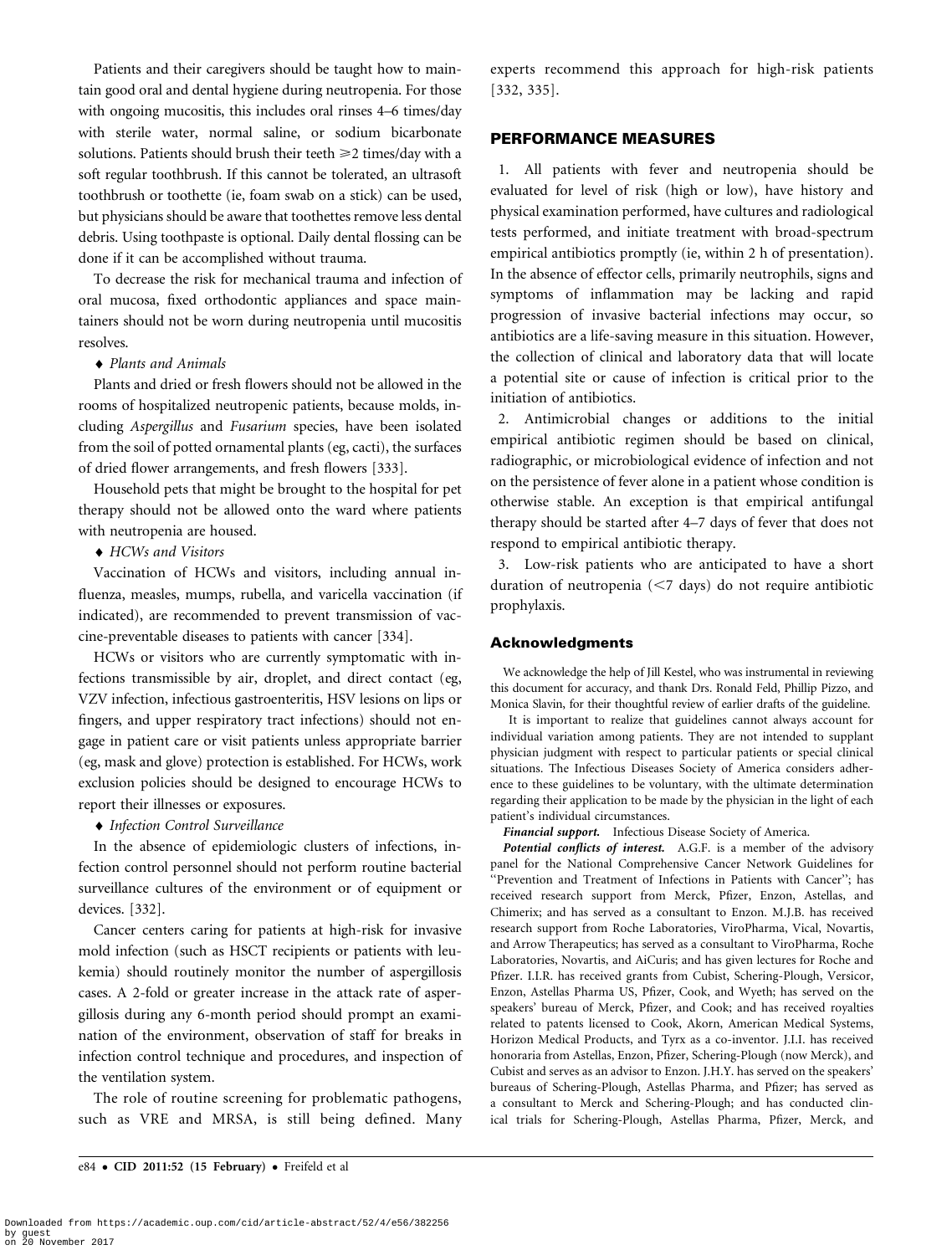ViroPharma. J.R.W. has received honoraria from Merck, Pfizer, Astellas, and Schering-Plough and has served as a consultant to Pfizer, Merck, Astellas, Basilea, and Nektar. K.V.R. has served as a consultant to Astellas and received research grants from Cubist, Astellas, and Merck. E.J.B. has received honoraria from Merck-Frosst, Pfizer, Astellas, and Schering-Plough and has served as a consultant to Pfizer, Merck-Frosst, Astellas, Amgen, and Wyeth. All other authors: no conflicts.

#### References

- 1. Hughes WT, Armstrong D, Bodey GP, et al. 2002 guidelines for the use of antimicrobial agents in neutropenic patients with cancer. Clin Infect Dis 2002; 34:730–51.
- 2. Klastersky J. Management of fever in neutropenic patients with different risks of complications. Clin Infect Dis 2004; 39(Suppl 1):S32–7.
- 3. Bodey GP, Buckley M, Sathe YS, et al. Quantitative relationships between circulating leukocytes and infection in patients with acute leukemia. Ann Intern Med 1966; 64:328–40.
- 4. Rosenberg PS, Alter BP, Bolyard AA, et al. The incidence of leukemia and mortality from sepsis in patients with severe congenital neutropenia receiving long-term G-CSF therapy. Blood 2006; 107:4628–35.
- 5. Ramphal R. Changes in the etiology of bacteremia in febrile neutropenic patients and the susceptibilities of the currently isolated pathogens. Clin Infect Dis 2004; 39(Suppl 1):S25–31.
- 6. Zinner SH. Changing epidemiology of infections in patients with neutropenia and cancer: emphasis on gram-positive and resistant bacteria. Clin Infect Dis 1999; 29:490–4.
- 7. Wisplinghoff H, Seifert H, Wenzel RP, et al. Current trends in the epidemiology of nosocomial bloodstream infections in patients with hematological malignancies and solid neoplasms in hospitals in the United States. Clin Infect Dis 2003; 36:1103–10.
- 8. Cattaneo C, Quaresmini G, Casari S, et al. Recent changes in bacterial epidemiology and the emergence of fluoroquinolone-resistant Escherichia coli among patients with haematological malignancies: results of a prospective study on 823 patients at a single institution. J Antimicrob Chemother 2008; 61:721–8.
- 9. Oliveira AL, de Souza M, Carvalho-Dias VM, et al. Epidemiology of bacteremia and factors associated with multi-drug-resistant gramnegative bacteremia in hematopoietic stem cell transplant recipients. Bone Marrow Transplant 2007; 39:775–81.
- 10. Chen CY, Tang JL, Hsueh PR, et al. Trends and antimicrobial resistance of pathogens causing bloodstream infections among febrile neutropenic adults with hematological malignancy. J Formos Med Assoc 2004; 103:526–32.
- 11. Johnson MP, Ramphal R. Beta-lactam-resistant Enterobacter bacteremia in febrile neutropenic patients receiving monotherapy. J Infect Dis 1990; 162:981–3.
- 12. Johnson PR, Liu Yin JA, Tooth JA. A randomized trial of high-dose ciprofloxacin versus azlocillin and netilmicin in the empirical therapy of febrile neutropenic patients. J Antimicrob Chemother 1992; 30:203–14.
- 13. Aubron C, Poirel L, Fortineau N, et al. Nosocomial spread of Pseudomonas aeruginosa isolates expressing the metallo-beta-lactamase VIM-2 in a hematology unit of a French hospital. Microb Drug Resist 2005; 11:254–9.
- 14. Morris PG, Hassan T, McNamara M, et al. Emergence of MRSA in positive blood cultures from patients with febrile neutropenia-a cause for concern. Support Care Cancer 2008; 16:1085–8.
- 15. Weinstock DM, Conlon M, Iovino C, et al. Colonization, bloodstream infection, and mortality caused by vancomycin-resistant enterococcus early after allogeneic hematopoietic stem cell transplant. Biol Blood Marrow Transplant 2007; 13:615–21.
- 16. Carratala J, Roson B, Fernandez-Sevilla A, et al. Bacteremic pneumonia in and neutropenic patients with cancer: causes, empirical antibiotic therapy, and outcome. Arch Intern Med 1998; 158:868–72.
- 17. Zuckermann J, Moreira LB, Stoll P, et al. Compliance with a critical pathway for the management of febrile neutropenia and impact on clinical outcomes. Ann Hematol 2008; 87:139–45.
- 18. Field MJ, Lohr KN. Institute of Medicine Committee to Advise the Public Health Service on Clinical Practice Guidelines, Clinical practice guidelines: directions for a new program. Washington, DC: National Academy Press, 1990; 8.
- 19. Canadian Task Force on the Periodic Health Examination. The periodic health examination. Can Med Assoc J 1979; 121:1193–254.
- 20. Gardembas-Pain M, Desablens B, Sensebe L, et al. Home treatment of febrile neutropenia: an empirical oral antibiotic regimen. Ann Oncol 1991; 2:485–7.
- 21. Malik IA, Abbas Z, Karim M. Randomised comparison of oral ofloxacin alone with combination of parenteral antibiotics in neutropenic febrile patients. Lancet 1992; 339:1092–6.
- 22. Aquino VM, Tkaczewski I, Buchanan GR. Early discharge of low-risk febrile neutropenic children and adolescents with cancer. Clin Infect Dis 1997; 25:74–8.
- 23. Freifeld A, Marchigiani D, Walsh T, et al. A double-blind comparison of empirical oral and intravenous antibiotic therapy for low-risk febrile patients with neutropenia during cancer chemotherapy. N Engl J Med 1999; 341:305–11.
- 24. Hidalgo M, Hornedo J, Lumbreras C, et al. Outpatient therapy with oral ofloxacin for patients with low risk neutropenia and fever: a prospective, randomized clinical trial. Cancer 1999; 85:213–9.
- 25. Jones GR, Konsler GK, Dunaway RP, et al. Risk factors for recurrent fever after the discontinuation of empiric antibiotic therapy for fever and neutropenia in pediatric patients with a malignancy or hematologic condition. J Pediatr 1994; 124:703–8.
- 26. Kern WV, Cometta A, De Bock R, et al. Oral versus intravenous empirical antimicrobial therapy for fever in patients with granulocytopenia who are receiving cancer chemotherapy. International Antimicrobial Therapy Cooperative Group of the European Organization for Research and Treatment of Cancer. N Engl J Med 1999; 341:312–8.
- 27. Klaassen RJ, Goodman TR, Pham B, et al. ''Low-risk'' prediction rule for pediatric oncology patients presenting with fever and neutropenia. J Clin Oncol 2000; 18:1012–9.
- 28. Malik IA, Khan WA, Karim M, et al. Feasibility of outpatient management of fever in cancer patients with low-risk neutropenia: results of a prospective randomized trial. Am J Med 1995; 98:224–31.
- 29. Mullen CA, Petropoulos D, Roberts WM, et al. Outpatient treatment of fever and neutropenia for low risk pediatric cancer patients. Cancer 1999; 86:126–34.
- 30. Paganini HR, Sarkis CM, De Martino MG, et al. Oral administration of cefixime to lower risk febrile neutropenic children with cancer. Cancer 2000; 88:2848–52.
- 31. Rackoff WR, Gonin R, Robinson C, et al. Predicting the risk of bacteremia in childen with fever and neutropenia. J Clin Oncol 1996; 14:919–24.
- 32. Rolston KV. New trends in patient management: risk-based therapy for febrile patients with neutropenia. Clin Infect Dis 1999; 29:515–21.
- 33. Shenep JL, Flynn PM, Baker DK, et al. Oral cefixime is similar to continued intravenous antibiotics in the empirical treatment of febrile neutropenic children with cancer. Clin Infect Dis 2001; 32:36–43.
- 34. Talcott JA, Siegel RD, Finberg R, et al. Risk assessment in cancer patients with fever and neutropenia: a prospective, two-center validation of a prediction rule. J Clin Oncol 1992; 10:316–22.
- 35. Elting LS, Lu C, Escalante CP, et al. Outcomes and cost of outpatient or inpatient management of 712 patients with febrile neutropenia. J Clin Oncol 2008; 26:606–11.
- 36. Rolston KV, Manzullo EF, Elting LS, et al. Once daily, oral, outpatient quinolone monotherapy for low-risk cancer patients with fever and neutropenia: a pilot study of 40 patients based on validated riskprediction rules. Cancer 2006; 106:2489–94.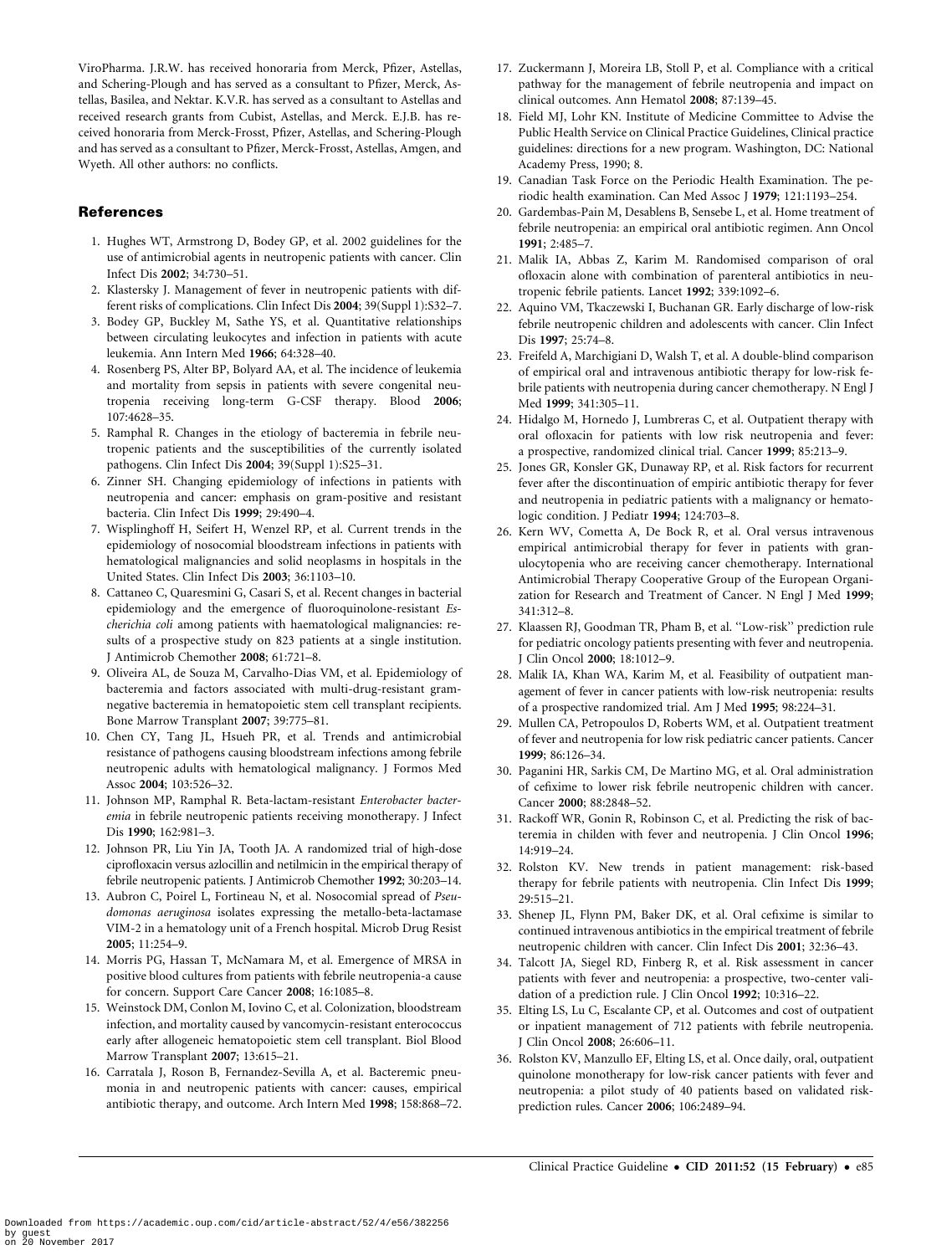- 37. Rubenstein EB, Rolston K, Benjamin RS, et al. Outpatient treatment of febrile episodes in low-risk neutropenic patients with cancer. Cancer 1993; 71:3640–6.
- 38. Velasco E, Costa MA, Martins CA, et al. Randomized trial comparing oral ciprofloxacin plus penicillin V with amikacin plus carbenicillin or ceftazidime for empirical treatment of febrile neutropenic cancer patients. Am J Clin Oncol 1995; 18:429–35.
- 39. Petrilli AS, Dantas LS, Campos MC, et al. Oral ciprofloxacin vs. intravenous ceftriaxone administered in an outpatient setting for fever and neutropenia in low-risk pediatric oncology patients: randomized prospective trial. Med Pediatr Oncol 2000; 34:87–91.
- 40. Innes HE, Smith DB, O'Reilly SM, et al. Oral antibiotics with early hospital discharge compared with in-patient intravenous antibiotics for low-risk febrile neutropenia in patients with cancer: a prospective randomised controlled single centre study. Br J Cancer 2003; 89:43–9.
- 41. Kamana M, Escalante C, Mullen CA, et al. Bacterial infections in lowrisk, febrile neutropenic patients. Cancer 2005; 104:423–6.
- 42. Klastersky J, Paesmans M, Georgala A, et al. Outpatient oral antibiotics for febrile neutropenic cancer patients using a score predictive for complications. J Clin Oncol 2006; 24:4129–34.
- 43. Klastersky J, Paesmans M, Rubenstein EB, et al. The Multinational Association for Supportive Care in Cancer risk index: a multinational scoring system for identifying low-risk febrile neutropenic cancer patients. J Clin Oncol 2000; 18:3038–51.
- 44. Klastersky J, Ameye L, Maertens J, et al. Bacteraemia in febrile neutropenic cancer patients. Int J Antimicrob Agents 2007; 30(Suppl 1): S51–9.
- 45. Kern WV. Risk assessment and treatment of low-risk patients with febrile neutropenia. Clin Infect Dis 2006; 42:533–40.
- 46. Talcott JA, Finberg R, Mayer RJ, et al. The medical course of cancer patients with fever neutropenia. Clinical identification of a low-risk subgroup at presentation. Arch Intern Med 1988; 148:2561–8.
- 47. Mermel LA, Maki DG. Detection of bacteremia in adults: consequences of culturing an inadequate volume of blood. Ann Intern Med 1993; 119:270–2.
- 48. Gaur AH, Flynn PM, Heine DJ, et al. Diagnosis of catheter-related bloodstream infections among pediatric oncology patients lacking a peripheral culture, using differential time to detection. Pediatr Infect Dis J 2005; 24:445–9.
- 49. Lee A, Mirrett S, Reller LB, et al. Detection of bloodstream infections in adults: how many blood cultures are needed? J Clin Microbiol 2007; 45:3546–8.
- 50. Cockerill FR 3rd, Wilson JW, Vetter EA, et al. Optimal testing parameters for blood cultures. Clin Infect Dis 2004; 38:1724–30.
- 51. DesJardin JA, Falagas ME, Ruthazer R, et al. Clinical utility of blood cultures drawn from indwelling central venous catheters in hospitalized patients with cancer. Ann Intern Med 1999; 131:641–7.
- 52. Weinstein MP. Current blood culture methods and systems: clinical concepts, technology, and interpretation of results. Clin Infect Dis 1996; 23:40–6.
- 53. Adamkiewicz TV, Lorenzana A, Doyle J, et al. Peripheral vs. central blood cultures in patients admitted to a pediatric oncology ward. Pediatr Infect Dis J 1999; 18:556–8.
- 54. Allen U, Smith CR, Prober CG. The value of skin biopsies in febrile, neutropenic, immunocompromised children. Am J Dis Child 1986; 140:459–61.
- 55. von Lilienfeld-Toal M, Dietrich MP, Glasmacher A, et al. Markers of bacteremia in febrile neutropenic patients with hematological malignancies: procalcitonin and IL-6 are more reliable than C-reactive protein. Eur J Clin Microbiol Infect Dis 2004; 23:539–44.
- 56. Persson L, Soderquist B, Engervall P, et al. Assessment of systemic inflammation markers to differentiate a stable from a deteriorating clinical course in patients with febrile neutropenia. Eur J Haematol 2005; 74:297–303.
- 57. von Lilienfeld-Toal M, Schneider A, Orlopp K, et al. Change of procalcitonin predicts clinical outcome of febrile episodes in patients

with hematological malignancies. Support Care Cancer 2006; 14:1241–5.

- 58. Pizzo PA, Robichaud KJ, Gill FA, et al. Empiric antibiotic and antifungal therapy for cancer patients with prolonged fever and granulocytopenia. Am J Med 1982; 72:101–11.
- 59. Schimpff SC. Empiric antibiotic therapy for granulocytopenic cancer patients. Am J Med 1986; 80:13–20.
- 60. Antoniadou A, Giamarellou H. Fever of unknown origin in febrile leukopenia. Infect Dis Clin North Am 2007; 21:1055–90.
- 61. Spanik S, Krupova I, Trupl J, et al. Bacteremia due to multiresistant gram-negative bacilli in neutropenic cancer patients: a case-controlled study. J Infect Chemother 1999; 5:180–84.
- 62. Falcone M, Micozzi A, Pompeo ME, et al. Methicillin-resistant staphylococcal bacteremia in patients with hematologic malignancies: clinical and microbiological retrospective comparative analysis of S. haemolyticus, S. epidermidis and S. aureus. J Chemother 2004; 16: 540–8.
- 63. Bow EJ, Rotstein C, Noskin GA, et al. A randomized, open-label, multicenter comparative study of the efficacy and safety of piperacillin-tazobactam and cefepime for the empirical treatment of febrile neutropenic episodes in patients with hematologic malignancies. Clin Infect Dis 2006; 43:447–59.
- 64. Glasmacher A, von Lilienfeld-Toal M, Schulte S, et al. An evidencebased evaluation of important aspects of empirical antibiotic therapy in febrile neutropenic patients. Clin Microbiol Infect 2005; 11(Suppl 5):17–23.
- 65. Cherif H, Bjorkholm M, Engervall P, et al. A prospective, randomized study comparing cefepime and imipenem-cilastatin in the empirical treatment of febrile neutropenia in patients treated for haematological malignancies. Scand J Infect Dis 2004; 36:593–600.
- 66. Escalante CP, Weiser MA, Manzullo E, et al. Outcomes of treatment pathways in outpatient treatment of low risk febrile neutropenic cancer patients. Support Care Cancer 2004; 12:657–62.
- 67. Raad II, Escalante C, Hachem RY, et al. Treatment of febrile neutropenic patients with cancer who require hospitalization: a prospective randomized study comparing imipenem and cefepime. Cancer 2003; 98:1039–47.
- 68. Wang FD, Liu CY, Hsu HC, et al. A comparative study of cefepime versus ceftazidime as empiric therapy of febrile episodes in neutropenic patients. Chemotherapy 1999; 45:370–9.
- 69. Biron P, Fuhrmann C, Cure H, et al. Cefepime versus imipenemcilastatin as empirical monotherapy in 400 febrile patients with short duration neutropenia. CEMIC (Study Group of Infectious Diseases in Cancer). J Antimicrob Chemother 1998; 42:511–8.
- 70. Freifeld AG, Walsh T, Marshall D, et al. Monotherapy for fever and neutropenia in cancer patients: a randomized comparison of ceftazidime versus imipenem. J Clin Oncol 1995; 13:165–76.
- 71. Mustafa MM, Carlson L, Tkaczewski I, et al. Comparative study of cefepime versus ceftazidime in the empiric treatment of pediatric cancer patients with fever and neutropenia. Pediatr Infect Dis J 2001; 20:362–9.
- 72. Corapcioglu F, Sarper N, Zengin E. Monotherapy with piperacillin/ tazobactam versus cefepime as empirical therapy for febrile neutropenia in pediatric cancer patients: a randomized comparison. Pediatr Hematol Oncol 2006; 23:177–86.
- 73. Oguz A, Karadeniz C, Citak EC, et al. Experience with cefepime versus meropenem as empiric monotherapy for neutropenia and fever in pediatric patients with solid tumors. Pediatr Hematol Oncol 2006; 23:245–53.
- 74. Ramphal R. Is monotherapy for febrile neutropenia still a viable alternative? Clin Infect Dis 1999; 29:508–14.
- 75. Raad II, Abi-Said D, Rolston KV, et al. How should imipenemcilastatin be used in the treatment of fever and infection in neutropenic cancer patients? Cancer 1998; 82:2449–58.
- 76. Ramphal R, Gucalp R, Rotstein C, et al. Clinical experience with single agent and combination regimens in the management of

e86 · CID 2011:52 (15 February) · Freifeld et al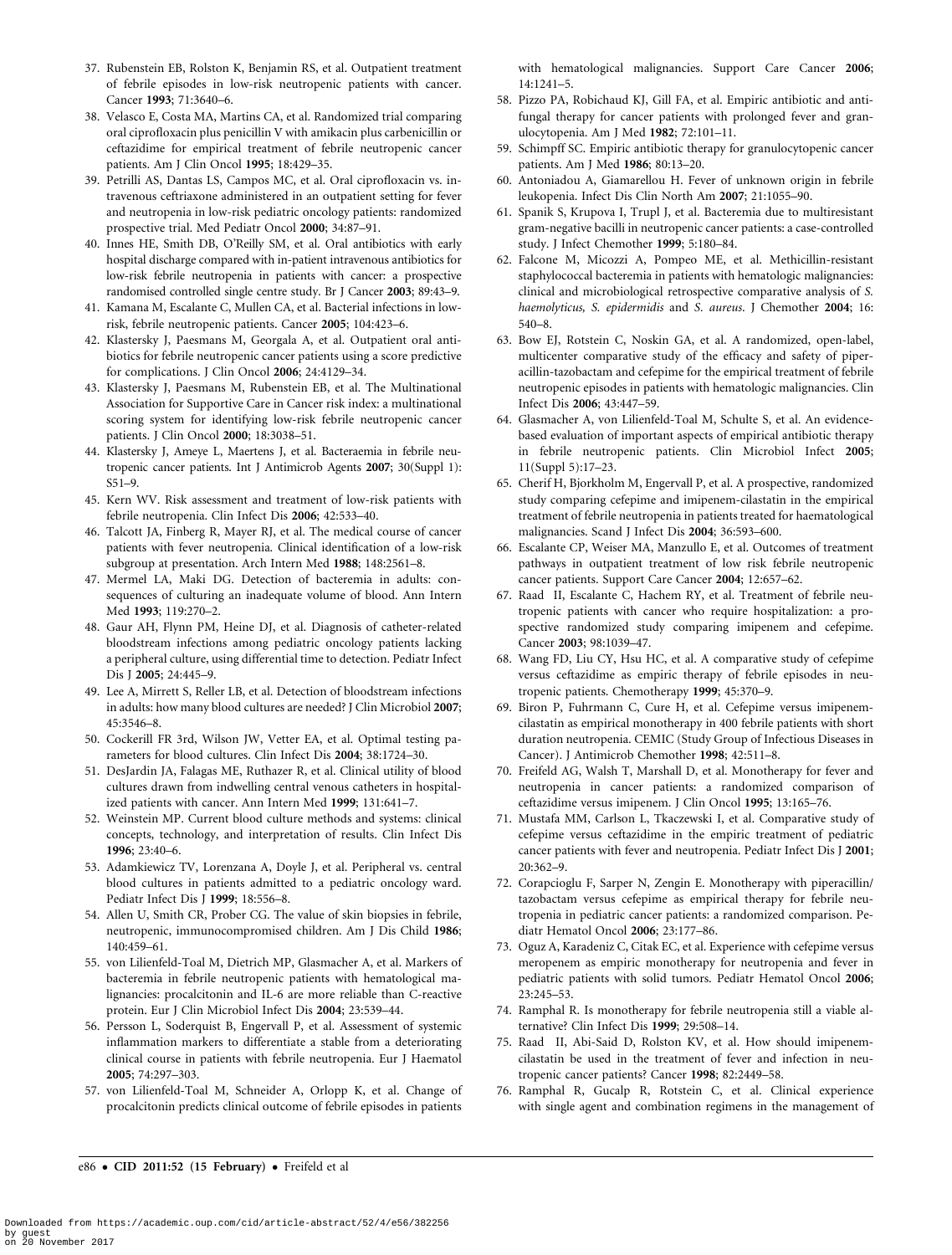infection in the febrile neutropenic patient. Am J Med 1996; 100: 83S–89S.

- 77. Feld R, DePauw B, Berman S, et al. Meropenem versus ceftazidime in the treatment of cancer patients with febrile neutropenia: a randomized, double-blind trial. J Clin Oncol 2000; 18:3690–8.
- 78. Owens RC, Owens CA, Holloway WJ. Reduction in vancomycin consumption in patients with fever and neutropenia. Clin Infect Dis 2000; 31:291.
- 79. Vandercam B, Gerain J, Humblet Y, et al. Meropenem versus ceftazidime as empirical monotherapy for febrile neutropenic cancer patients. Ann Hematol 2000; 79:152–7.
- 80. Rubinstein E, Lode H, Grassi C. Ceftazidime monotherapy vs. ceftriaxone/tobramycin for serious hospital-acquired gram-negative infections. Antibiotic Study Group. Clin Infect Dis 1995; 20: 1217–28.
- 81. Winston DJ, Ho WG, Bruckner DA, et al. Beta-lactam antibiotic therapy in febrile granulocytopenic patients. A randomized trial comparing cefoperazone plus piperacillin, ceftazidime plus piperacillin, and imipenem alone. Ann Intern Med 1991; 115: 849–59.
- 82. De Pauw BE, Deresinski SC, Feld R, et al. Ceftazidime compared with piperacillin and tobramycin for the empiric treatment of fever in neutropenic patients with cancer. A multicenter randomized trial. The Intercontinental Antimicrobial Study Group. Ann Intern Med 1994; 120:834–44.
- 83. Pizzo PA, Hathorn JW, Hiemenz J, et al. A randomized trial comparing ceftazidime alone with combination antibiotic therapy in cancer patients with fever and neutropenia. N Engl J Med 1986; 315:552–8.
- 84. Lindblad R, Rodjer S, Adriansson M, et al. Empiric monotherapy for febrile neutropenia–a randomized study comparing meropenem with ceftazidime. Scand J Infect Dis 1998; 30:237–43.
- 85. Behre G, Link H, Maschmeyer G, et al. Meropenem monotherapy versus combination therapy with ceftazidime and amikacin for empirical treatment of febrile neutropenic patients. Ann Hematol 1998; 76:73–80.
- 86. Bohme A, Shah PM, Stille W, et al. Piperacillin/tazobactam versus cefepime as initial empirical antimicrobial therapy in febrile neutropenic patients: a prospective randomized pilot study. Eur J Med Res 1998; 3:324–30.
- 87. Del Favero A, Menichetti F, Martino P, et al. A multicenter, doubleblind, placebo-controlled trial comparing piperacillin-tazobactam with and without amikacin as empiric therapy for febrile neutropenia. Clin Infect Dis 2001; 33:1295–301.
- 88. Engervall P, Kalin M, Dornbusch K, et al. Cefepime as empirical monotherapy in febrile patients with hematological malignancies and neutropenia: a randomized, single-center phase II trial. J Chemother 1999; 11:278–86.
- 89. Ozyilkan O, Yalcintas U, Baskan S. Imipenem-cilastatin versus sulbactam-cefoperazone plus amikacin in the initial treatment of febrile neutropenic cancer patients. Korean J Intern Med 1999; 14:15–9.
- 90. Akova M, Akan H, Korten V, et al. Comparison of meropenem with amikacin plus ceftazidime in the empirical treatment of febrile neutropenia: a prospective randomised multicentre trial in patients without previous prophylactic antibiotics. Meropenem Study Group of Turkey. Int J Antimicrob Agents 1999; 13:15–9.
- 91. Yamamura D, Gucalp R, Carlisle P, et al. Open randomized study of cefepime versus piperacillin-gentamicin for treatment of febrile neutropenic cancer patients. Antimicrob Agents Chemother 1997;  $41.1704 - 8$
- 92. Cometta A, Calandra T, Gaya H, et al. Monotherapy with meropenem versus combination therapy with ceftazidime plus amikacin as empiric therapy for fever in granulocytopenic patients with cancer. The International Antimicrobial Therapy Cooperative Group of the European Organization for Research and Treatment of Cancer and the

Gruppo Italiano Malattie Ematologiche Maligne dell'Adulto Infection Program. Antimicrob Agents Chemother 1996; 40:1108–15.

- 93. Paul M, Soares-Weiser K, Grozinsky S, et al. Beta-lactam versus betalactam-aminoglycoside combination therapy in cancer patients with neutropaenia. Cochrane Database Syst Rev 2003: CD003038.
- 94. Paterson DL, Ko WC, Von Gottberg A, et al. Outcome of cephalosporin treatment for serious infections due to apparently susceptible organisms producing extended-spectrum beta-lactamases: implications for the clinical microbiology laboratory. J Clin Microbiol 2001; 39:2206–12.
- 95. Kang CI, Kim SH, Park WB, et al. Bloodstream infections due to extended-spectrum beta-lactamase-producing Escherichia coli and Klebsiella pneumoniae: risk factors for mortality and treatment outcome, with special emphasis on antimicrobial therapy. Antimicrob Agents Chemother 2004; 48:4574–81.
- 96. Fritsche TR, Sader HS, Jones RN. Comparative activity and spectrum of broad-spectrum beta-lactams (cefepime, ceftazidime, ceftriaxone, piperacillin/tazobactam) tested against 12,295 staphylococci and streptococci: report from the SENTRY antimicrobial surveillance program (North America: 2001–2002). Diagn Microbiol Infect Dis 2003; 47:435–40.
- 97. Yahav D, Paul M, Fraser A, et al. Efficacy and safety of cefepime: a systematic review and meta-analysis. Lancet Infect Dis 2007; 7:338–48.
- 98. Nguyen TD, Williams B, Trang E. Cefepime therapy all-cause mortality. Clin Infect Dis 2009; 49:641–2.
- 99. Gomez L, Quintana S, Garau J. Mortality associated with cefepime therapy among neutropenic patients. Clin Infect Dis 2009; 49:987.
- 100. Toye B, Krajden S, Fuksa M, et al. Carbapenem resistance in Canada. CMAJ 2009; 180:1225–6.
- 101. Chemaly RF, Hanmod SS, Jiang Y, et al. Tigecycline use in cancer patients with serious infections: a report on 110 cases from a single institution. Medicine (Baltimore) 2009; 88:211–20.
- 102. No authors listed. Vancomycin added to empirical combination antibiotic therapy for fever in granulocytopenic cancer patients. European Organization for Research and Treatment of Cancer (EORTC) International Antimicrobial Therapy Cooperative Group and the National Cancer Institute of Canada-Clinical Trials Group. J Infect Dis 1991; 163:951–8.
- 103. Paul M, Borok S, Fraser A, et al. Empirical antibiotics against gram-positive infections for febrile neutropenia: systematic review and meta-zanalysis of randomized controlled trials. J Antimicrob Chemother 2005; 55:436–44.
- 104. Elting LS, Rubenstein EB, Rolston KV, et al. Outcomes of bacteremia in patients with cancer and neutropenia: observations from two decades of epidemiological and clinical trials. Clin Infect Dis 1997; 25:247–59.
- 105. Razonable RR, Litzow MR, Khaliq Y, et al. Bacteremia due to viridans group Streptococci with diminished susceptibility to levofloxacin among neutropenic patients receiving levofloxacin prophylaxis. Clin Infect Dis 2002; 34:1469–74.
- 106. Nucci M, Landau M, Silveira F, et al. Application of the IDSA guidelines for the use of antimicrobial agents in neutropenic patients: impact on reducing the use of glycopeptides. Infect Control Hosp Epidemiol 2001; 22:651–3.
- 107. Mehta S, Johnson J, Venezia R, et al. Emergence of linezolidresistant enterococci in a neutropenic patient. J Hosp Infect 2006; 62:125–7.
- 108. Verma N, Clarke RW, Bolton-Maggs PH, et al. Gut overgrowth of vancomycin-resistant enterococci (VRE) results in linezolid-resistant mutation in a child with severe congenital neutropenia: a case report. J Pediatr Hematol Oncol 2007; 29:557–60.
- 109. Aksoy DY, Unal S. New antimicrobial agents for the treatment of gram-positive bacterial infections. Clin Microbiol Infect 2008; 14:411–20.
- 110. Rice LB. Antimicrobial resistance in gram-positive bacteria. Am J Infect Control 2006; 34:S11–9; discussion, S64–S73.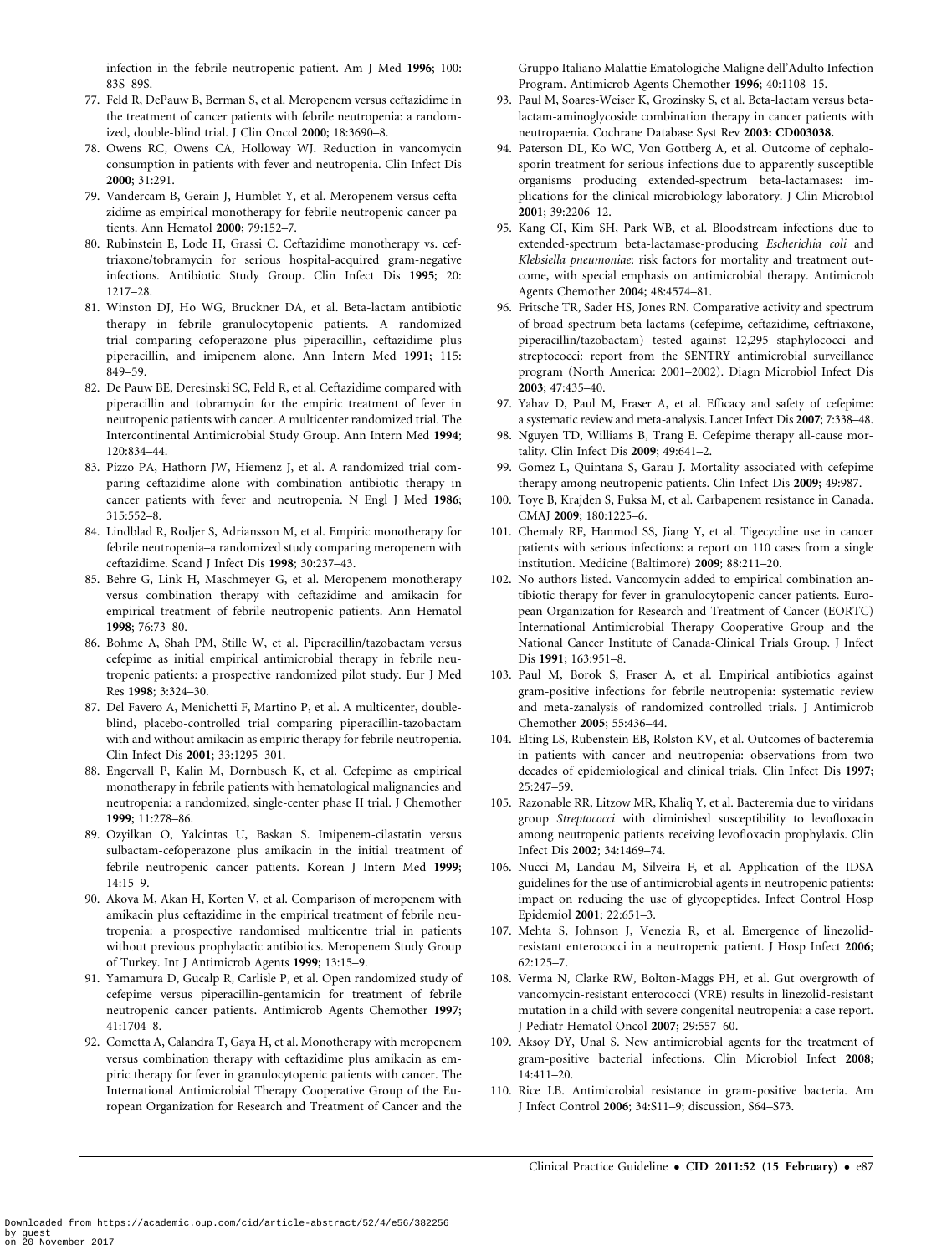- 111. Whitener CJ, Park SY, Browne FA, et al. Vancomycin-resistant Staphylococcus aureus in the absence of vancomycin exposure. Clin Infect Dis 2004; 38:1049–55.
- 112. Cunha BA. Antimicrobial therapy of multidrug-resistant Strptococcus pneumoniae, vancomycin-resistant enterococci, and methicillinresistant Staphylococcus aureus. Med Clin North Am 2006; 90:1165–82.
- 113. Bruckner L, Gigliotti F. Viridans group streptococcal infections among children with cancer and the importance of emerging antibiotic resistance. Semin Pediatr Infect Dis 2006; 17:153–60.
- 114. Elting LS, Bodey GP, Keefe BH. Septicemia and shock syndrome due to viridans streptococci: a case-control study of predisposing factors. Clin Infect Dis 1992; 14:1201–7.
- 115. Gruson D, Hilbert G, Pigneux A, et al. Severe infection caused by Stomatococcus mucilaginosus in a neutropenic patient: case report and review of the literature. Hematol Cell Ther 1998; 40:167–9.
- 116. Kumashi P. Girgawy E. Tarrand JJ, et al. e bacteremia in patients with cancer: disease characteristics and outcomes in the era of escalating drug resistance (1998-2002). Medicine (Baltimore) 2005; 84: 303–312.
- 117. DiazGranados CA, Jernigan JA. Impact of vancomycin resistance on mortality among patients with neutropenia and enterococcal bloodstream infection. J Infect Dis 2005; 191:588–95.
- 118. Koc Y, Snydman DR, Schenkein DS, et al. Vancomycin-resistant enterococcal infections in bone marrow transplant recipients. Bone Marrow Transplant 1998; 22:207–9.
- 119. Vergis EN, Hayden MK, Chow JW, et al. Determinants of vancomycin resistance and mortality rates in enterococcal bacteremia. a prospective multicenter study. Ann Intern Med 2001; 135:484–92.
- 120. Johnson PR, Yin JA, Tooth JA. High dose intravenous ciprofloxacin in febrile neutropenic patients. J Antimicrob Chemother 1990; 26(Suppl F):101–7.
- 121. Winston DJ, Lazarus HM, Beveridge RA, et al. Randomized, doubleblind, multicenter trial comparing clinafloxacin with imipenem as empirical monotherapy for febrile granulocytopenic patients. Clin Infect Dis 2001; 32:381–90.
- 122. Meunier F, Zinner SH, Gaya H, et al. Prospective randomized evaluation of ciprofloxacin versus piperacillin plus amikacin for empiric antibiotic therapy of febrile granulocytopenic cancer patients with lymphomas and solid tumors. The European Organization for Research on Treatment of Cancer International Antimicrobial Therapy Cooperative Group. Antimicrob Agents Chemother 1991; 35:873–8.
- 123. Anaissie EJ, Fainstein V, Bodey GP, et al. Randomized trial of betalactam regimens in febrile neutropenic cancer patients. Am J Med 1988; 84:581–9.
- 124. Bodey GP, Fainstein V, Elting LS, et al. Beta-lactam regimens for the febrile neutropenic patient. Cancer 1990; 65:9–16.
- 125. Freifeld A, Sankaranarayanan J, Ullrich F, et al. Clinical practice patterns of managing low-risk adult febrile neutropenia during cancer chemotherapy in the USA. Support Care Cancer 2008; 16:181–91.
- 126. Cornely OA, Wicke T, Seifert H, et al. Once-daily oral levofloxacin monotherapy versus piperacillin/tazobactam three times a day: a randomized controlled multicenter trial in patients with febrile neutropenia. Int J Hematol 2004; 79:74–8.
- 127. Burgess DS, Hall RG, Hardin TC. In vitro evaluation of the activity of two doses of levofloxacin alone and in combination with other agents against Pseudomonas aeruginosa. Diagn Microbiol Infect Dis 2003; 46:131–7.
- 128. Garrison MW. Pharmacodynamic assessment of the activity of highdose (750 mg) levofloxacin, ciprofloxacin, and gatifloxacin against clinical strains of Pseudomonas aeruginosa. Diagn Microbiol Infect Dis 2006; 54:51–6.
- 129. Cometta A, Kern WV, De Bock R, et al. Vancomycin versus placebo for treating persistent fever in patients with neutropenic cancer receiving piperacillin-tazobactam monotherapy. Clin Infect Dis 2003; 37:382–9.
- 130. Gil L, Styczynski J, Komarnicki M. Infectious complication in 314 patients after high-dose therapy and autologous hematopoietic stem cell transplantation: risk factors analysis and outcome. Infection 2007; 35:421–7.
- 131. Wade JC, Glasmacher A. Vancomycin does not benefit persistently febrile neutropenic people with cancer. Cancer Treat Rev 2004; 30:119–26.
- 132. No authors listed. Recommendations for preventing the spread of vancomycin resistance. Recommendations of the Hospital Infection Control Practices Advisory Committee (HICPAC). MMWR Recomm Rep 1995; 44:1–13.
- 133. Ligova A, Matuska M, Mrazkova P, et al. Clostridium difficile associated diarrhoea–problem of oncological patient? [in German]. Klin Onkol 2009; 22:108–16.
- 134. Cloutier RL. Neutropenic enterocolitis. Emerg Med Clin North Am 2009; 27:415–22.
- 135. Ullery BW, Pieracci FM, Rodney JR, et al. Neutropenic enterocolitis. Surg Infect (Larchmt) 2009; 10:307–14.
- 136. Kang CI, Kim SH, Park WB, et al. Bloodstream infections caused by antibiotic-resistant gram-negative bacilli: risk factors for mortality and impact of inappropriate initial antimicrobial therapy on outcome. Antimicrob Agents Chemother 2005; 49:760–6.
- 137. Ibrahim EH, Sherman G, Ward S, et al. The influence of inadequate antimicrobial treatment of bloodstream infections on patient outcomes in the ICU setting. Chest 2000; 118:146–55.
- 138. Lodise TP Jr., Patel N, Kwa A, et al. Predictors of 30-day mortality among patients with Pseudomonas aeruginosa bloodstream infections: impact of delayed appropriate antibiotic selection. Antimicrob Agents Chemother 2007; 51:3510–5.
- 139. Paul M, Silbiger I, Grozinsky S, et al. Beta lactam antibiotic monotherapy versus beta lactam-aminoglycoside antibiotic combination therapy for sepsis. Cochrane Database Syst Rev 2006: CD003344.
- 140. Safdar N, Handelsman J, Maki DG. Does combination antimicrobial therapy reduce mortality in and gram-negative bacteraemia? A metaanalysis. Lancet Infect Dis 2004; 4:519–7.
- 141. No authors listed. Guidelines for the management of adults with hospital-acquired, ventilator-associated, and healthcare-associated pneumonia. Am J Respir Crit Care Med 2005; 171:388–416.
- 142. Kollef MH. Inadequate antimicrobial treatment: an important determinant of outcome for hospitalized patients. Clin Infect Dis 2000; 31(Suppl 4):S131–8.
- 143. Jaksic B, Martinelli G, Perez-Oteyza J, et al. Efficacy and safety of linezolid compared with vancomycin in a randomized, double-blind study of febrile neutropenic patients with cancer. Clin Infect Dis 2006; 42:597–607.
- 144. Faguer S, Kamar N, Fillola G, et al. Linezolid-related pancytopenia in organ-transplant patients: report of two cases. Infection 2007; 35:275–7.
- 145. Levy MJ, Norton ID, Clain JE, et al. Prospective study of bacteremia and complications with EUS FNA of rectal and perirectal lesions. Clin Gastroenterol Hepatol 2007; 5:684–9.
- 146. Gorschluter M, Mey U, Strehl J, et al. Neutropenic enterocolitis in adults: systematic analysis of evidence quality. Eur J Haematol 2005; 75:1–13.
- 147. Cronin CG, O'Connor M, Lohan DG, et al. Imaging of the gastrointestinal complications of systemic chemotherapy. Clin Radiol 2009; 64:724–33.
- 148. Marra CA, Frighetto L, Quaia CB, et al. A new ciprofloxacin stepdown program in the treatment of high-risk febrile neutropenia: a clinical and economic analysis. Pharmacotherapy 2000; 20:931–40.
- 149. Hodgson-Viden H, Grundy PE, Robinson JL. Early discontinuation of intravenous antimicrobial therapy in pediatric oncology patients with febrile neutropenia. BMC Pediatr 2005; 5:10.
- 150. Lehrnbecher T, Stanescu A, Kuhl J. Short courses of intravenous empirical antibiotic treatment in selected febrile neutropenic children with cancer. Infection 2002; 30:17–21.
- 151. Grazziutti ML, Dong L, Miceli MH, et al. Recovery from neutropenia can be predicted by the immature reticulocyte fraction several days

e88 · CID 2011:52 (15 February) · Freifeld et al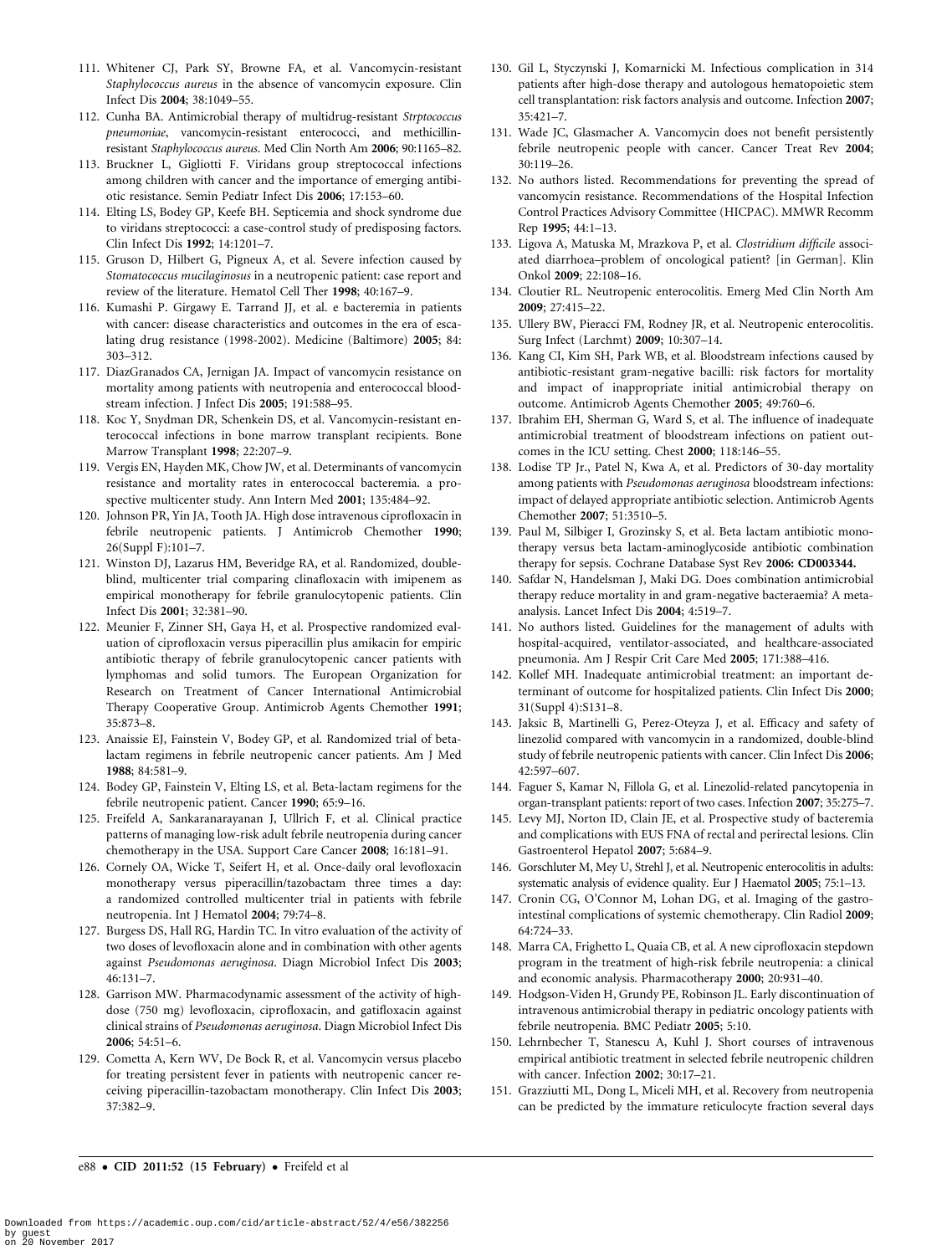before neutrophil recovery in autologous stem cell transplant recipients. Bone Marrow Transplant 2006; 37:403–9.

- 152. Molina JR, Sanchez-Garcia J, Torres A, et al. Reticulocyte maturation parameters are reliable early predictors of hematopoietic engraftment after allogeneic stem cell transplantation. Biol Blood Marrow Transplant 2007; 13:172–82.
- 153. Pizzo PA. Approach to the patient with prolonged granulocytopenia. Recent Results Cancer Res 1993; 132:57–65.
- 154. Gill S, Carney D, Ritchie D, et al. The frequency, manifestations, and duration of prolonged cytopenias after first-line fludarabine combination chemotherapy. Ann Oncol 2010; 21:331–4.
- 155. Horowitz HW, Holmgren D, Seiter K. Stepdown single agent antibiotic therapy for the management of the high risk neutropenic adult with hematologic malignancies. Leuk Lymphoma 1996; 23:159–63.
- 156. Bodey GP. The treatment of febrile neutropenia: from the Dark Ages to the present. Support Care Cancer 1997; 5:351–7.
- 157. Bow EJ. Management of the febrile neutropenic cancer patient: lessons from 40 years of study. Clin Microbiol Infect 2005; 11(Suppl 5):24–9.
- 158. Cruciani M, Rampazzo R, Malena M, et al. Prophylaxis with fluoroquinolones for bacterial infections in neutropenic patients: a metaanalysis. Clin Infect Dis 1996; 23:795–805.
- 159. Cruciani M, Malena M, Bosco O, et al. Reappraisal with meta-analysis of the addition of gram-positive prophylaxis to fluoroquinolone in neutropenic patients. J Clin Oncol 2003; 21:4127–37.
- 160. Rotstein C, Mandell LA, Goldberg N. Fluoroquinolone prophylaxis for profoundly neutropenic cancer patients: a meta-analysis. Opin Oncol 1997; 4:2–7.
- 161. Gafter-Gvili A, Fraser A, Paul M, et al. Meta-analysis: antibiotic prophylaxis reduces mortality in neutropenic patients. Ann Intern Med 2005; 142:979–95.
- 162. Engels EA, Lau J, Barza M. Efficacy of quinolone prophylaxis in neutropenic cancer patients: a meta-analysis. J Clin Oncol 1998; 16:1179–87.
- 163. van de Wetering MD, de Witte MA, Kremer LC, et al. Efficacy of oral prophylactic antibiotics in neutropenic afebrile oncology patients: a systematic review of randomised controlled trials. Eur J Cancer 2005; 41:1372–82.
- 164. Baden LR. Prophylactic antimicrobial agents and the importance of fitness. N Engl J Med 2005; 353:1052–4.
- 165. van Belkum A, Vos MC. Prophylactic application of fluoroquinolones for selective decontamination of the gut: friend or foe. Eur J Clin Microbiol Infect Dis 2005; 24:109–10.
- 166. Almyroudis NG, Segal BH. Antibacterial prophylaxis in patients with cancer and neutropenia. N Engl J Med 2006; 354:90–4; author reply, 90–94.
- 167. Pasqualotto AC, Rosa DD, Machado AL. Antibacterial prophylaxis in patients with cancer and neutropenia. N Engl J Med 2006; 354:90–4; author reply, 90–94.
- 168. Dykewicz CA. Summary of the Guidelines for Preventing Opportunistic Infections among Hematopoietic Stem Cell Transplant Recipients. Clin Infect Dis 2001; 33:139–44.
- 169. Masaoka T. Evidence-based recommendations for antimicrobial use in febrile neutropenia in Japan: executive summary. Clin Infect Dis 2004; 39(Suppl 1):S49–52.
- 170. Santolaya ME, Rabagliati R, Bidart T, et al. Consensus: Rational approach towards the patient with cancer, fever and neutropenia [in Spanish]. Rev Chilena Infectol 2005; 22(Suppl 2):S79–113.
- 171. Link H, Bohme A, Cornely OA, et al. Antimicrobial therapy of unexplained fever in neutropenic patients–guidelines of the Infectious Diseases Working Party (AGIHO) of the German Society of Hematology and Oncology (DGHO), Study Group Interventional Therapy of Unexplained Fever, Arbeitsgemeinschaft Supportivmassnahmen in der Onkologie (ASO) of the Deutsche Krebsgesellschaft (DKG-German Cancer Society). Ann Hematol 2003; 82(Suppl 2):S105–17.
- 172. Tomblyn M, Chiller T, Einsele H, et al. Guidelines for preventing infectious complications among hematopoietic cell transplantation

recipients: a global perspective. Biol Blood Marrow Transplant 2009; 15:1143–238.

- 173. Bucaneve G, Micozzi A, Menichetti F, et al. Levofloxacin to prevent bacterial infection in patients with cancer and neutropenia. N Engl J Med 2005; 353:977–87.
- 174. Cullen M, Steven N, Billingham L, et al. Antibacterial prophylaxis after chemotherapy for solid tumors and lymphomas. N Engl J Med 2005; 353:988–98.
- 175. Leibovici L, Paul M, Cullen M, et al. Antibiotic prophylaxis in neutropenic patients: new evidence, practical decisions. Cancer 2006; 107:1743–51.
- 176. Noel GJ, Bradley JS, Kauffman RE, et al. Comparative safety profile of levofloxacin in 2523 children with a focus on four specific musculoskeletal disorders. Pediatr Infect Dis J 2007; 26:879–91.
- 177. Richard DA, Nousia-Arvanitakis S, Sollich V, et al. Oral ciprofloxacin vs. intravenous ceftazidime plus tobramycin in pediatric cystic fibrosis patients: comparison of antipseudomonas efficacy and assessment of safety with ultrasonography and magnetic resonance imaging. Cystic Fibrosis Study Group. Pediatr Infect Dis J 1997; 16:572–8.
- 178. Hampel B, Hullmann R, Schmidt H. Ciprofloxacin in pediatrics: worldwide clinical experience based on compassionate use–safety report. Pediatr Infect Dis J 1997; 16:127–9; discussion, 60–62.
- 179. Reuter S, Kern WV, Sigge A, et al. Impact of fluoroquinolone prophylaxis on reduced infection-related mortality among patients with neutropenia and hematologic malignancies. Clin Infect Dis 2005; 40:1087–93.
- 180. Ito JI, Tegtmeier BR, O'Donnell MR. Antibacterial prophylaxis in patients with cancer and neutropenia. N Engl J Med 2006; 354:90–4; author reply, 90–94.
- 181. Kern WV, Klose K, Jellen-Ritter AS, et al. Fluoroquinolone resistance of Escherichia coli at a cancer center: epidemiologic evolution effects of discontinuing prophylactic fluoroquinolone use in neutropenic patients with leukemia. Eur J Clin Microbiol Infect Dis 2005; 24: 111–8.
- 182. Gomez L, Garau J, Estrada C, et al. Ciprofloxacin prophylaxis in patients with acute leukemia and granulocytopenia in an area with a high prevalence of ciprofloxacin and resistant Escherichia coli. Cancer 2003; 97:419–24.
- 183. Martino R, Subira M, Altes A, et al. Effect of discontinuing prophylaxis with norfloxacin in patients with hematologic malignancies and severe neutropenia. A matched case-control study of the effect on infectious morbidity. Acta Haematol 1998; 99:206–11.
- 184. Gasink LB, Fishman NO, Weiner MG, et al. Fluoroquinoloneresistant Pseudomonas aeruginosa: assessment of risk factors and clinical impact. Am J Med 2006; 119(526):e19–25.
- 185. Kaye KS, Kanafani ZA, Dodds AE, et al. Differential effects of levofloxacin and ciprofloxacin on the risk for isolation of quinoloneresistant Pseudomonas aeruginosa. Antimicrob Agents Chemother 2006; 50:2192–6.
- 186. Muto CA, Pokrywka M, Shutt K, et al. A large outbreak of Clostridium difficile-associated disease with an unexpected proportion of deaths and colectomies at a teaching hospital following increased fluoroquinolone use. Infect Control Hosp Epidemiol 2005; 26:273–80.
- 187. Pepin J, Saheb N, Coulombe MA, et al. Emergence of fluoroquinolones as the predominant risk factor for Clostridium difficileassociated diarrhea: a cohort study during an epidemic in Quebec. Clin Infect Dis 2005; 41:1254–60.
- 188. Reduction of fever and streptococcal bacteremia in granulocytopenic patients with cancer. A trial of oral penicillin V or placebo combined with pefloxacin. International Antimicrobial Therapy Cooperative Group of the European Organization for Research and Treatment of Cancer. AMA 1994; 272:1183–9.
- 189. Gardner A, Mattiuzzi G, Faderl S, et al. Randomized comparison of cooked and noncooked diets in patients undergoing remission induction therapy for acute myeloid leukemia. J Clin Oncol 2008; 26:5684–8.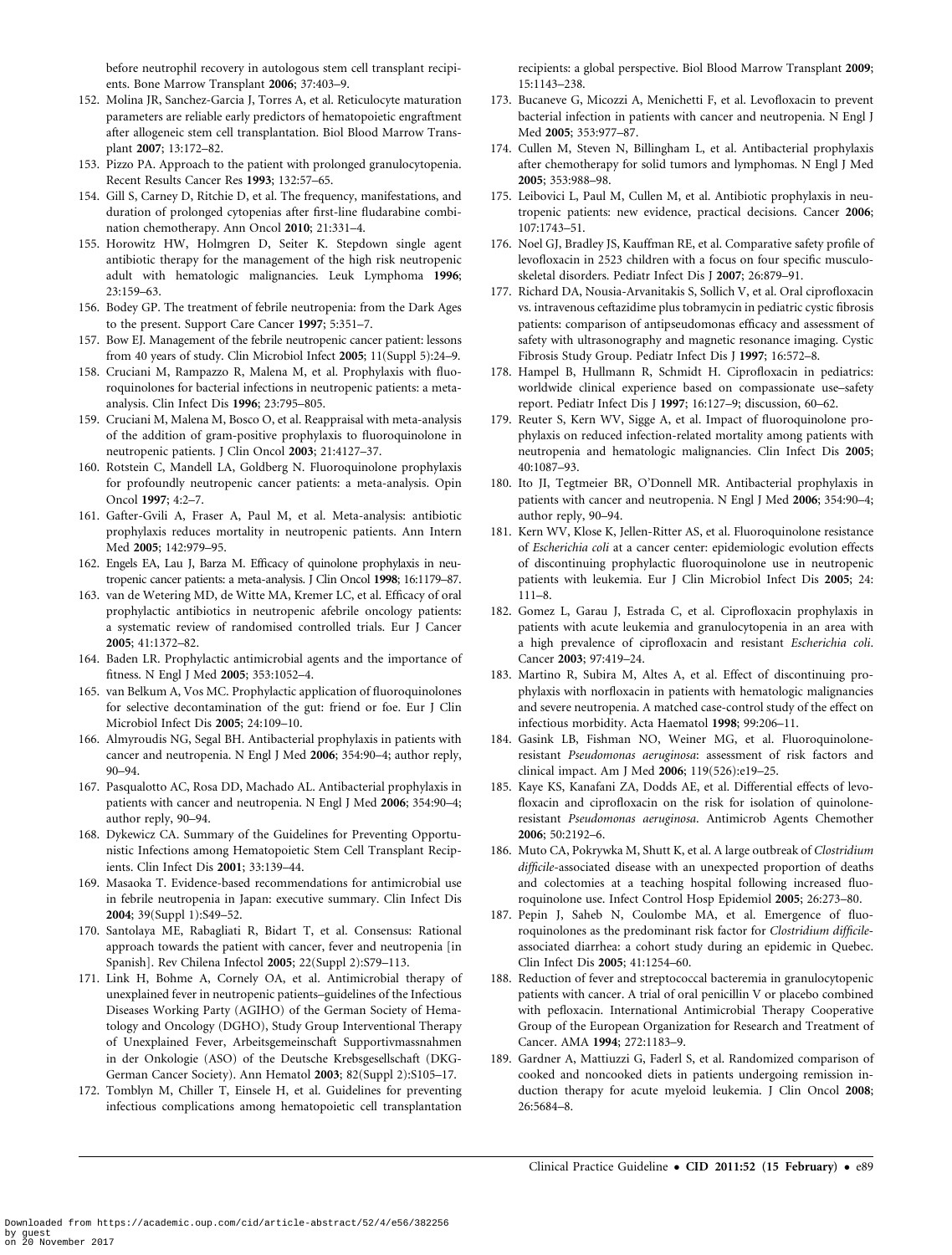- 190. Bow EJ, Loewen R, Cheang MS, et al. Cytotoxic therapy-induced D-xylose malabsorption and invasive infection during remission-induction therapy for acute myeloid leukemia in adults. J Clin Oncol 1997; 15:2254–61.
- 191. Blijlevens NM, Donnelly JP, de Pauw BE. Impaired gut function as risk factor for invasive candidiasis in neutropenic patients. Br J Haematol 2002; 117:259–64.
- 192. Nucci M, Anaissie E. Revisiting the source of candidemia: skin or gut? Clin Infect Dis 2001; 33:1959–67.
- 193. Ullmann AJ, Lipton JH, Vesole DH, et al. Posaconazole or fluconazole for prophylaxis in severe graft-versus-host disease. N Engl J Med 2007; 356:335–47.
- 194. Kanda Y, Yamamoto R, Chizuka A, et al. Prophylactic action of oral fluconazole against fungal infection in neutropenic patients. A metaanalysis of 16 randomized, controlled trials. Cancer 2000; 89:1611–25.
- 195. Playford EG, Webster AC, Sorrell TC, et al. Systematic review and meta-analysis of antifungal agents for preventing fungal infections in liver transplant recipients. Eur J Clin Microbiol Infect Dis 2006; 25:549–61.
- 196. Gerson SL, Talbot GH, Hurwitz S, et al. Prolonged granulocytopenia: the major risk factor for invasive pulmonary aspergillosis in patients with acute leukemia. Ann Intern Med 1984; 100:345–51.
- 197. Portugal RD, Garnica M, Nucci M. Index to predict invasive mold infection in high-risk neutropenic patients based on the area over the neutrophil curve. J Clin Oncol 2009; 27:3849–54.
- 198. Pagano L, Caira M, Candoni A, et al. The epidemiology of fungal infections in patients with hematologic malignancies: the SEIFEM-2004 study. Haematologica 2006; 91:1068–75.
- 199. de Pauw BE, Rubin RH. Empiric versus preemptive therapy in the management of febrile neutropenia in the patient being treated for hematologic malignancy. Transpl Infect Dis 2006; 8:1–2.
- 200. DeGregorio MW, Lee WM, Linker CA, et al. Fungal infections in patients with acute leukemia. Am J Med 1982; 73:543–8.
- 201. Cornely OA, Maertens J, Winston DJ, et al. Posaconazole vs. fluconazole or itraconazole prophylaxis in patients with neutropenia. N Engl J Med 2007; 356:348–59.
- 202. Walsh TJ, Finberg RW, Arndt C, et al. Liposomal amphotericin B for empirical therapy in patients with persistent fever and neutropenia. National Institute of Allergy and Infectious Diseases Mycoses Study Group. N Engl J Med 1999; 340:764–771.
- 203. Walsh TJ, Pappas P, Winston DJ, et al. Voriconazole compared with liposomal amphotericin B for empirical antifungal therapy in patients with neutropenia and persistent fever. N Engl J Med 2002; 346:225–34.
- 204. Walsh TJ, Teppler H, Donowitz GR, et al. Caspofungin versus liposomal amphotericin B for empirical antifungal therapy in patients with persistent fever and neutropenia. N Engl J Med 2004; 351:1391–402.
- 205. Wingard JR, White MH, Anaissie E, et al. A randomized, double-blind comparative trial evaluating the safety of liposomal amphotericin B versus amphotericin B lipid complex in the empirical treatment of febrile neutropenia. L Amph/ABLC Collaborative Study Group. Clin Infect Dis 2000; 31:1155–63.
- 206. Fleming RV, Kantarjian HM, Husni R, et al. Comparison of amphotericin B lipid complex (ABLC) vs. ambisome in the treatment of suspected or documented fungal infections in patients with leukemia. Leuk Lymphoma 2001; 40:511–20.
- 207. Boogaerts M, Winston DJ, Bow EJ, et al. Intravenous and oral itraconazole versus intravenous amphotericin B deoxycholate as empirical antifungal therapy for persistent fever in neutropenic patients with cancer who are receiving broad-spectrum antibacterial therapy. A randomized, controlled trial. Ann Intern Med 2001; 135:412–22.
- 208. Herbrecht R, Denning DW, Patterson TF, et al. Voriconazole versus amphotericin B for primary therapy of invasive aspergillosis. N Engl J Med 2002; 347:408–15.
- 209. Kullberg BJ, Sobel JD, Ruhnke M, et al. Voriconazole versus a regimen of amphotericin B followed by fluconazole for candidaemia in non-

neutropenic patients: a randomised non-inferiority trial. Lancet 2005; 366:1435–42.

- 210. Trifilio S, Singhal S, Williams S, et al. Breakthrough fungal infections after allogeneic hematopoietic stem cell transplantation in patients on prophylactic voriconazole. Bone Marrow Transplant 2007; 40: 451–6.
- 211. Krishna G, Martinho M, Chandrasekar P, et al. Pharmacokinetics of oral posaconazole in allogeneic hematopoietic stem cell transplant recipients with graft-versus-host disease. Pharmacotherapy 2007; 27:1627–1636.
- 212. Caillot D, Casasnovas O, Bernard A, et al. Improved management of invasive pulmonary aspergillosis in neutropenic patients using early thoracic computed tomographic scan and surgery. J Clin Oncol 1997; 15:139–47.
- 213. Maertens J, Theunissen K, Verhoef G, et al. Galactomannan and computed tomography-based preemptive antifungal therapy in neutropenic patients at high risk for invasive fungal infection: a prospective feasibility study. Clin Infect Dis 2005; 41:1242–50.
- 214. Hebart H, Klingspor L, Klingebiel T, et al. A prospective randomized controlled trial comparing PCR-based and empirical treatment with liposomal amphotericin B in patients after allo-SCT. Bone Marrow Transplant 2009; 43:553–61.
- 215. Caillot D, Couaillier JF, Bernard A, et al. Increasing volume and changing characteristics of invasive pulmonary aspergillosis on sequential thoracic computed tomography scans in patients with neutropenia. J Clin Oncol 2001; 19:253–9.
- 216. Greene RE, Schlamm HT, Oestmann JW, et al. Imaging findings in acute invasive pulmonary aspergillosis: clinical significance of the halo sign. Clin Infect Dis 2007; 44:373–9.
- 217. Kuhlman JE, Fishman EK, Siegelman SS. Invasive pulmonary aspergillosis in acute leukemia: characteristic findings on CT, the CT halo sign, the role of CT in early diagnosis. Radiology 1985; 157: 611–4.
- 218. Greene RE, Schlamm HT, Oestmann J-W, et al. Imaging findings in acute invasive pulmonary aspergillosis: clinical significance of the halo sign. Clin Infect Dis 2007; 44:373–9.
- 219. Odabasi Z, Mattiuzzi G, Estey E, et al. Beta-D-glucan as a diagnostic adjunct for invasive fungal infections: validation, cutoff development, and performance in patients with acute myelogenous leukemia and myelodysplastic syndrome. Clin Infect Dis 2004; 39:199–205.
- 220. Ostrosky-Zeichner L, Alexander BD, Kett DH, et al. Multicenter clinical evaluation of the  $(1->3)$  beta-D-glucan assay as an aid to diagnosis of fungal infections in humans. Clin Infect Dis 2005; 41:654–9.
- 221. Senn L, Robinson JO, Schmidt S, et al. 1,3-Beta-D-glucan antigenemia for early diagnosis of invasive fungal infections in neutropenic patients with acute leukemia. Clin Infect Dis 2008; 46: 878–85.
- 222. Segal BH, Almyroudis NG, Battiwalla M, et al. Prevention and early treatment of invasive fungal infection in patients with cancer and neutropenia and in stem cell transplant recipients in the era of newer broad-spectrum antifungal agents and diagnostic adjuncts. Clin Infect Dis 2007; 44:402–9.
- 223. Wheat LJ, Hackett E, Durkin M, et al. Histoplasmosis-associated cross-reactivity in the BioRad Platelia Aspergillus enzyme immunoassay. Clin Vaccine Immunol 2007; 14:638–40.
- 224. Wheat LJ. Rapid diagnosis of invasive aspergillosis by antigen detection. Transpl Infect Dis 2003; 5:158–66.
- 225. Mennink-Kersten MA, Donnelly JP, Verweij PE. Detection of circulating galactomannan for the diagnosis and management of invasive aspergillosis. Lancet Infect Dis 2004; 4:349–57.
- 226. Maertens J, Van Eldere J, Verhaegen J, et al. Use of circulating galactomannan screening for early diagnosis of invasive aspergillosis in allogeneic stem cell transplant recipients. J Infect Dis 2002; 186:1297–306.

e90 · CID 2011:52 (15 February) · Freifeld et al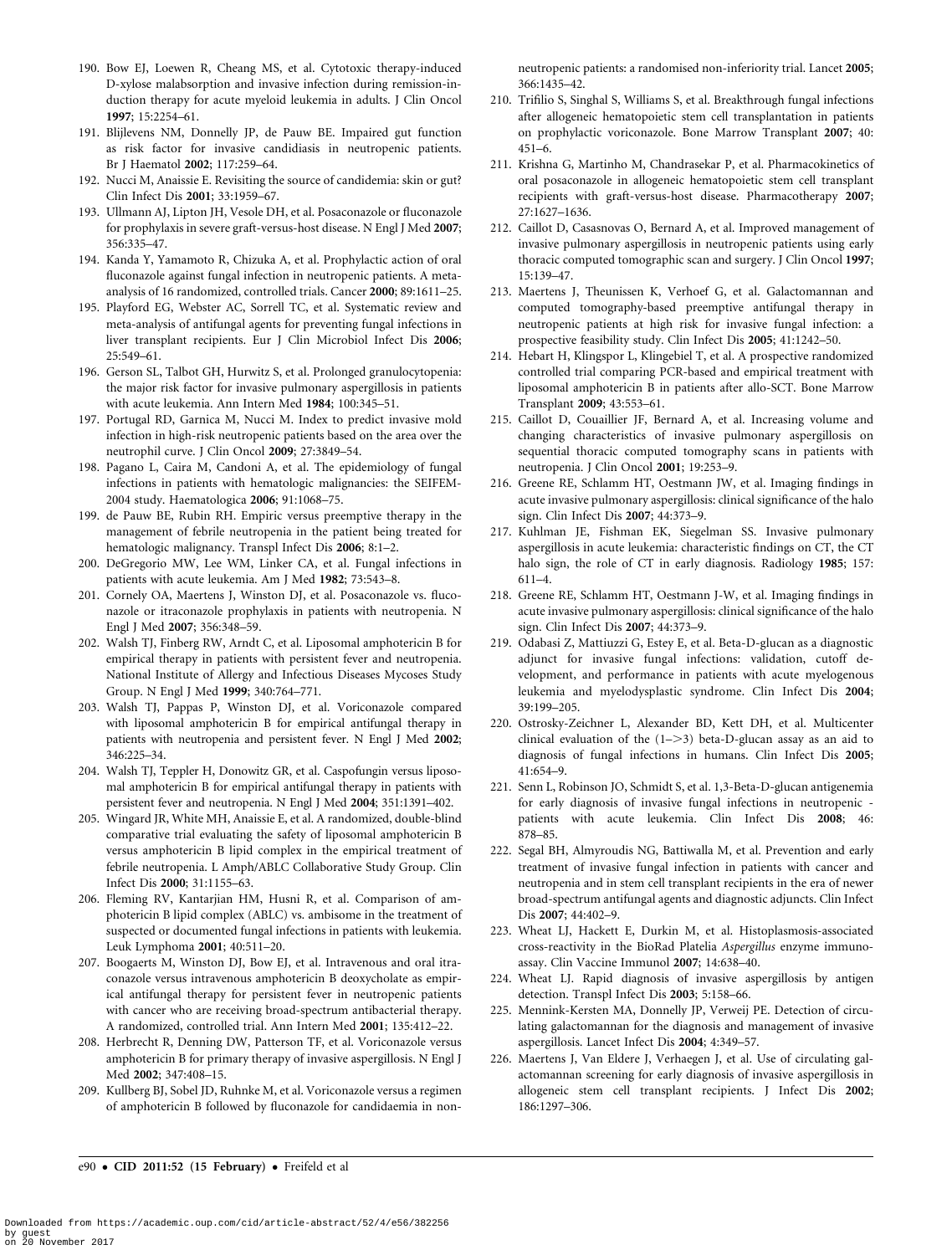- 227. Herbrecht R, Letscher-Bru V, Oprea C, et al. Aspergillus galactomannan detection in the diagnosis of invasive aspergillosis in cancer patients. J Clin Oncol 2002; 20:1898–906.
- 228. Maertens J, Verhaegen J, Lagrou K, et al. Screening for circulating galactomannan as a noninvasive diagnostic tool for invasive aspergillosis in prolonged neutropenic patients and stem cell transplantation recipients: a prospective validation. Blood 2001; 97:1604–10.
- 229. Sulahian A, Boutboul F, Ribaud P, et al. Value of antigen detection using an enzyme immunoassay in the diagnosis and prediction of invasive aspergillosis in two adult and pediatric hematology units during a 4-year prospective study. Cancer 2001; 91:311–8.
- 230. Pinel C, Fricker-Hidalgo H, Lebeau B, et al. Detection of circulating Aspergillus fumigatus galactomannan: value and limits of the Platelia test for diagnosing invasive aspergillosis. J Clin Microbiol 2003; 41:2184–6.
- 231. Marr KA, Laverdiere M, Gugel A, et al. Antifungal therapy decreases sensitivity of the Aspergillus galactomannan enzyme immunoassay. Clin Infect Dis 2005; 40:1762–9.
- 232. Marr KA, Balajee SA, McLaughlin L, et al. Detection of galactomannan antigenemia by enzyme immunoassay for the diagnosis of invasive aspergillosis: variables that affect performance. J Infect Dis 2004; 190:641–9.
- 233. Hope WW, Walsh TJ, Denning DW. Laboratory diagnosis of invasive aspergillosis. Lancet Infect Dis 2005; 5:609–22.
- 234. Pfeiffer CD, Fine JP, Safdar N. Diagnosis of invasive aspergillosis using a galactomannan assay: a meta-analysis. Clin Infect Dis 2006; 42:1417–727.
- 235. Guo YL, Chen YQ, Wang K, et al. Accuracy of bronchoalveolar lavage galactomannan in diagnosing invasive aspergillosis: a bivariate metaanalysis and systematic review. Chest 2010; 138:817–24.
- 236. Clancy CJ, Jaber RA, Leather HL, et al. Bronchoalveolar lavage galactomannan in diagnosis of invasive pulmonary aspergillosis among solid-organ transplant recipients. J Clin Microbiol 2007; 45: 1759–65.
- 237. Meersseman W, Lagrou K, Maertens J, et al. Galactomannan in bronchoalveolar lavage fluid: a tool for diagnosing aspergillosis in intensive care unit patients. Am J Respir Crit Care Med 2008; 177:27–34.
- 238. Cordonnier C, Pautas C, Maury S, et al. Empirical versus preemptive antifungal therapy for high-risk, febrile, neutropenic patients: a randomized, controlled trial. Clin Infect Dis 2009; 48:1042–51.
- 239. Marr KA, Leisenring W, Bow E. Empirical versus preemptive antifungal therapy for fever during neutropenia. Clin Infect Dis 2009; 49:1138–9; author reply, 39–40.
- 240. Weisser M, Rausch C, Droll A, et al. Galactomannan does not precede major signs on a pulmonary computerized tomographic scan suggestive of invasive aspergillosis in patients with hematological malignancies. Clin Infect Dis 2005; 41:1143–9.
- 241. Aguilar-Guisado M, Espigado I, Cordero E, et al. Empirical antifungal therapy in selected patients with persistent febrile neutropenia. Bone Marrow Transplant 2009; 45:159–64.
- 242. de Pauw BE, Donnelly JP. Timely intervention for invasive fungal disease: should the road now lead to the laboratory instead of the pharmacy? Clin Infect Dis 2009; 48:1052–4.
- 243. Goodman JL, Winston DJ, Greenfield RA, et al. A controlled trial of fluconazole to prevent fungal infections in patients undergoing bone marrow transplantation. N Engl J Med 1992; 326:845–51.
- 244. Slavin MA, Osborne B, Adams R, et al. Efficacy and safety of fluconazole prophylaxis for fungal infections after marrow transplantation–a prospective, randomized, double-blind study. J Infect Dis 1995; 171:1545–52.
- 245. Rotstein C, Bow EJ, Laverdiere M, et al. Randomized placebocontrolled trial of fluconazole prophylaxis for neutropenic cancer patients: benefit based on purpose and intensity of cytotoxic therapy. The Canadian Fluconazole Prophylaxis Study Group. Clin Infect Dis 1999; 28:331–40.
- 246. Bow EJ, Laverdiere M, Lussier N, et al. Antifungal prophylaxis for severely neutropenic chemotherapy recipients: a meta analysis of randomized-controlled clinical trials. Cancer 2002; 94:3230–46.
- 247. Robenshtok E, Gafter-Gvili A, Goldberg E, et al. Antifungal prophylaxis in cancer patients after chemotherapy or hematopoietic stem-cell transplantation: systematic review and meta-analysis. J Clin Oncol 2007; 25:5471–89.
- 248. van Burik JA, Ratanatharathorn V, Stepan DE, et al. Micafungin versus fluconazole for prophylaxis against invasive fungal infections during neutropenia in patients undergoing hematopoietic stem cell transplantation. Clin Infect Dis 2004; 39:1407–16.
- 249. Vardakas KZ, Michalopoulos A, Falagas ME. Fluconazole versus itraconazole for antifungal prophylaxis in neutropenic patients with haematological malignancies: a meta-analysis of randomisedcontrolled trials. Br J Haematol 2005; 131:22–8.
- 250. Hachem R, Hanna H, Kontoyiannis D, et al. The changing epidemiology of invasive candidiasis: Candida glabrata and Candida krusei as the leading causes of candidemia in hematologic malignancy. Cancer 2008; 112:2493–9.
- 251. Wingard J, Carter CL, Walsh TJ, et al. Results of a randomized, double-blind trial of fluconazole (FLU) vs. voriconazole (VORI) for the prevention of invasive fungal infections (IFI) in 600 allogenic bllod and marrow translplant (BMT) patients [abtract #163]. Blood 2007; 110:55a.
- 252. Marks DI, Kibbler C, Pagliuca A, et al. Voriconazole (VOR) vs itraconazole (ITR) for primary prophylaxis of invasive fungal infection (IFI) in allogeneic hematopoietic cell transplant (HCT) recipients [abstract M-1249a]. In: Program and abstracts of the 49th Interscience Conference on Antimicrobial Agents and Chemotherapy, San Francisco, CA, 2009.
- 253. Vehreschild JJ, Bohme A, Buchheidt D, et al. A double-blind trial on prophylactic voriconazole (VRC) or placebo during induction chemotherapy for acute myelogenous leukaemia (AML). J Infect 2007; 55:445–9.
- 254. Mattiuzzi GN, Alvarado G, Giles FJ, et al. Open-label, randomized comparison of itraconazole versus caspofungin for prophylaxis in patients with hematologic malignancies. Antimicrob Agents Chemother 2006; 50:143–7.
- 255. Glasmacher A, Prentice A, Gorschluter M, et al. Itraconazole prevents invasive fungal infections in neutropenic patients treated for hematologic malignancies: evidence from a meta-analysis of 3,597 patients. J Clin Oncol 2003; 21:4615–26.
- 256. Marr KA, Crippa F, Leisenring W, et al. Itraconazole versus fluconazole for prevention of fungal infections in patients receiving allogeneic stem cell transplants. Blood 2004; 103:1527–33.
- 257. Winston DJ, Maziarz RT, Chandrasekar PH, et al. Intravenous and oral itraconazole versus intravenous and oral fluconazole for longterm antifungal prophylaxis in allogeneic hematopoietic stem-cell transplant recipients. A multicenter, randomized trial. Ann Intern Med 2003; 138:705–13.
- 258. Lipp HP. Antifungal agents–clinical pharmacokinetics and drug interactions. Mycoses 2008; 51(Suppl 1):7–18.
- 259. Lebeaux D, Lanternier F, Elie C, et al. Therapeutic drug monitoring of posaconazole: a monocentric study in 54 adults. Antimicrob Agents Chemother 2009; 53:5224–9.
- 260. Thompson GR 3rd, Rinaldi MG, Pennick G, et al. Posaconazole therapeutic drug monitoring: a reference laboratory experience. Antimicrob Agents Chemother 2009; 53:2223–4.
- 261. Marr KA, Leisenring W, Crippa F, et al. Cyclophosphamide metabolism is affected by azole antifungals. Blood 2004; 103:1557–9.
- 262. Chen S, Wu D, Sun A, et al. Itraconazole-enhanced vindesine neurotoxicity in adult acute lymphoblastic leukaemia. Am J Hematol 2007; 82:942.
- 263. Mantadakis E, Amoiridis G, Kondi A, et al. Possible increase of the neurotoxicity of vincristine by the concurrent use of posaconazole in a young adult with leukemia. J Pediatr Hematol Oncol 2007; 29:130.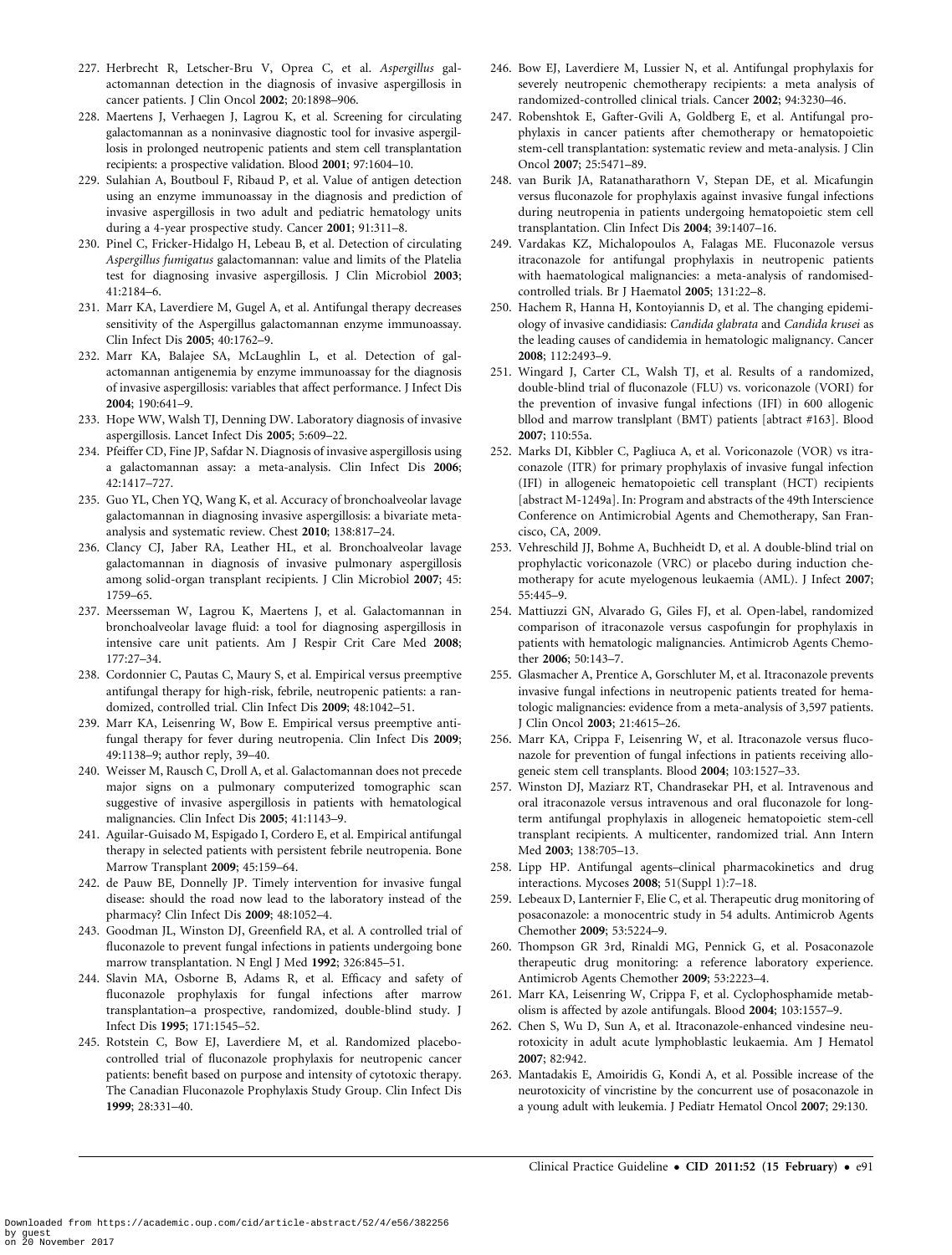- 264. Karp JE, Burch PA, Merz WG. An approach to intensive antileukemia therapy in patients with previous invasive aspergillosis. Am J Med 1988; 85:203–6.
- 265. Cordonnier C, Maury S, Pautas C, et al. Secondary antifungal prophylaxis with voriconazole to adhere to scheduled treatment in leukemic patients and stem cell transplant recipients. Bone Marrow Transplant 2004; 33:943–8.
- 266. Miyakis S, van Hal SJ, Ray J, et al. Voriconazole concentrations and outcome of invasive fungal infections. Clin Microbiol Infect 2009; 16:927–33.
- 267. Poirier JM, Berlioz F, Isnard F, et al. Marked intra- and inter-patient variability of itraconazole steady state plasma concentrations. Therapie 1996; 51:163–7.
- 268. Pascual A, Calandra T, Bolay S, et al. Voriconazole therapeutic drug monitoring in patients with invasive mycoses improves efficacy and safety outcomes. Clin Infect Dis 2008; 46:201–11.
- 269. Marr KA, Seidel K, Slavin MA, et al. Prolonged fluconazole prophylaxis is associated with persistent protection against candidiasisrelated death in allogeneic marrow transplant recipients: long-term follow-up of a randomized, placebo-controlled trial. Blood 2000; 96:2055–61.
- 270. Trifilio S, Verma A, Mehta J. Antimicrobial prophylaxis in hematopoietic stem cell transplant recipients: heterogeneity of current clinical practice. Bone Marrow Transplant 2004; 33:735–9.
- 271. Saral R, Burns WH, Laskin OL, et al. Acyclovir prophylaxis of herpessimplex-virus infections. N Engl J Med 1981; 305:63-7.
- 272. Saral R, Ambinder RF, Burns WH, et al. Acyclovir prophylaxis against herpes simplex virus infection in patients with leukemia. A randomized, double-blind, placebo-controlled study. Ann Intern Med 1983; 99:773–6.
- 273. Boeckh M, Kim HW, Flowers ME, et al. Long-term acyclovir for prevention of varicella zoster virus disease after allogeneic hematopoietic cell transplantation–a randomized double-blind placebocontrolled study. Blood 2006; 107:1800–5.
- 274. Limaye AP, Huang ML, Leisenring W, et al. Cytomegalovirus (CMV) DNA load in plasma for the diagnosis of CMV disease before engraftment in hematopoietic stem-cell transplant recipients. J Infect Dis 2001; 183:377–82.
- 275. Nordoy T, Aaberge IS, Husebekk A, et al. Cancer patients undergoing chemotherapy show adequate serological response to vaccinations against influenza virus and Streptococcus pneumoniae. Med Oncol 2002; 19:71–8.
- 276. Kunisaki KM, Janoff EN. Influenza in immunosuppressed populations: a review of infection frequency, morbidity, mortality, and vaccine responses. Lancet Infect Dis 2009; 9:493–504.
- 277. Pollyea DA, Brown JM, Horning SJ. Utility of influenza vaccination for oncology patients. J Clin Oncol 2010; 28:2481–90.
- 278. Ortbals DW, Liebhaber H, Presant CA, et al. Influenza immunization of adult patients with malignant diseases. Ann Intern Med 1977; 87:552–7.
- 279. Robertson JD, Nagesh K, Jowitt SN, et al. Immunogenicity of vaccination against influenza, Streptococcus pneumoniae and Haemophilus influenzae type B in patients with multiple myeloma. Br J Cancer 2000; 82:1261–5.
- 280. Vu D, Peck AJ, Nichols WG, et al. Safety and tolerability of oseltamivir prophylaxis in hematopoietic stem cell transplant recipients: a retrospective case-control study. Clin Infect Dis 2007; 45:187–93.
- 281. Martino R, Ramila E, Rabella N, et al. Respiratory virus infections in adults with hematologic malignancies: a prospective study. Clin Infect Dis 2003; 36:1–8.
- 282. Peck AJ, Englund JA, Kuypers J, et al. Respiratory virus infection among hematopoietic cell transplant recipients: evidence for asymptomatic parainfluenza virus infection. Blood 2007; 110:1681–8.
- 283. Weinstock DM, Eagan J, Malak SA, et al. Control of influenza A on a bone marrow transplant unit. Infect Control Hosp Epidemiol 2000; 21:730–2.
- 284. Chemaly RF, Torres HA, Aguilera EA, et al. Neuraminidase inhibitors improve outcome of patients with leukemia and influenza: an observational study. Clin Infect Dis 2007; 44:964–7.
- 285. Nichols WG, Guthrie KA, Corey L, et al. Influenza infections after hematopoietic stem cell transplantation: risk factors, mortality, and the effect of antiviral therapy. Clin Infect Dis 2004; 39:1300–6.
- 286. Nichols WG, Corey L, Gooley T, et al. Parainfluenza virus infections after hematopoietic stem cell transplantation: risk factors, response to antiviral therapy, and effect on transplant outcome. Blood 2001; 98: 573–8.
- 287. Small TN, Casson A, Malak SF, et al. Respiratory syncytial virus infection following hematopoietic stem cell transplantation. Bone Marrow Transpl 2002; 29:321–7.
- 288. de Fontbrune FS, Robin M, Porcher R, et al. Palivizumab treatment of respiratory syncytial virus infection after allogeneic hematopoietic stem cell transplantation. Clin Infect Dis 2007; 45:1019–24.
- 289. Symeonidis N, Jakubowski A, Pierre-Louis S, et al. Invasive adenoviral infections in T-cell-depleted allogeneic hematopoietic stem cell transplantation: high mortality in the era of cidofovir. Transpl Infect Dis 2007; 9:108–13.
- 290. Kuderer NM, Dale DC, Crawford J, et al. Impact of primary prophylaxis with granulocyte colony-stimulating factor on febrile neutropenia and mortality in adult cancer patients receiving chemotherapy: a systematic review. J Clin Oncol 2007; 25:3158–67.
- 291. Pinto L, Liu Z, Doan Q, et al. Comparison of pegfilgrastim with filgrastim on febrile neutropenia, grade IV neutropenia and bone pain: a meta-analysis of randomized controlled trials. Curr Med Res Opin 2007; 23:2283–95.
- 292. Aapro MS, Cameron DA, Pettengell R, et al. EORTC guidelines for the use of granulocyte-colony stimulating factor to reduce the incidence of chemotherapy-induced febrile neutropenia in adult patients with lymphomas and solid tumours. Eur J Cancer 2006; 42:2433–53.
- 293. Smith TJ, Khatcheressian J, Lyman GH, et al. 2006 update of recommendations for the use of white blood cell growth factors: an evidence-based clinical practice guideline. J Clin Oncol 2006; 24:3187–205.
- 294. National Cancer Center Network (NCCN). Myeloid growth factors: NCCN practice guidelines. 2009: v.1.2009.
- 295. Timmer-Bonte JN, Adang EM, Smit HJ, et al. Cost-effectiveness of adding granulocyte colony-stimulating factor to primary prophylaxis with antibiotics in small-cell lung cancer. J Clin Oncol 2006; 24:2991–7.
- 296. Timmer-Bonte JN, Adang EM, Termeer E, et al. Modeling the cost effectiveness of secondary febrile neutropenia prophylaxis during standard-dose chemotherapy. J Clin Oncol 2008; 26:290–6.
- 297. Adams JR, Angelotta C, Bennett CL. When the risk of febrile neutropenia is 20%, prophylactic colony-stimulating factor use is clinically effective, but is it cost-effective? J Clin Oncol 2006; 24:2975–7.
- 298. Kuderer NM, Dale DC, Crawford J, et al. Mortality, morbidity, and cost associated with febrile neutropenia in adult cancer patients. Cancer 2006; 106:2258–66.
- 299. Wingard JR, Elmongy M. Strategies for minimizing complications of neutropenia: prophylactic myeloid growth factors or antibiotics. Crit Rev Oncol Hematol 2009; 72:144–54.
- 300. Lyman GH, Shayne M. Granulocyte colony-stimulating factors: finding the right indication. Curr Opin Oncol 2007; 19:299–307.
- 301. Maher DW, Lieschke GJ, Green M, et al. Filgrastim in patients with chemotherapy-induced febrile neutropenia. A double-blind, placebocontrolled trial. Ann Intern Med 1994; 121:492–501.
- 302. Vellenga E, Uyl-de Groot CA, de Wit R, et al. Randomized placebocontrolled trial of granulocyte-macrophage colony-stimulating factor in patients with chemotherapy-related febrile neutropenia. J Clin Oncol 1996; 14:619–627.
- 303. Garcia-Carbonero R, Mayordomo JI, Tornamira MV, et al. Granulocyte colony-stimulating factor in the treatment of high-risk febrile

e92 · CID 2011:52 (15 February) · Freifeld et al